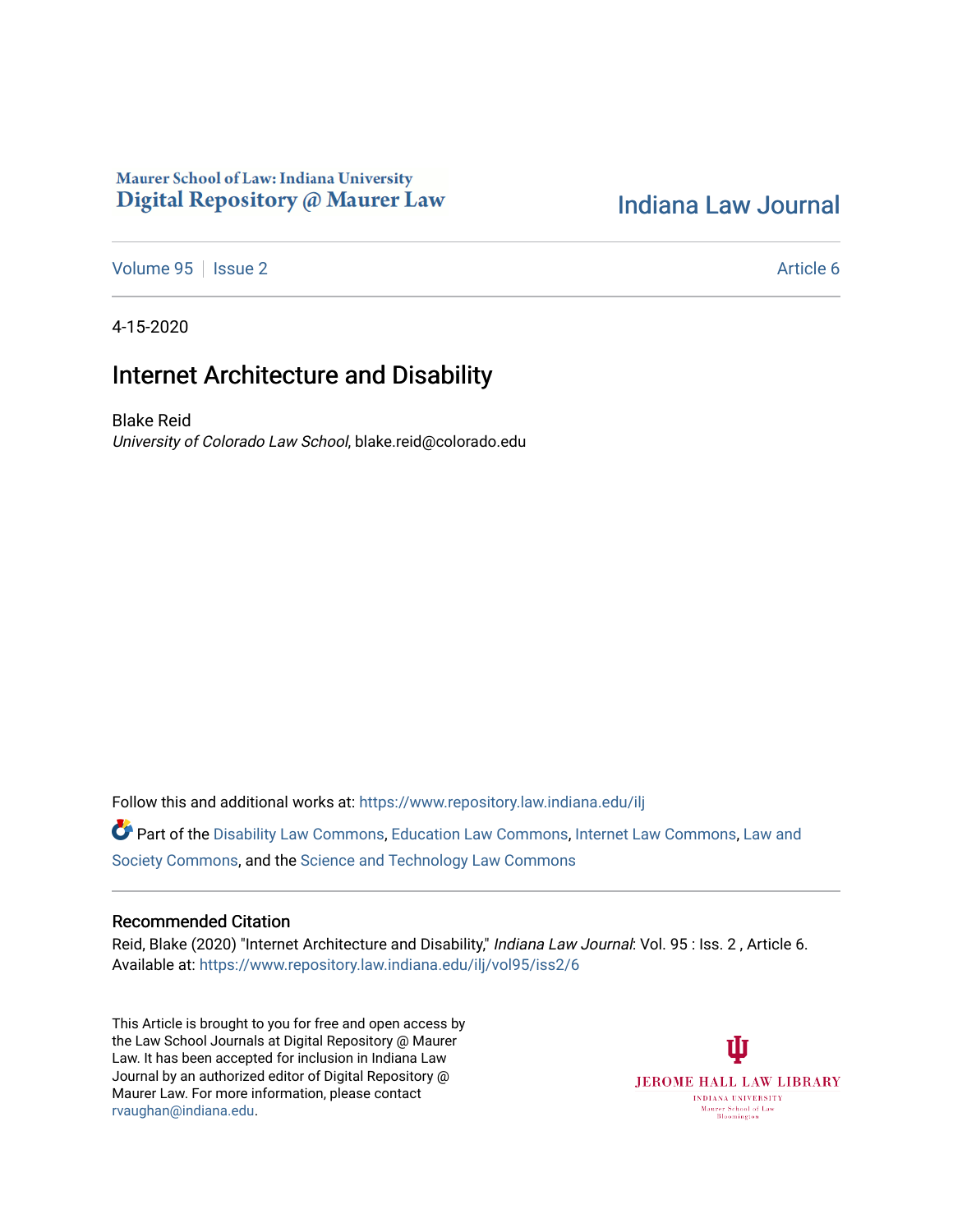## Internet Architecture and Disability

### BLAKE E. REID\*

The Internet is essential for education, employment, information, and cultural and democratic participation. For tens of millions of people with disabilities in the United States, barriers to accessing the Internet—including the visual presentation of information to people who are blind or visually impaired, the aural presentation of information to people who are deaf or hard of hearing, and the persistence of Internet technology, interfaces, and content without regard to prohibitive cognitive load for people with cognitive and intellectual disabilities—collectively pose one of the most significant civil rights issues of the information age. Yet disability law lacks a comprehensive theoretical approach for fully facilitating Internet accessibility. The prevailing doctrinal approach to Internet accessibility seeks to treat websites as metaphorical "places" subject to Title III of the Americans with Disabilities Act (ADA), which requires places of public accommodations to be accessible to people with disabilities. While this place-centric approach to Title III has succeeded to a significant degree in making websites accessible over the last two decades, large swaths of the Internet—more broadly construed to include Internet technologies beyond websites—remain inaccessible to millions of people with a variety of disabilities.

As limitations of a place-based approach to Title III become clearer, a new framework for disability law is needed in an increasingly intermediated Internet. Leveraging the Internet-law literature on perspectives, this article recognizes the place-centric approach to Title III as normatively and doctrinally "internal," in the terminology of Internet-law scholars. It offers a framework for supplementing this internal approach with an external approach that contemplates the layered architecture of the Internet, including its constituent content, web and non-web applications, access networks operated by Internet service providers, and devices and the role of disability and other bodies of law, particularly including

 <sup>\*</sup> Associate Clinical Professor, Colorado Law, Director, Samuelson-Glushko Technology Law & Policy Clinic (TLPC), and Faculty Director, Silicon Flatirons Center. Affiliations listed for identification purposes only; this article reflects only my personal opinions and not necessarily those of my affiliated institutions or any of the TLPC's clients. Thanks to Jose Moncada, Grayson Wells, and their colleagues at the Indiana Law Journal for their tireless editing work and helpful contributions, to Annemarie Bridy, Margot Kaminski, Paul Ohm, Sam Bagenstos, Jack Bernard, Brad Bernthal, Peter Blanck, Anna Spain Bradley, Chris Buccafusco, Sarah Burstein, Anupam Chander, Julie Cohen, Rick Collins, Rebecca Crootof, Doron Dorfman, Bryan Frye, Kristelia Garcia, Amy Griffin, Lakshman Guruswamy, Jennifer Hendricks, Meg Leta Jones, Daphne Keller, Craig Konnoth, Sarah Krakoff, Ben Levin, Jack Lerner, Clayton Lewis, Robin Malloy, Susan Nevelow Mart, Helen Norton, Aaron Perzanowski, Sloan Speck, Claude Stout, Karen Peltz Strauss, Harry Surden, Jason Schultz, Scott Skinner-Thompson, Amanda Levendowski, Christian Vogler, and Michael Waterstone for helpful feedback and conversations on this article, to Jim Anaya, Kristen Carpenter, Jane Thompson, Karen Selden, and Derek Kiernan-Johnson for helpful feedback on earlier iterations of this article, to Luke Ewing for able research assistance, to Sophie Galleher for helpful edits, and to Sara and Jonas Reid for their support.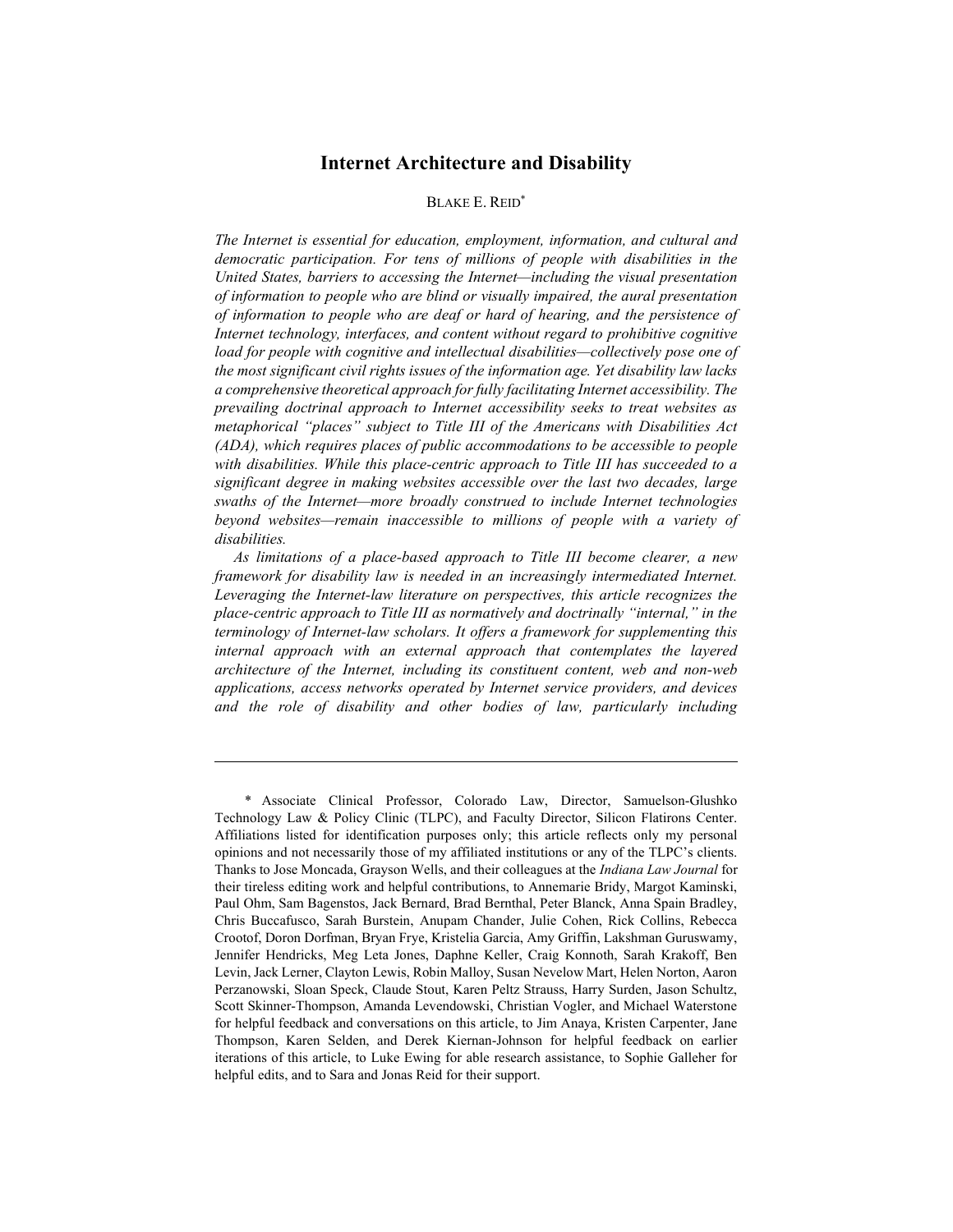telecommunications law and attendant policy issues, such as net neutrality, in making them accessible.

#### **INTRODUCTION**

The nearly fifty-million Americans who are deaf or hard of hearing, many of whom have speech disabilities, face limited outlets for real-time communication, a glut of Internet-delivered video programming with missing or poor-quality captions, and an increasingly large array of devices with inaccessible voice-operated interfaces.<sup>1</sup> The more than seven million Americans who are blind or visually impaired have witnessed the revolution of web and mobile applications pass with inconsistent, broken, or missing support for screen readers and a dearth of video content with audio descriptions.<sup>2</sup> The estimated two-and-a-half million to nearly twelve-million Americans with intellectual and cognitive disabilities routinely face complex user interfaces designed without considering cognitive load and a dearth of content delivered in plain language.<sup>3</sup> And millions more have motor and physical disabilities that prevent them from interacting with a variety of Internet-enabled devices and applications, including the "smart" vehicles, homes, and clothing that constitute the "Internet of Things." Making the Internet accessible to people with disabilities is one of the most pressing civil rights challenges of the twenty-first century, with unique and complex legal, technical, architectural, and political dimensions.

More generally, the United Nations estimates that a billion people—fifteen percent of the world's population—live with a disability, making people with disabilities "the world's largest minority."<sup>4</sup> Yet the Internet—the gateway to the economic, social, cultural, and participatory fruits of the information age—has remained inaccessible,<sup>5</sup> in a variety of ways, to this significant population.

These are not trivial concerns of luxury or convenience. People with disabilities have faced historical barriers to societal institutions that are, in many cases, exacerbated by Internet-enabled technological disruptions that render social change without accessibility in mind. Access to the Internet is a primary driver of education, employment, civic participation, cultural engagement, and more. The denial of equal access to the Internet is tantamount to "second-class citizenship" and inhibits the social integration mandate of the ADA.<sup>6</sup> The Internet likewise promises to serve the ADA's integration mandate as much or more than any other technological

 <sup>1.</sup> Frank R. Lin, John K. Niparko & Luigi Ferrucci, Hearing Loss Prevalence in the United States, 171 ARCHIVES INTERNAL MED. 1851, 1851–52 (2011).

<sup>2.</sup> See Blindness Statistics, NAT'L FED'N OF THE BLIND, https://nfb.org/blindness -statistics [https://perma.cc/53TV-LN9N].

<sup>3.</sup> See THE NAT'L ACADS. OF SCI. ENG'G MED., MENTAL DISORDERS AND DISABILITIES AMONG LOW-INCOME CHILDREN 267–79 (Thomas F. Boat & Joel T. Wu eds., 2015) (ebook).

<sup>4.</sup> Dep't of Econ. and Soc. Affairs, Factsheet on Persons with Disabilities, UNITED NATIONS, https://www.un.org/development/desa/disabilities/resources/factsheet-on-persons -with-disabilities.html [https://perma.cc/DE4A-WX8P].

 <sup>5.</sup> See PETER BLANCK, EQUALITY: THE STRUGGLE FOR WEB ACCESSIBILITY BY PERSONS WITH COGNITIVE DISABILITIES 45–49 (2014).

 <sup>6.</sup> JONATHAN LAZAR, DANIEL GOLDSTEIN & ANNE TAYLOR, ENSURING DIGITAL ACCESSIBILITY THROUGH PROCESS AND POLICY 91 (2015).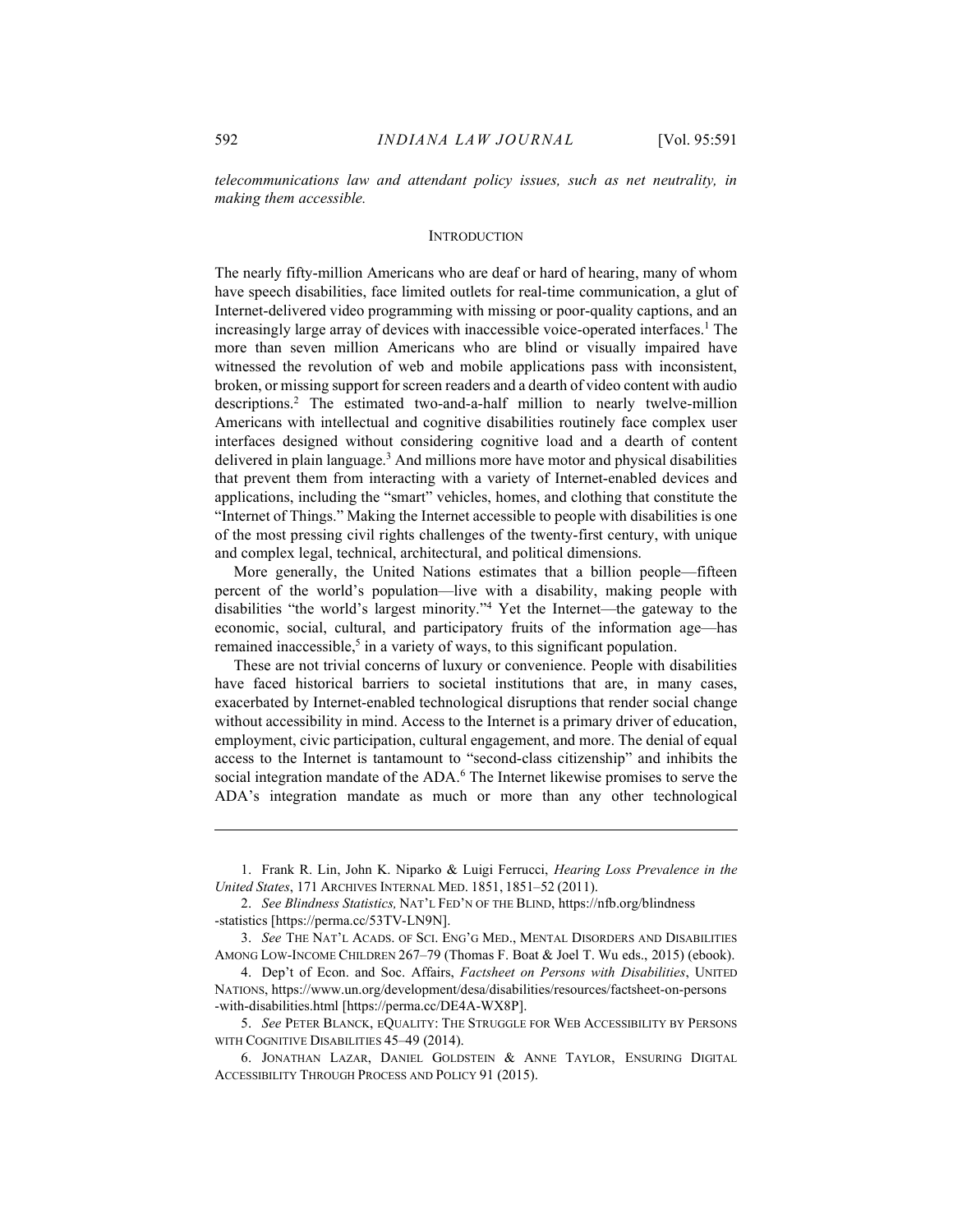development, and "promotes democratic engagement and human fulfillment by fostering understanding and communication among people with and without disabilities across the economic spectrum."<sup>7</sup> Against this backdrop, shortcomings in Internet accessibility threaten to deny millions of Americans access to the economic, educational, cultural, and democratic life of the twenty-first century.<sup>8</sup>

This Article starts from the premise that full access<sup>9</sup> to the Internet for people with disabilities<sup>10</sup> is normatively important and that to achieve Internet accessibility for people with disabilities, "anti-discrimination measures and positive actions are sometimes needed."<sup>11</sup> While many anti-discrimination movements begin with a fight to overcome overt animus, the movement toward Internet accessibility has, from its inception, dealt more directly with questions of how to overcome omissive failures to incorporate accessibility into the design of technological systems by the proprietors, vendors, and users of Internet-enabled technology.<sup>12</sup>

In other words, Internet accessibility is situated squarely in what Samuel Bagenstos has deemed in the context of employment law a "structural turn" in the broader movement to fight discrimination against people with disabilities.<sup>13</sup> The questions Internet accessibility poses are not matters of preventing conscious animus toward people with disabilities, but matters of constructing and remediating

 8. See Bradley Allan Areheart & Michael Ashley Stein, Integrating the Internet, 83 GEO. WASH. L. REV. 449, 452 (2015).

 9. The term "equal access" is often used as well, though it elides that accessibility often entails customization tailored to the particular aspects of a person's disability.

 10. This Article uses "person-first" language—e.g., "people with disabilities" throughout primarily as a matter of consistency, and not as an intentional endorsement of person-first language over identity-first language—e.g., "disabled people."—or an attempt to stake a position in the debate over the appropriate language to use. While I interact with many accessibility advocates in my clinical work who prefer "person-first" language, others prefer identity-first language. See, e.g., Lydia X. Z. Brown, The Significance of Semantics: Person-First Language: Why It Matters (Aug. 4, 2011), https://www.autistichoya.com/2011/08/

significance-of-semantics-person-first.html [https://perma.cc/KX6C-69PT] (arguing for the use of identity-first language). Also, this Article does not contend in depth with the debate over the scope of disabilities that should be swept into the right to equal access. See infra Section III.E.

11. BLANCK, supra note 5, at 45.

 12. This is not to suggest that the accessibility requirements on the Internet have been or will be uncontroversial. For example, Eric Goldman has argued that applying the ADA to the Internet will "potentially rip[] open a huge hole in Internet law" and enable "jobless recent law school grads" to make "buckets of money . . . in ADA litigation against Internet companies." Eric Goldman, Will the Americans With Disabilities Act Tear a Hole in Internet Law?, ARS TECHNICA (June 27, 2012, 9:30 AM), https://arstechnica.com/tech-policy/2012/06/will-the -americans-with-disabilities-act-tear-a-hole-in-internet-law/ [https://perma.cc/72LC-GRHE]. Though grappling with the treatment of disability issues by Internet law scholars is beyond the scope of this Article, some of the economic concerns that Goldman and others raise are addressed in the context of this Article's discussion on undue economic burden. See supra Section III.C.

 13. See generally Samuel R. Bagenstos, The Structural Turn and the Limits of Antidiscrimination Law, 94 CALIF. L. REV. 1 (2006) (discussing proposals for structural approaches to employment discrimination law).

 <sup>7.</sup> BLANCK, supra note 5, at 40, 44.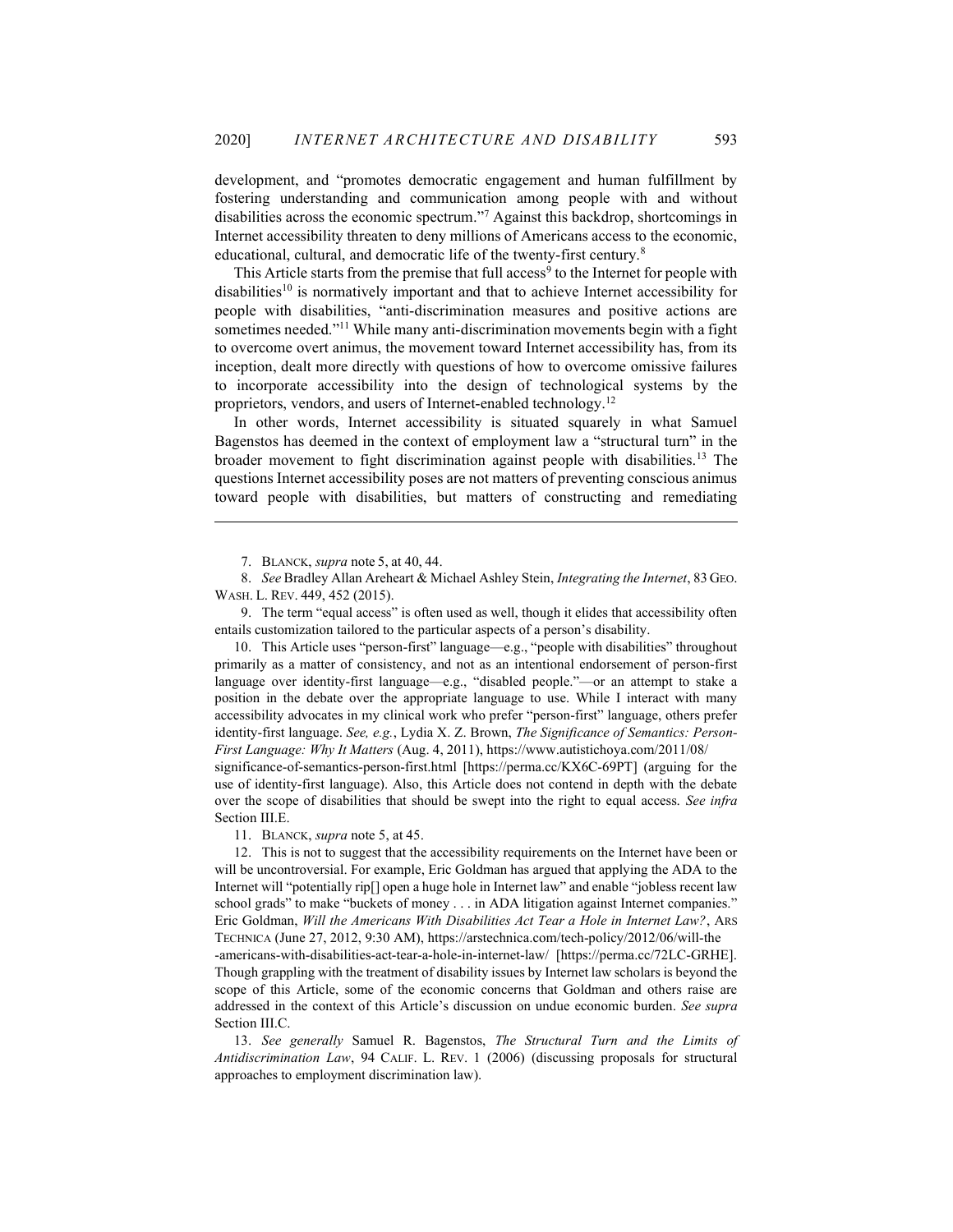architecture and content to make it accessible and usable; the answers are not merely barring discriminatory conduct, but identifying specifically who must do what, and when, and how, to ensure that people with disabilities can fully use the Internet. These questions and answers are no less important from the perspective of antidiscrimination theory than those of animus,<sup>14</sup> but they require a structural set of doctrinal accessibility mandates to fulfill the normative vision of antidiscrimination.<sup>15</sup>

This Article aims to grapple, then, with the question of how, exactly, the goal of Internet accessibility can be achieved, and provide disability-law scholars and advocates with a lens for more comprehensively understanding that set of problems that "Internet accessibility," broadly construed, should be concerned with solving.

Part I of this Article observes that the use of Title III of the ADA as the wellspring for Internet accessibility has led to a prevailing doctrinal approach to Internet accessibility that is rooted in a place-centric conception of the civil rights of people with disabilities. This approach advocates treating the Internet as a metaphorical "place" subject to Title III of the ADA, which requires places of public accommodations to be accessible to people with disabilities.<sup>16</sup> As a result, much of the attention to Internet accessibility is centered on Internet-enabled technology that is easily amenable to Title III's "place" metaphor. The technology most amenable to that metaphor is the websites that comprise the World Wide Web (colloquially, "the web"), which users "visit" or "go to" using their computer's web browser. In disability scholarship, Internet accessibility has become implicitly synonymous with web accessibility.

Part II introduces the Internet-law literature of "perspectives" to Internet accessibility. Applying the perspectives literature reveals that the prevailing placeand website-centric approach to Title III is properly understood as what Internet-law scholars call an "internal" perspective, rooted in the user's experience of the Internet.

 15. Sarah Schindler has addressed issues of discrimination and exclusion in physical, built architecture. See Sarah B. Schindler, Architectural Exclusion: Discrimination and Segregation Through Physical Design of the Built Environment, 124 YALE L.J. 1934 (2015).

 16. 42 U.S.C. § 12182(a) (2012). Place-centrism is uncommon in disability laws outside of Title III of the ADA; Title I focuses on employment, 42 U.S.C. ch. 126, subch. I (2012); Title II focuses on state and local government services, 42 U.S.C. ch. 126, subch. II (2012); and Title IV focuses on telecommunications relay services, 47 U.S.C. § 225 (2012). Sections 504 and 508 of the Rehabilitation Act of 1976, 29 U.S.C. §§ 794, 794(d) (2012), and state laws such as California's Unruh Civil Rights Act, CAL. CIV. CODE § 51 (West 2007) and Disabled Persons Act, CAL. CIV. CODE §§ 54–55.2 (West 2007), have different substantive scopes that do not necessarily focus on places. Though a full exploration of these laws is beyond the scope of this article, these laws potentially play an important role in Internet accessibility. See infra Sections III.C, III.D, and III.E.

 <sup>14.</sup> See, e.g., Samuel R. Bagenstos, "Rational Discrimination," Accommodation, and the Politics of (Disability) Civil Rights, 89 VA. L. REV. 825, 826-27 (2003) (rejecting a "normative distinction between the [ADA]'s mandate to provide 'reasonable accommodation' to people with disabilities and the antidiscrimination requirements of the civil rights laws that emerged in the 1960s and 1970s"); see also Helen Norton, The Supreme Court's Post-Racial Turn Towards a Zero-Sum Understanding of Equality, 52 WM. & MARY L. REV. 197, 206 (2010) (discussing "whether antidiscrimination law should be understood as driven by antisubordination as opposed to anticlassification values").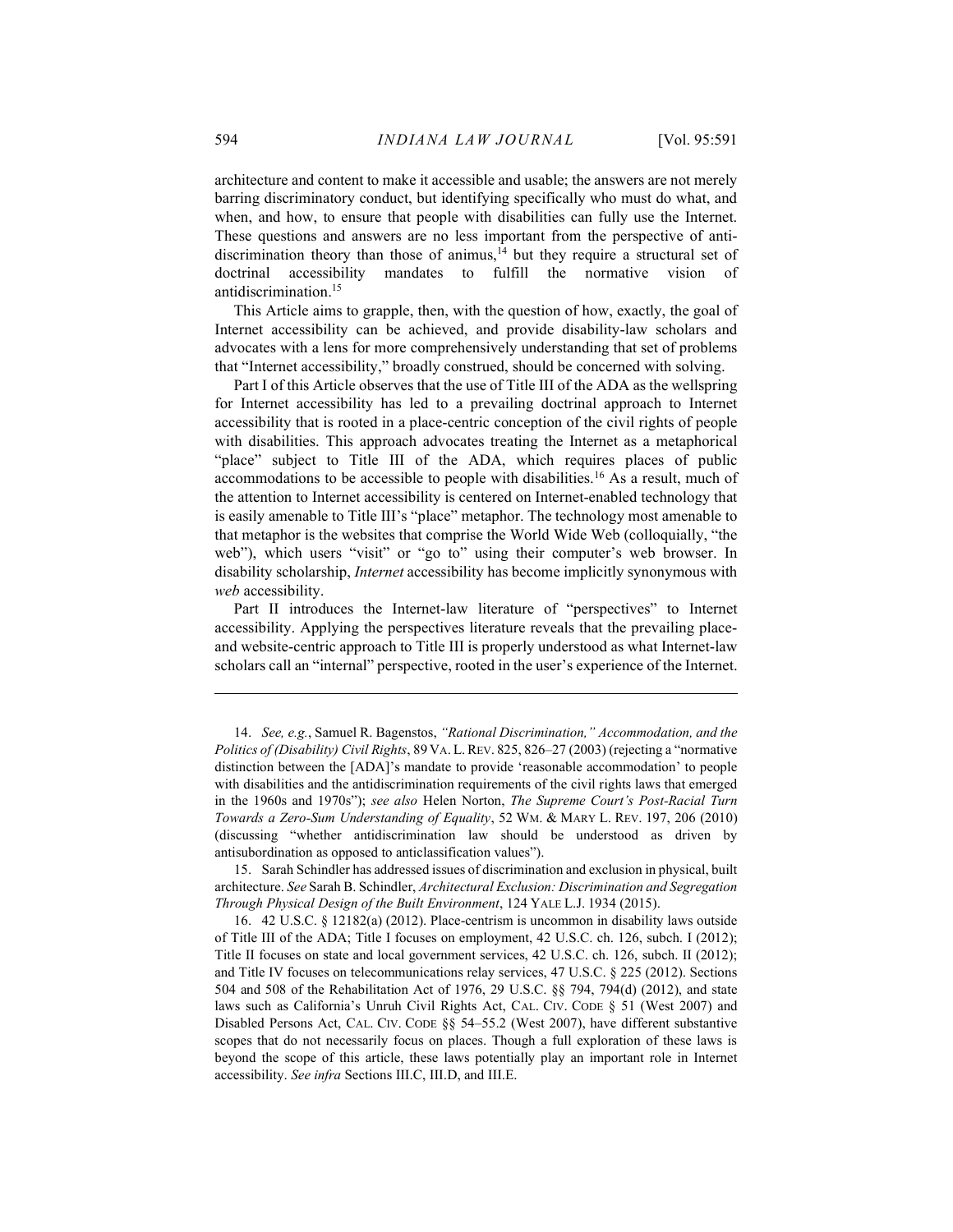While I explain why such a perspective is both doctrinally and normatively justified, I also describe the shortcomings of the internal perspective as a framework for addressing Internet accessibility beyond the application of Title III to websites. By augmenting the internal perspective on Title III with a countervailing "external" perspective, I sketch a broader framework for addressing Internet accessibility informed not only by the experience of using the Internet, but by the Internet's layered architecture.

In Part III, I color in the external sketch by illustrating with examples what a more comprehensive realization of the goal of Internet accessibility would require. I first disentangle the application and content layers of both the web and the diverse array of modern Internet applications, including those delivered by dominant platform companies that host the content of their users. I close with a discussion of underexplored accessibility considerations specific to the Internet's building blocks—the network and physical layers—and the class of devices that comprise the so-called "Internet of Things," in which issues such as the accessibility dimensions of network neutrality and voice assistants arise. Throughout, I consider the role that other substantive bodies of law—in particular, telecommunications law—may play in facilitating a more comprehensive approach to Internet accessibility.

## I. TITLE III AND THE INTERNET: THE WEB AS THE INTERNET AND THE WEBSITE AS THE PLACE

As a doctrinal matter, the conceptions of Title III as applied to the Internet most favorable to people with disabilities treat the Internet as the web and websites as places—as in Title III's "places of public accommodation." This is partially a result of the ADA's inception in a pre-Internet society, where the goal of an accessible world necessarily took root in physical places. But it has also proved facile in the context of the Internet; Title III has the capacity to win accessibility cases primarily focused on websites, because websites are easy to understand as metaphorical places. This Part begins with a short history of Title III and its website- and place-centrism, and how it has driven disability-law scholars to theorize about the Internet as the Web and websites as places.

Enacted in 1990, the ADA was intended as a comprehensive and unqualified civil rights remedy for discrimination against people with disabilities. The ADA's preamble makes explicit that the purpose of the ADA is "to provide a clear and comprehensive national mandate for the elimination of discrimination against individuals with disabilities."<sup>17</sup> In signing it into law, President George H.W. Bush declared that the ADA "signal[ed] the end to the unjustified segregation and exclusion of persons with disabilities from the mainstream of American life."<sup>18</sup>

 <sup>17. 42</sup> U.S.C. § 12101(b)(1) (2012).

 <sup>18.</sup> Statement by President George Bush upon Signing S. 933, Pub. L. No. 101-336, 1990 U.S.C.C.A.N. 601–02 (July 26, 1990). Compare Lawrence O. Gostin, The Americans with Disabilities Act at 25: The Highest Expression of American Values, 313 J. AM. MED. ASS'N. 2231, 2234 (2015) (lauding the role and breadth of the ADA in improving the state of equality for people with disabilities and influencing the development of international disability instruments), with Arlene S. Kanter, The Americans with Disabilities Act at 25 Years: Lessons to Learn from the Convention on the Rights of People with Disabilities, 63 DRAKE L. REV. 819,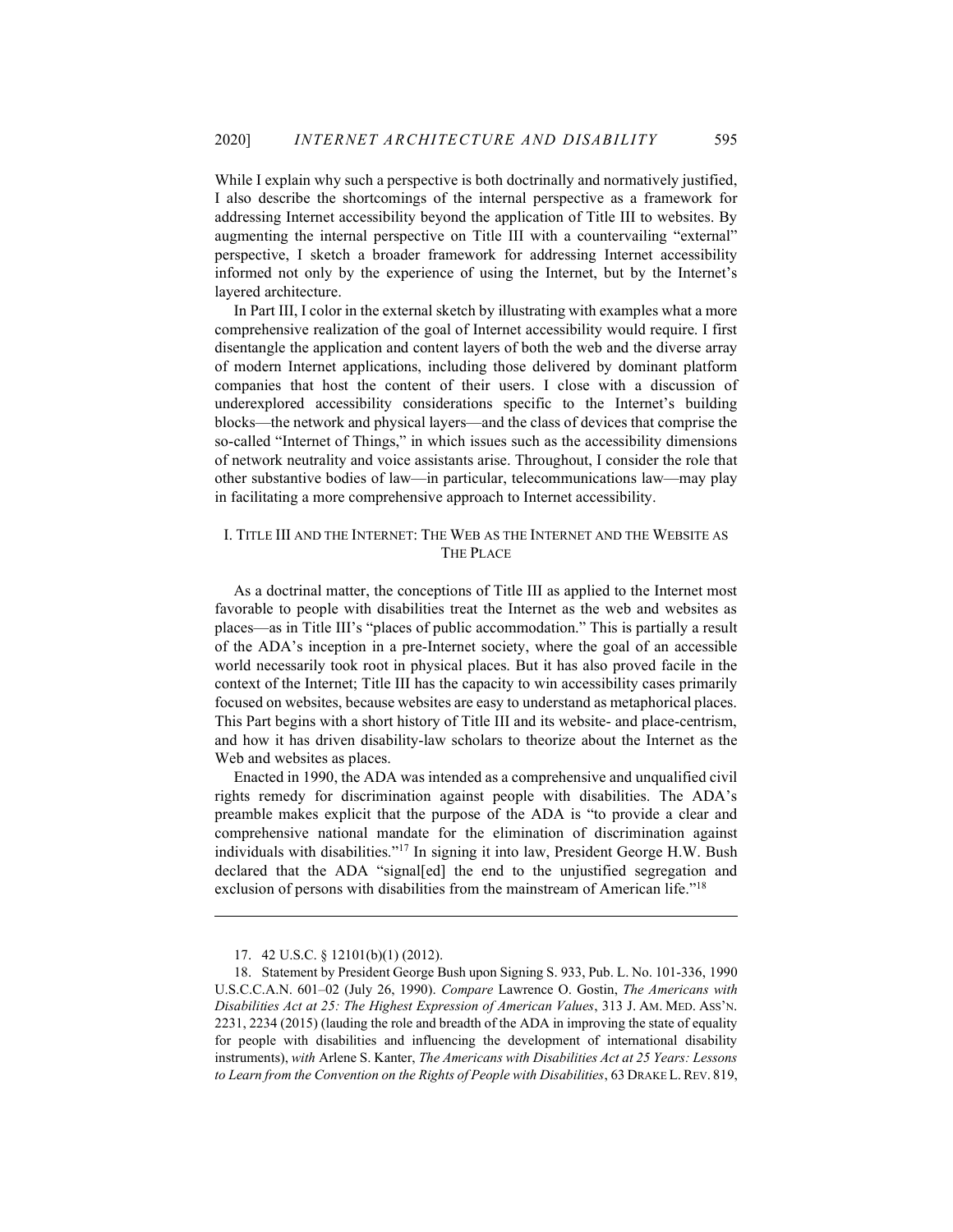If the anti-discrimination goal of the ADA was broadly scoped, its implementation was drawn at least rhetorically with the physical, built world of the late 1980s and early 1990s in mind. Title III, the portion of the ADA intended to deal with the accessibility of private businesses, explicitly prohibits discrimination against people with disabilities in "any *place* of public accommodation."<sup>19</sup> Title III likewise defines public accommodations extensively in terms of places—places of lodging,<sup>20</sup> places of exhibition or entertainment,<sup>21</sup> places of public gathering,<sup>22</sup> places of public display or collection,<sup>23</sup> places of recreation,<sup>24</sup> and places of exercise.<sup>25</sup> Moreover, it illustrates them in terms of traditionally physical buildings—hotels and motels,<sup>26</sup> restaurants and bars,  $27$  theaters and concert halls,  $28$  stores and shopping centers,  $29$  laundromats and banks, $30$  museums and libraries, $31$  parks and zoos, $32$  daycare centers and homeless shelters,<sup>33</sup> and gyms and bowling alleys.<sup>34</sup>

Of course, the legislative history of the ADA makes clear that it was not intended to exclude future technology, noting that "the types of accommodation and services provided to individuals with disabilities, under all of the titles of [the ADA], should keep pace with the rapidly changing technology of the times."<sup>35</sup> But however Congress might have intended the ADA to apply to the Internet is obscured by the fact that the commercial Internet was essentially nonexistent when the ADA was signed into law in July of 1990.<sup>36</sup> In fact, it was not until five months later that Tim Berners-Lee hosted the first website,<sup>37</sup> five years later that the Federal Networking Council resolved to officially recognize "the Internet" in the form that it more or less

- 21. Id. § 12181(7)(B).
- 22. Id. § 12181(7)(D).
- 23. Id. § 12181(7)(H).
- 24. Id. § 12181(7)(I).
- 25. Id. § 12181(7)(L).
- 26. Id. § 12181(7)(A).
- 27. Id. § 12181(7)(B).
- 28. Id. § 12181(7)(C).
- 29. Id. § 12181(7)(E).
- 30. Id. § 12181(7)(F).
- 31. Id. § 12181(7)(H).
- 32. Id. § 12181(7)(I).
- 33. Id. § 12181(7)(K).
- 
- 34. Id. § 12181(7)(L).

36. E.g., LAZAR ET AL., supra note 6, at 89.

 37. Frequently Asked Questions: Examples of Early WWW Hypertext: What Was the First Web Page?, https://www.w3.org/People/Berners-Lee/FAQ.html#Examples [https://perma.cc /FXD5-G3UZ].

<sup>819 (2015) (</sup>criticizing the ADA's anti-discrimination approach and lauding the human rights approach of the Convention on the Rights of People with Disabilities).

<sup>19. 42</sup> U.S.C. § 12182(a) (emphasis added); see also Jacobus tenBroek, The Right to Live in the World: The Disabled in the Law of Torts, 54 CALIF. L. REV. 841, 848, 850 (1966) (referring to "the right to live in the world" for people with disabilities).

 <sup>20. 42</sup> U.S.C. § 12181(7)(A).

 <sup>35.</sup> H.R. REP. NO. 101-485, pt. 2, at 381 (1990), as reprinted in 1990 U.S.C.C.A.N. 303, 391.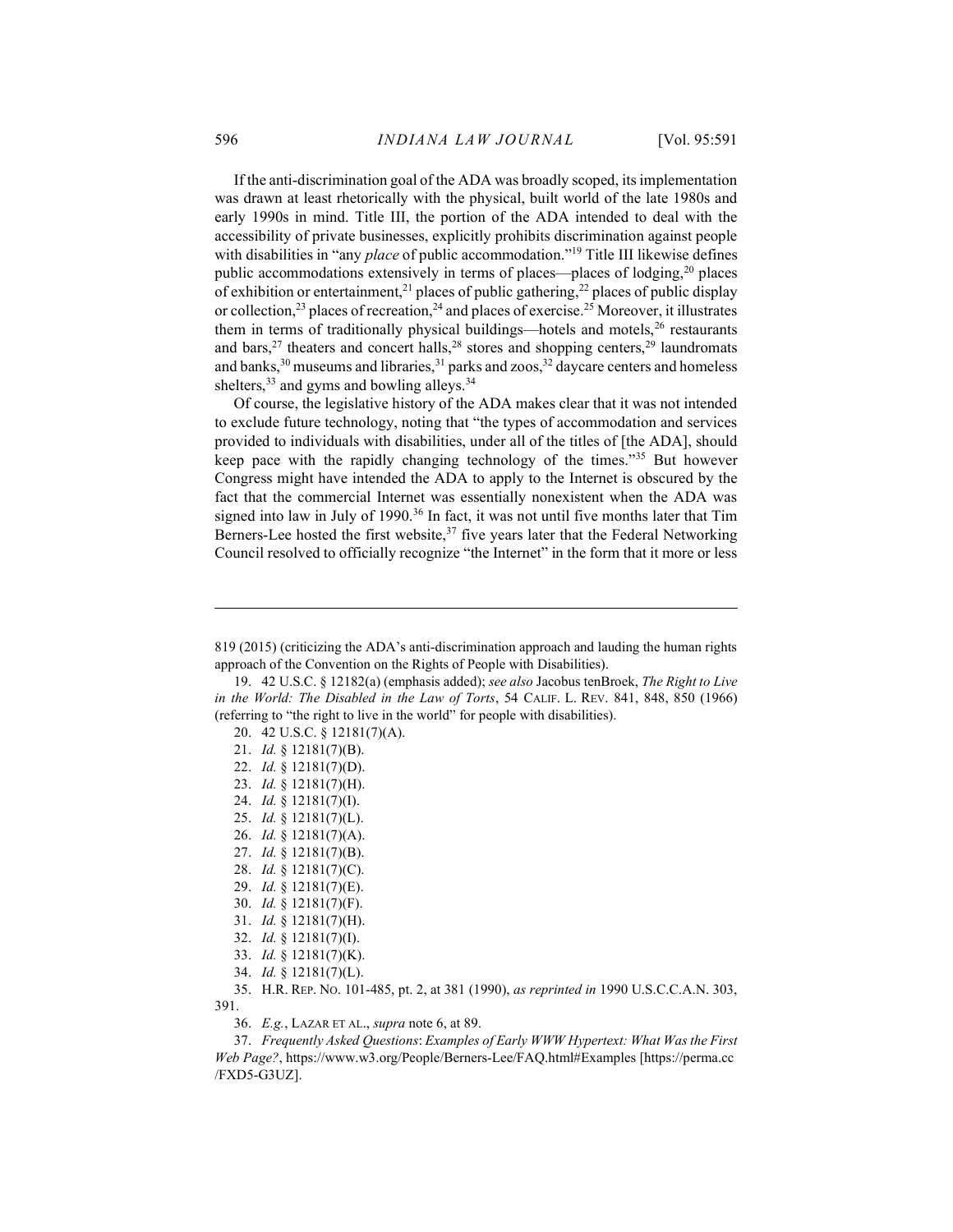exists today,<sup>38</sup> and nearly ten years later than advocates and policymakers first began to debate the applicability of the ADA to the Internet.<sup>39</sup>

A congressional hearing in 2000 previewed the two defining features of the emerging debate over the ADA's applicability to the Internet. First, the debate would center specifically on the web and websites. The use of websites by private businesses predominated usage of the early Internet, and so the question of website accessibility appeared exhaustive of the question of Internet accessibility.<sup>40</sup> Nearly every witness, whether in support of the ADA's applicability or against, spoke of the Internet, the web, and websites interchangeably. <sup>41</sup>

Second, the debate would turn on whether the Internet could be conceived of as a physical "place" in the statute's terms. Some witnesses argued that "[t]he Internet has become a place of public accommodation,"<sup>42</sup> while others argued that "[c]yberspace isn't a physical place" as contemplated by Title III's list of "places."<sup>43</sup>

Nearly two decades of litigation have calcified these features of the debate. First, Internet accessibility under Title III has hinged on whether websites can be properly conceived as places of public accommodation even though they do not occupy a physical space.<sup>44</sup> Nearly all Title III Internet-related litigation has been focused on websites, and primarily on compatibility with screen readers for blind people.<sup>45</sup>

As to the second, even before the Internet became a concern, the federal courts had split over whether Title III was limited to physical places. The leading set of cases split over whether the content of insurance policies, and not simply the physical structure of insurance company offices, were covered by Title III.<sup>46</sup>

 39. See BLANCK, supra note 5, at 81–82 (discussing the early days of the debate over the ADA's applicability to the Internet in the late 1990s and early 2000s).

 40. See Applicability of the Americans with Disabilities Act (ADA) to Private Internet Sites: Hearing Before the Subcomm. on the Constitution of the H. Comm. on the Judiciary, 106th Cong. 1–2 (2000) (testimony of Chairman Charles Canady) (referring interchangeably to "greater handicapped accessibility of the Web," the applicability of the ADA to "private Internet Web sites," and "the impact of the ADA on the Internet"); id. at 6 (testimony of Gary Wunder) ("[L]et's lower [the bar for accessibility] for Web sites and the Internet."); id. at 19, 21 (testimony of Judy Brewer) (framing the hearing in terms of "Web accessibility" and referring interchangeably to the "Web industry" and the "Internet industry"); id. at 25 (testimony of Susyn Conway) (referring interchangeably to the "World Wide Web" and the "Internet").

- 43. Id. at 38 (Testimony of Elizabeth K. Dorminey).
- 44. See, e.g., BLANCK, supra note 5, at 82; LAZAR ET AL., supra note 6, at 89.
- 45. See infra notes 47–51 and accompanying text.

 46. Compare Pallozzi v. Allstate Life Ins., 198 F.3d 28, 32 (2d Cir. 1999) (subsequent history omitted) (extending Title III to insurance policies sold in insurance offices and noting that Title III "was meant to guarantee them more than mere physical access"), and Carparts Distribution Ctr., Inc. v. Auto. Wholesaler's Ass'n, 37 F.3d 12, 20 (1st Cir. 1994) (extending Title III to the administration of a health benefit plan and noting that Title III "make[s no]

 <sup>38.</sup> BARRY M. LEINER, VINTON G. CERF, DAVID D. CLARK, ROBERT E. KAHN, LEONARD KLEINROCK, DANIEL C. LYNCH, JON POSTEL, LARRY G. ROBERTS & STEPHEN WOLFF, BRIEF HISTORY OF THE INTERNET 17 (1997), https://www.Internetsociety.org/wp-content/uploads /2017/09/ISOC-History-of-the-Internet\_1997.pdf [https://perma.cc/N72G-3BZT].

 <sup>41.</sup> See id.

 <sup>42.</sup> Id. at 10 (Testimony of Dr. Steven Lucas).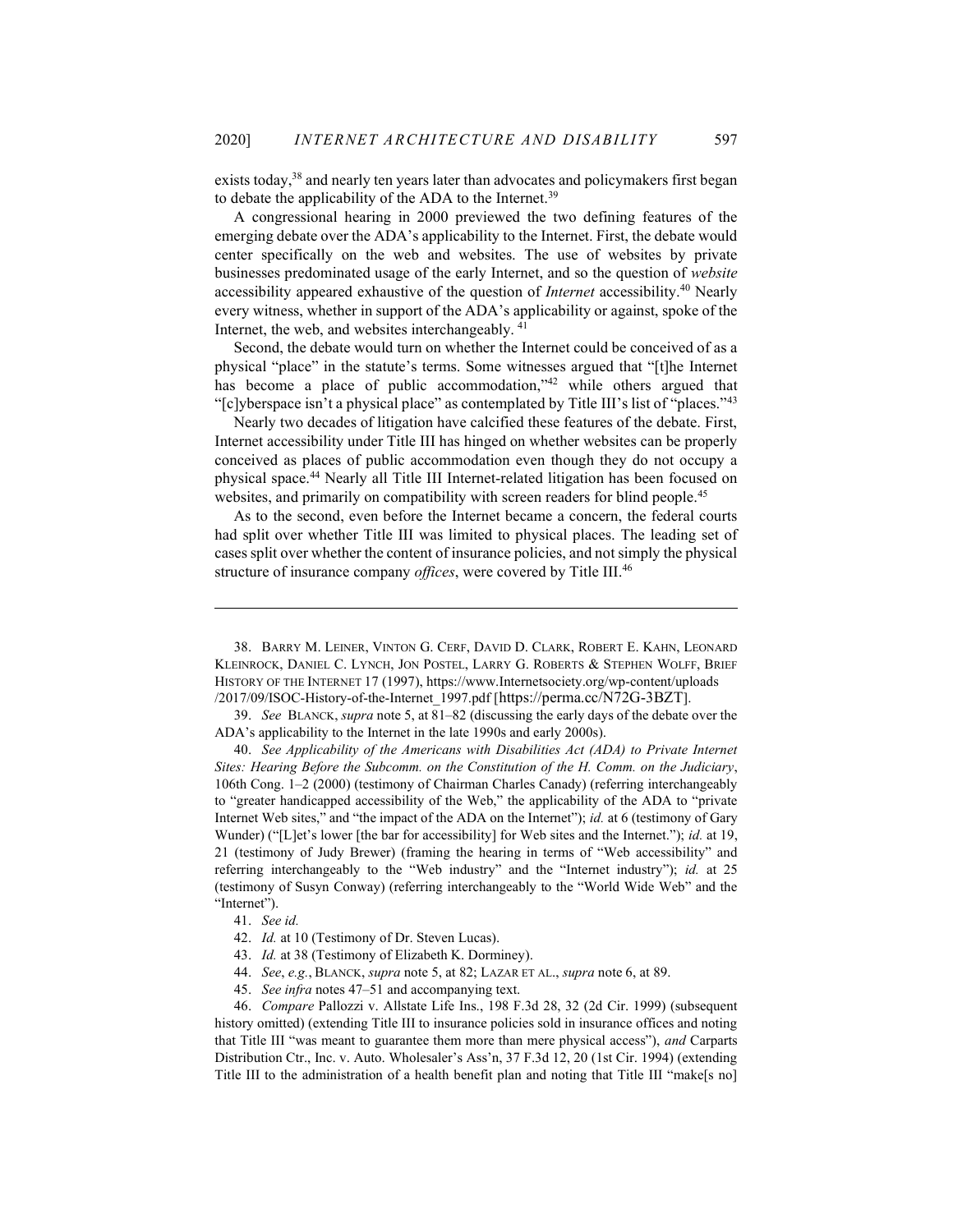That split has continued into the era of Title III Internet litigation along three lines:

1. Nexus-Between-Website-and-Place: One line of cases, followed by courts in the Ninth and Eleventh Circuits, concludes that websites alone are not public accommodations but can be the subject of a Title III claim to the extent they have a sufficient nexus to a physical place of public accommodation—often found, for example, with websites for retail establishments.<sup>47</sup>

mention of physical boundaries or physical entry"), with McNeil v. Time Ins., 205 F.3d 179, 186 (5th Cir. 2000) (same), Weyer v. Twentieth Century Fox Film Corp., 198 F.3d 1104, 1115 (9th Cir. 2000) (same), Ford v. Schering-Plough Corp., 145 F.3d 601, 612–13 (3d Cir. 1998) (declining to extend Title III to an insurance policy as a "place" even though insurance offices are covered under Title III), and Parker v. Metro. Life Ins., 121 F.3d 1006, 1014 (6th Cir. 1997) (same). See also Torres v. AT&T Broadband, LLC, 158 F. Supp. 2d 1035, 1038 (N.D. Cal. 2001) (declining to extend Title III to AT&T's digital cable service); Doe v. Mut. of Omaha Ins., 179 F.3d 557, 558–59 (7th Cir. 1999) (declining to apply Title III to the content of an insurance policy but recognizing in dicta that Title III extends to public accommodations "whether in physical space or in electronic space") (citing *Carparts*, 37 F.3d at 19); Stoutenborough v. Nat'l Football League, Inc., 59 F.3d 580, 583 (6th Cir. 1995) (declining to extend Title III to the televised broadcast of football games).

 47. E.g., Gomez v. Bang & Olufsen Am., Inc., No. 1:16-CV-23801-LENARD, 2017 WL 1957182, at \*3 (S.D. Fla. Feb. 2, 2017) ("[A] website that is wholly unconnected to a physical location is generally not a place of public accommodation under [Title III]," but "if a plaintiff alleges that a website's inaccessibility impedes the plaintiff's 'access to a specific, physical, concrete space[,]' and establishes some nexus between the website and the physical place of public accommodation, the plaintiff's ADA claim can survive a motion to dismiss."). Compare Earll v. eBay, Inc., 599 F. App'x 695, 696 (9th Cir. 2015) (concluding that eBay's website was not connected to any "actual physical place" and thus not subject to Title III) (quoting Weyer, 198 F.3d at 1114)), Jancik v. Redbox Automated Retail, LLC, No. SACV 13-1387- DOC (RNBx), 2014 WL 1920751, at \*9 (C.D. Cal. May 14, 2014) (rejecting that Redbox's instant video delivery website was sufficiently integrated with its physical kiosks to support a Title III claim), Cullen v. Netflix, Inc., 880 F. Supp. 2d 1017, 1024 (N.D. Cal. 2012) (concluding that Netflix's website was not an "actual physical place" and therefore not a place under Title III) (quoting Weyer, 198 F.3d at 1114)), Young v. Facebook, Inc., 790 F. Supp. 2d 1110, 1115–16 (N.D. Cal. 2011) (rejecting that the sale of gift cards at retail outlets formed a sufficient nexus to treat the Facebook's website as a "place" under Title III), Ouellette v. Viacom, No. CV 10-133-M-DWM-JCL, 2011 WL 1882780, at \*1, \*4–5 (D. Mont. Mar. 31, 2011) (concluding that various websites including Google, YouTube, and Myspace lacked a sufficient nexus to a physical location to support a Title III claim), and Access Now, Inc. v. Sw. Airlines Co., 227 F. Supp. 2d 1312, 1318 (S.D. Fla. 2002) (rejecting that Southwest Airlines' website had a sufficient connection with a physical location to be a place of public accommodation under Title III), aff'd on other grounds, 385 F.3d 1324 (11th Cir. 2004), with Robles v. Domino's Pizza, LLC, 913 F.3d 898, 905 (9th Cir. 2019), cert. denied, 140 S. Ct. 122 (2019) (concluding that Domino's Pizza's website had a sufficient nexus to brick-andmortar Domino's Pizza franchises to support the place element of a Title III claim), Gorecki v. Hobby Lobby Stores, Inc., No. CV 17-1131-JFW(SKx), 2017 WL 2957736, at \*3 (C.D. Cal. June 15, 2017) (recognizing a sufficient nexus between Hobby Lobby's website and stores to sustain a Title III claim), Gil v. Winn Dixie Stores, Inc., 242 F. Supp. 3d 1315, 1321 (S.D. Fla. 2017) (concluding that Winn-Dixie's website had a sufficient nexus to its physical grocery stores to uphold a Title III claim), and Nat'l Fed'n of the Blind v. Target Corp., 452 F. Supp.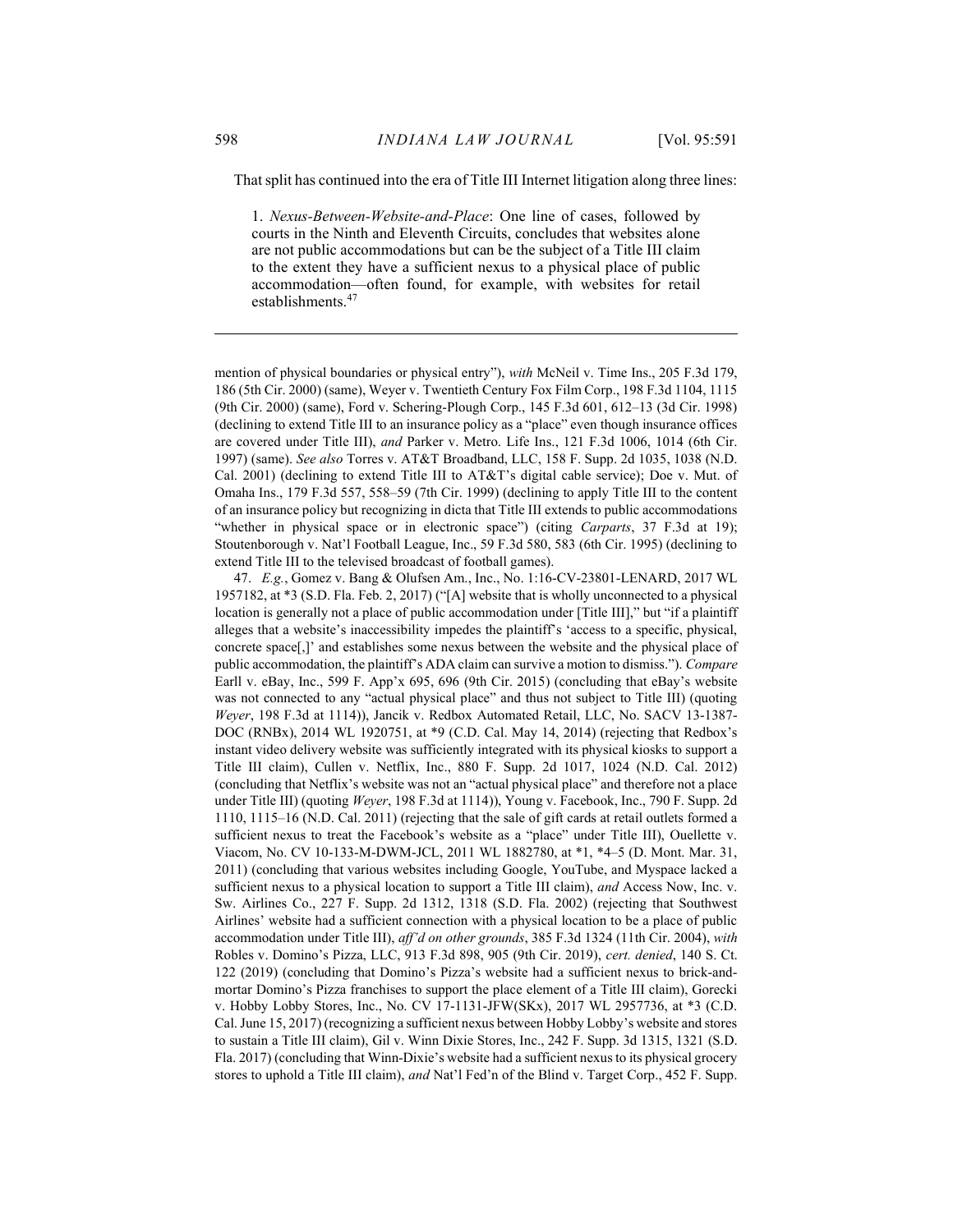2. Standalone-Websites-as-Place: A second line of cases, followed by courts in the First, Second, and Seventh Circuits, concludes that even standalone websites can comfortably be considered places of public accommodation under Title III.<sup>48</sup> The common thread of reasoning in these cases is that websites can be "analogous to a brick-and-mortar store or other venue that provides similar services."<sup>49</sup>

3. Physical Places Only (No Websites): A third line of cases, followed in the Third Circuit, concludes that websites cannot be treated as public accommodations even with a nexus to a physical place of public accommodation.<sup>50</sup>

As a result of this uncertainty, many Title III website cases settle prior to judicial resolution.<sup>51</sup>

2d 946, 954–55 (N.D. Cal. 2006) (accepting a Title III claim against Target's website, which the court deemed "heavily integrated with [Target's] brick-and-mortar stores and operat[ing] in many ways as a gateway to the stores"); compare Stern v. Sony Corp. of Am., 459 F. App'x 609, 610 (9th Cir. 2011) (rejecting a sufficient connection between the accessibility of Sony's video games with its video game conventions and retail stores), with Rendon v. Valleycrest Prods., 294 F.3d 1279, 1285 (11th Cir. 2002) (upholding a Title III challenge to an off-site screening process for a game show).

 48. E.g., Morgan v. Joint Admin. Bd., 268 F.3d 456, 459 (7th Cir. 2001) (rejecting the argument that a Title III public accommodation must "literally . . . denot[e] a physical site, such as a store or a hotel"); Access Now, Inc. v. Blue Apron, LLC, No. 17-CV-116-JL, 2017 WL 5186354, at \*4 (D.N.H. Nov. 8, 2017) (concluding that Blue Apron, the meal ingredient delivery service, is a place of public accommodation as a sort of "online 'grocery store'"); Markett v. Five Guys Enters. LLC, No. 17-CV-788 (KBF), 2017 WL 5054568, at \*2 (S.D.N.Y. July 21, 2017) (holding that Five Guys' website was its own place of public accommodation in addition to being closely related to Five Guys' brick-and-mortar hamburger restaurants); Andrews v. Blick Art Materials, LLC, 268 F. Supp. 3d 381, 385, 387 (E.D.N.Y. 2017) (holding that a website for the sale of art supplies was a "place" under Title III); Nat'l Fed'n of the Blind v. Scribd Inc., 97 F. Supp. 3d 565, 573 (D. Vt. 2015) (rejecting "that only physical places open to the public can be public accommodations"); Nat'l Ass'n of the Deaf v. Netflix, Inc., 869 F. Supp. 2d 196, 200 (D. Mass. 2012) (citing Carparts, 37 F.3d at 19) (noting that the application of Title III "as applying to web-based businesses is supported by [Carparts], which held that 'places of public accommodation' are not limited to 'actual physical structures'").

49. See Nat'l Ass'n of the Deaf, 869 F. Supp. 2d at 200.

 50. E.g., Anderson v. Macy's Inc., No. 2:12-CV-00556, 2012 WL 3155717, at \*4 (W.D. Pa. Aug. 2, 2012) (rejecting a Title III claim against Macy's website notwithstanding a connection to Macy's retail stores); see also Peoples v. Discover Fin. Servs., Inc., 387 F. App'x 179, 183–84 (3d Cir. 2010) (rejecting a Title III claim regarding customer support for a credit card used to purchase in-person prostitution services); cf. Noah v. AOL Time Warner Inc., 261 F. Supp. 2d 532, 544 (E.D. Va. 2003), aff'd, No. 03-1770, 2004 WL 602711, at \*1 (4th Cir. Mar. 25, 2004) (declining to treat AOL chat rooms as places of public accommodation under Title II of the Civil Rights Act).

 51. See LAZAR ET AL., supra note 6, at 91 ("If the law has remained cloudy, it is in part because entities who might argue the degree to which they are subject to Title III have chosen instead to reach settlement agreements to make their web sites and services accessible."); id.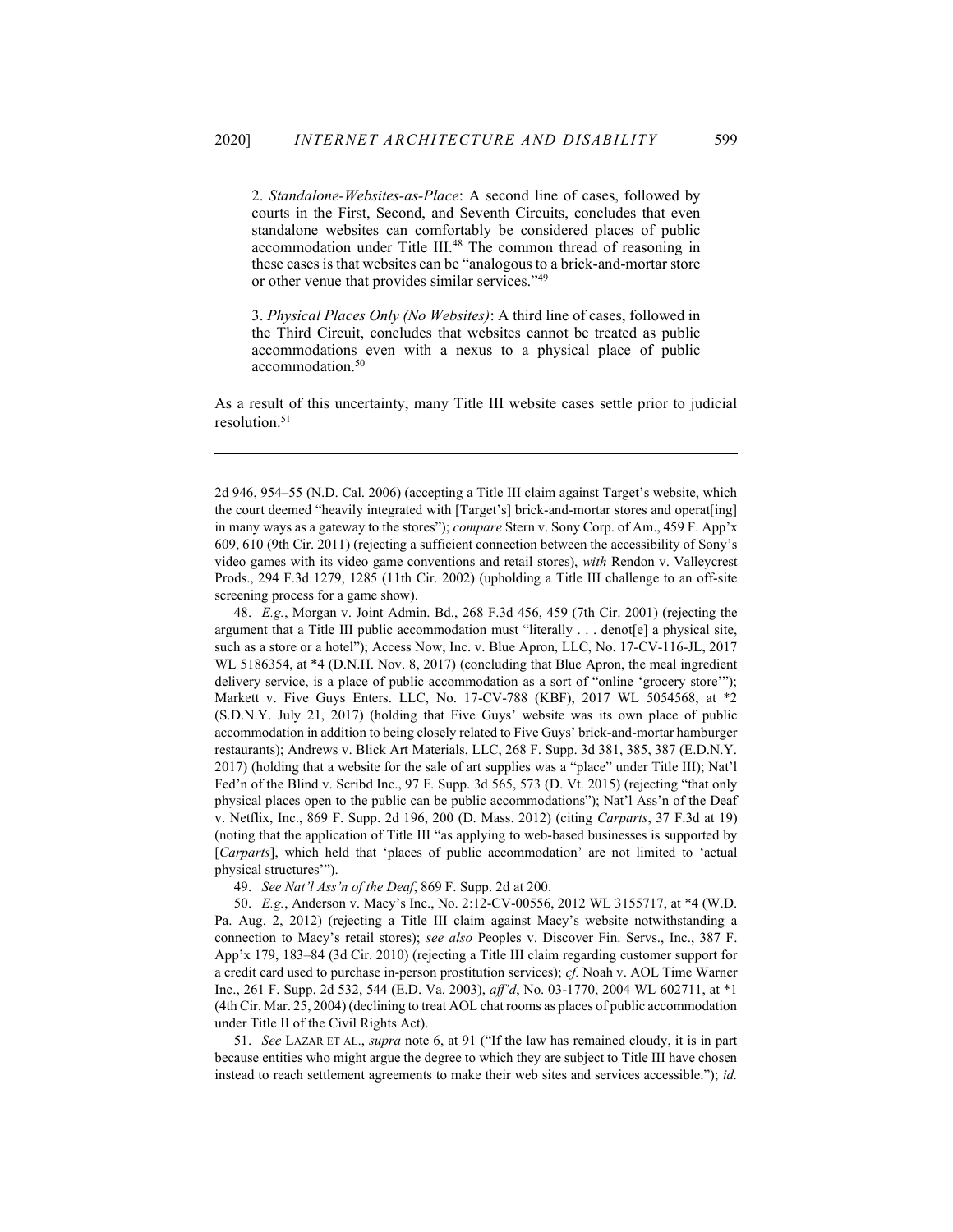Advocates and scholars have also become increasingly concerned with the perspective of the Department of Justice  $(DOJ)$ ,<sup>52</sup> which is charged with administering regulations for the implementation of Title III<sup>53</sup> and routinely files amicus briefs and negotiates settlements in website accessibility cases.<sup>54</sup> While DOJ's view on the applicability of Title III to standalone websites has been historically supportive,<sup>55</sup> a 2010 DOJ rulemaking to implement Title III website

53. 42 U.S.C. § 12186(b) (2012).

 54. See U.S. Dep't of Justice Civil Rights Div., ADA Enforcement: Title III, ADA.GOV, https://www.ada.gov/enforce\_current.htm#TitleIII [https://perma.cc/B2E3-TB62] (listing the DOJ's numerous interventions in Title III cases); see also Robert L. Burgdorf, Jr., Restoring the ADA and Beyond: Disability in the 21st Century, 13 TEX. J. C.L. & C.R. 241, 274 nn.151– 52 (2008) (describing DOJ's settlement practices).

 55. A 1996 letter from Assistant Attorney General Deval Patrick suggested that at least some websites could be covered under Title III. Letter from Deval L. Patrick, Assistant Attorney Gen., to Senator Tom Harkin (Sept. 9, 1996), https://www.justice.gov/crt/foia /readingroom/frequent\_requests/ada\_tal/tal712.txt [https://perma.cc/7QX7-KCV6]. In 2010, DOJ issued an Advanced Notice of Proposed Rulemaking in 2010 on web accessibility

at 92 (noting Title III settlements with H&R Block, Peapod, eBay, Monster.com, Amazon, Ticketmaster, Travelocity, Wellpoint, and Charles Schwab); Lainey Feingold, Settlements in Structured Negotiation, LFLEGAL.COM, https://www.lflegal.com/negotiations/ [https://perma. cc/MB5H-6ATR] (listing dozens of website settlements from 1999–2018); see also Michael Ashley Stein, Michael E. Waterstone & David B. Wilkins, Cause Lawyering for People with Disabilities, 123 HARV. L. REV. 1658, 1682 (2010) (noting that successful disability law outcomes, such as the Target litigation, often involve a sophisticated team of firms and attorneys dedicated to nuanced disability cause lawyering with an understanding of the value of settlements); Michael E. Waterstone, Michael Ashley Stein & David B. Wilkins, Disability Cause Lawyers, 53 WM. & MARY L. REV. 1287, 1321 (2012) (noting that forcing settlements in web accessibility cases is often preferable because of the risk of an adverse ruling by the Supreme Court); Minh N. Vu, Kristina M. Launey, Susan Ryan & Kevin Fritz, Website Access and Other ADA Title III Lawsuits Hit Record Numbers, SEYFARTH SHAW: ADA TITLE III NEWS & INSIGHTS (July 17, 2018), https://www.adatitleiii.com/2018/07/website-access-and-other -ada-title-iii-lawsuits-hit-record-numbers/ [https://perma.cc/3P8F-RSCS] (projecting approximately 10,000 Title III website cases would be filed in 2018). For example, the first Title III web case was filed against America Online by the National Federation of the Blind in 1999, but settled in 2000 without a judicial determination. See BLANCK, supra note 7, at 81; Wired Staff, AOL Settles Accessibility Suit, WIRED: BUSINESS (July 28, 2000, 3:00 AM), https://www.wired.com/2000/07/aol-settles-accessibility-suit/ [https://perma.cc/N9VA-XC2G]. This trend continues today. E.g., ACB, et al. v. Hulu LLC, DISABILITY RIGHTS ADVOCS., https://dralegal.org/case/acb-et-al-v-hulu-llc/ [https://perma.cc/T57L-ZRBK] (describing the settlement of Title III claims against Hulu); Amazon.com, Inc. Agree to Expand Closed Captions on Amazon Video, NAT'L ASS'N DEAF, https://www.nad.org/2015/10/14 /amazon-com-inc-agree-to-expand-closed-captions-on-amazon-video/ [https://perma.cc /QY3C-LBSC] (describing a settlement between Amazon and the National Association of the Deaf). One leading civil rights attorney has formally articulated a dispute resolution methodology specifically aimed at facilitating settlements in website and other cases. See generally LAINEY FEINGOLD, STRUCTURED NEGOTIATION (2016). But see Richard A. Posner, The Economic Approach to Law, 53 TEX. L. REV. 757, 762 (1975) (citing William M. Landes, An Economic Analysis of the Courts, 14 J. L. & Econ. 61 (1971)) (suggesting that the frequency of litigation should increase, not decrease, in the face of uncertainty).

 <sup>52.</sup> E.g., BLANCK, supra note 5, at 145–47; LAZAR ET AL., supra note 6, at 89.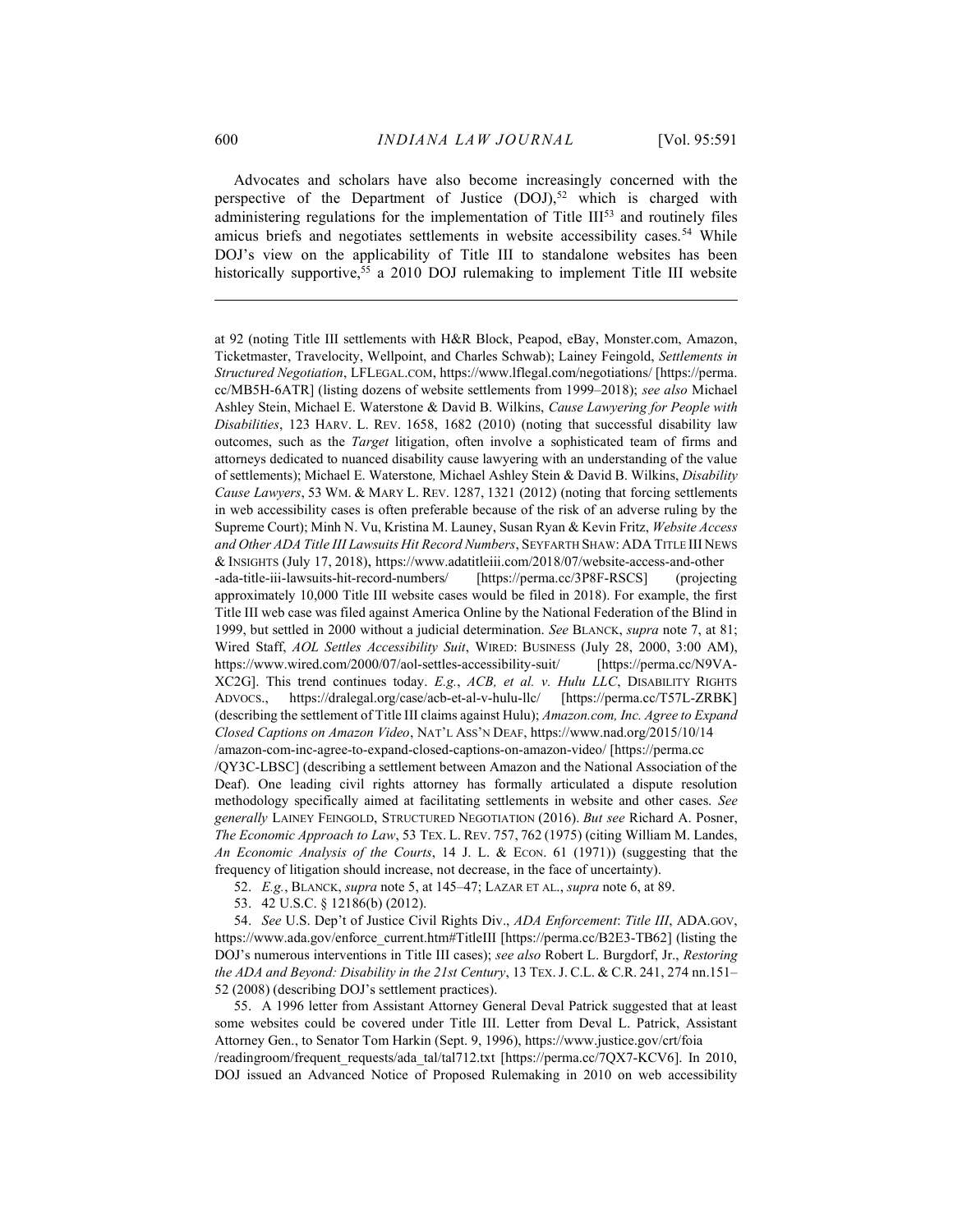regulations languished<sup>56</sup> and then was formally withdrawn in 2017 by then-Attorney General Jeff Sessions.<sup>57</sup>

As a result, much of the disability law literature on Internet accessibility has been dedicated to narrow arguments debating the doctrinal contours of Title III's applicability to websites in place-centric terms.<sup>58</sup> Many of the articles and notes advocate for resolving the circuit split by treating standalone websites as "places"

specifically endorsing several of the nexus cases and implying endorsement of the applicability of Title III to standalone websites. Nondiscrimination on the Basis of Disability; Accessibility of Web Information and Services of State and Local Government Entities and Public Accommodations, 75 Fed. Reg. 43,460, 43,463–64 (July 26, 2010) (noting that Title III's "broad and expansive nondiscrimination mandate reaches goods and services provided by covered entities on Web sites over the Internet" and noting its "repeate[d] affirm[ation of] the application of title III to Web sites of public accommodations"). DOJ has also filed statements of interest in Title III website cases. E.g., Statement of Interest of the United States of America in Opposition to Defendant's Motion for Judgment on the Pleadings at 4–12, Nat'l Ass'n Deaf v. Netflix, Inc., No. 3:11-cv-30168 (D. Mass. May 15, 2012), https://www.ada.gov /briefs/netflix\_SOI.pdf [https://perma.cc/7KMN-2MYG] (arguing that Netflix's website is subject to Title III).

 56. In 2017, the administration placed the web rulemaking on its inactive list. Office of Info. & Reg. Affairs, Unified Agenda of Regulatory and Deregulatory Actions, REGINFO.GOV, https://www.reginfo.gov/public/jsp/eAgenda/InactiveRINs\_2017\_Agenda\_Update.pdf [https://perma.cc/UN8B-6Q6J].

 57. Department of Justice: Semiannual Regulatory Agenda, 83 Fed. Reg. 1890, 1890–91 (Jan. 12, 2018), https://www.govinfo.gov/content/pkg/FR-2018-01-12/pdf/2017-28223.pdf [https://perma.cc/D2Z2-CNXJ]. DOJ explained the withdrawal without addressing the substance of the split in a vague letter to Representative Ted Budd. Letter from Stephen E. Boyd, Assistant Attorney Gen., to Rep. Ted Budd (Sep. 25, 2018), https://www.adatitleiii.com /wp-content/uploads/sites/121/2018/10/DOJ-letter-to-congress.pdf [https://perma.cc/4LDZ-RZ2H].

 58. See Areheart & Stein, supra note 8, at 453 n.23 (noting that the pre-2015 "legal scholarship to address this issue consists of student notes that invoke valuable doctrine, but are in want of normative grounding or of broader implication").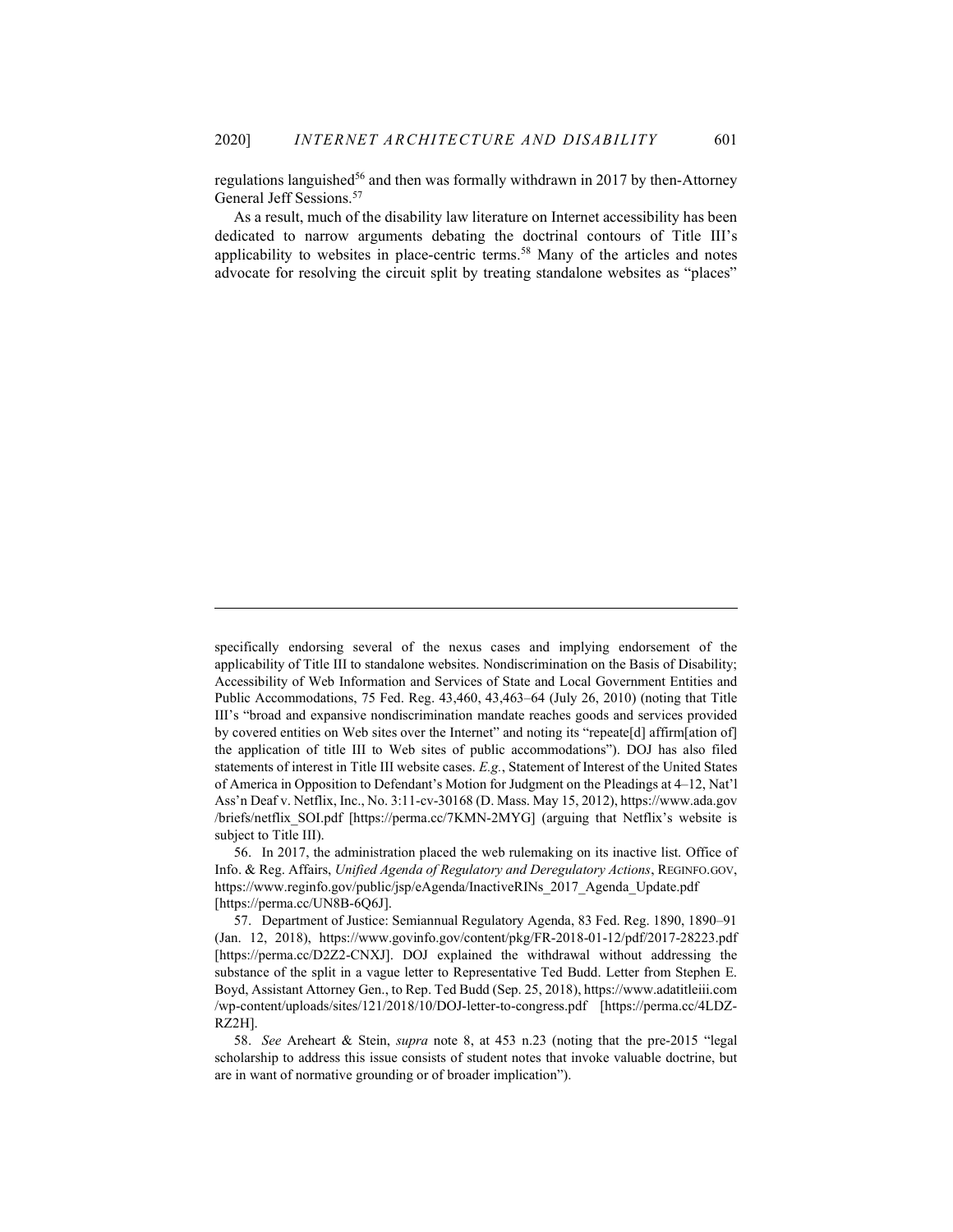under Title III,<sup>59</sup> though some have argued in favor of either requiring a nexus from a website to a physical location<sup>60</sup> or limiting Title III's application to physical sites.<sup>61</sup>

While few scholars have made a broader normative case for applying the ADA to the Internet,<sup>62</sup> some recent scholarship has sought to articulate a theory for Internet accessibility rooted in terms of civil and human rights, including the UN Convention

 59. E.g., Burgdorf, supra note 54, at 285–86 (arguing that standalone websites should be covered); Carrie L. Kiedrowski, The Applicability of the ADA to Private Internet Web Sites, 49 CLEV. ST. L. REV. 719, 723 (2001) (same); Jeffrey Scott Ranen, Was Blind but Now I See: The Argument for ADA Applicability to the Internet, 22 B.C. THIRD WORLD L.J. 389, 391–92 (2002) (same); Adam M. Schloss, Web-Sight for Visually-Disabled People: Does Title III of the Americans with Disabilities Act Apply to Internet Websites?, 35 COLUM. J.L. & SOC. PROBS. 35, 49–50 (2001) (same); see also Colin Crawford, Cyberplace: Defining a Right to Internet Access Through Public Accommodation Law, 76 TEMP. L. REV. 225, 234 (2003) (criticizing "highly location-bound conceptions of public accommodation law" as "both wrong-headed and out of step with the historical development and purposes of public accommodation law."); Senator Tom Harkin, The Americans with Disabilities Act Ten Years Later: A Framework for the Future, 85 IOWA L. REV. 1575, 1578–79 (2000) (suggesting a broad application of the ADA to the web); Matthew A. Stowe, Interpreting "Place of Public Accommodation" Under Title III of the ADA: A Technical Determination with Potentially Broad Civil Rights Implications, 50 DUKE L.J. 297, 326–27 (2000) (lauding the Doe court's decision to "tak[e] the emphasis off the physicality of 'places of public accommodation"); Tara E. Thompson, Locating Discrimination: Interactive Web Sites as Public Accommodations Under Title II of the Civil Rights Act, 2002 U. CHI. LEGAL F. 409 (2002).

 60. E.g., Michael Goldfarb, Access Now, Inc. v. Southwest Airlines, Co.—Using the "Nexus" Approach to Determine Whether a Website Should be Governed by the Americans with Disabilities Act, 79 ST. JOHN'S L. REV. 1313, 1317 (2005) (arguing for applying the nexus approach); Richard E. Moberly, The Americans with Disabilities Act in Cyberspace: Applying the "Nexus" Approach to Private Internet Websites, 55 MERCER L. REV. 963, 978–79 (2004) (same); see also Michael P. Anderson, Ensuring Equal Access to the Internet for the Elderly: The Need to Amend Title III of the ADA, 19 ELDER L.J. 159, 181 (2011) (acknowledging the nexus test but recommending amending the ADA to broaden Title III's reach); Jonathan Bick, Americans with Disabilities Act and the Internet, 10 ALB. L.J. SCI. & TECH. 205, 225 (2000) (discussing the possibility of the nexus test); see also Samuel H. Ruddy, Websites, Apps, Accessibility, and Extraterritoriality Under Title III of the Americans with Disabilities Act, 108 GEO. L. J. ONLINE 80, 101–02 (2019) (arguing that the nexus requirement should also apply to the data centers in which websites are hosted to address extraterritoriality considerations).

 61. E.g., Ali Abrar & Kerry J. Dingle, From Madness to Method: The Americans with Disabilities Act Meets the Internet, 44 HARV. C.R.-C.L. L. REV. 133, 136 (2009) (suggesting rejecting the nexus test in favor of a text-based vs. "media-rich" content test); Michael O. Finnigan, Jr., Brian C. Griffith & Heather M. Lutz, Accommodating Cyberspace: Application of the Americans with Disabilities Act to the Internet, 75 U. CIN. L. REV. 1795, 1825 (2007) (arguing that Title III should apply only to physical places); Goldman, supra note 12; Paul Taylor, The Americans with Disabilities Act and the Internet, 7 B.U. J. SCI. & TECH. L. 26, 51 (2001) (suggesting "carefully addressing the potential pitfalls" of applying Title III to website).

 62. Areheart & Stein, supra note 8, at 453 n.23; see also Michael Waterstone, The Untold Story of the Rest of the Americans with Disabilities Act, 58 VAND. L. REV. 1807, 1811–12 (2005) (noting that the majority of "high-profile" disability scholarship is focused on Title I of the ADA).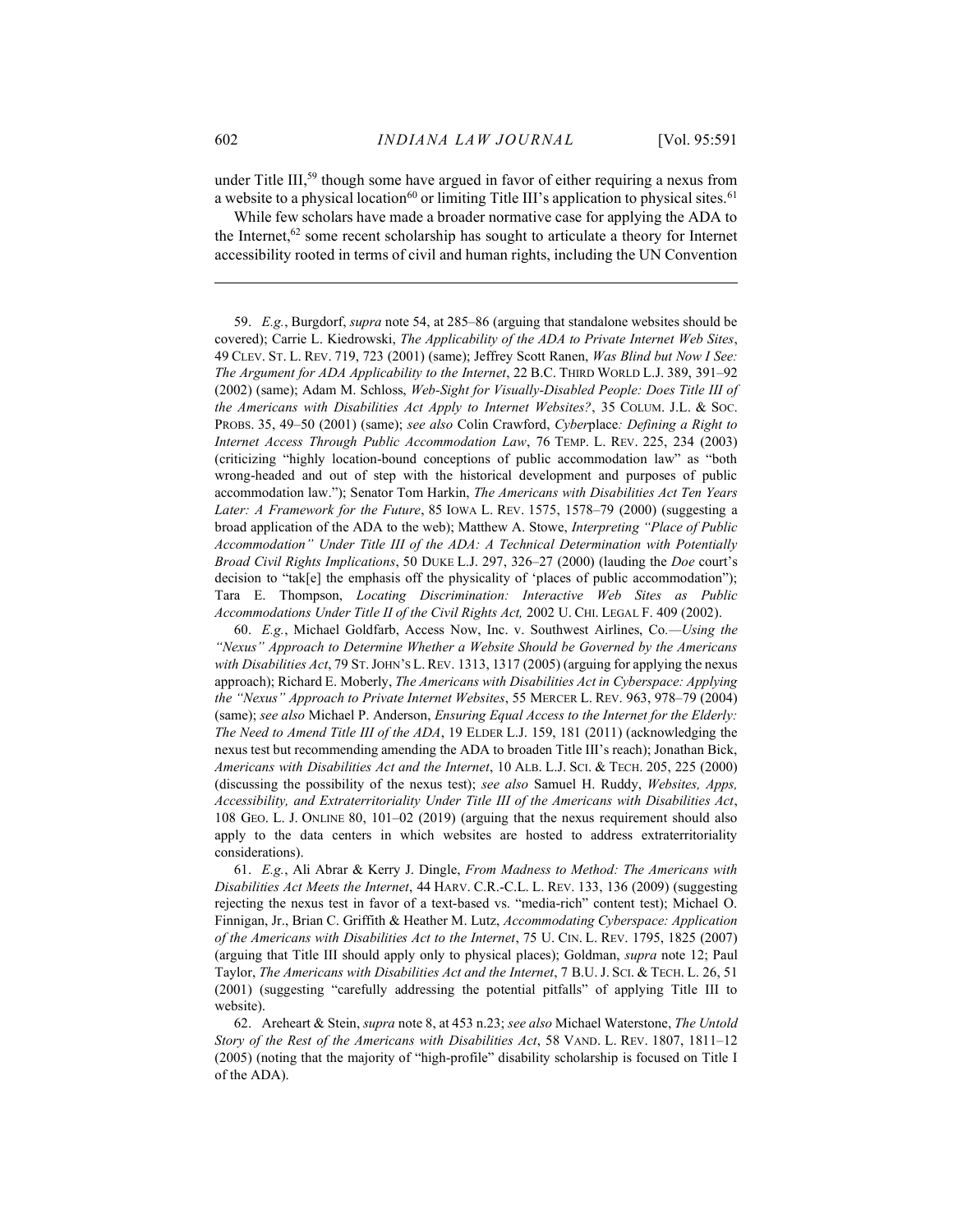on the Rights of Persons with Disabilities (CRPD)<sup>63</sup> and First Amendment values of freedom of information, democratic self-governance, personal autonomy, and selfexpression.<sup>64</sup> But that theory, too, has expressly equated Internet accessibility with website accessibility.<sup>65</sup> Bradley Areheart and Michael Stein specifically declare in Integrating the Internet that their version of "'Internet accessibility' . . . is principally concerned with the opportunity to traverse and navigate the Internet, which means mediating and utilizing the Internet's constituent websites."<sup>66</sup> Victoria Ekstrand acknowledges the importance of Internet accessibility in other contexts, such as devices and networks, but declares the proliferation of cases under Title III warrants a specific focus on websites.<sup>67</sup> Peter Blanck likewise speaks primarily to the importance of making "web content" accessible.<sup>68</sup>

Likewise, recent Internet accessibility scholarship has advocated for web accessibility in explicitly place-centric terms, even beyond those imposed by Title III itself. Areheart and Stein argue in Integrating the Internet that the ADA should be interpreted broadly to cover the Internet by channeling disability pioneer Jacobus tenBroek's seminal (and pre-ADA) right "to live in the world" to a right to "live in the Internet."<sup>69</sup> Areheart and Stein argue that "[f]or a growing number of people, the Internet is their world—a place where one can do nearly everything one needs or wants to do."70 Ekstrand argues that "the Internet serves as another important place of public accommodation for disabled citizens," citing the Supreme Court's holding

 64. See BLANCK, supra note 7, at 33–45 (casting Internet accessibility in terms of human rights, freedom to information, and the democratic values of the First Amendment); Areheart & Stein, supra note 8, at 476 (casting Internet accessibility as a normative function of the Civil Rights Act of 1964 and the First Amendment values of democratic self-governance, personal autonomy, and self-expression); Victoria Smith Ekstrand, Democratic Governance, Self-Fulfillment and Disability: Web Accessibility Under the Americans with Disabilities Act and the First Amendment, 22 COMM. L. & POL'Y 427, 430 (2017). But cf. Gottfried v. FCC, 655 F.2d 297, 311 n.54, 312 (D.C. Cir. 1981), rev'd in part sub nom. Cmty. Television v. Gottfried, 459 U.S. 498 (1983) (rejecting the notion that the First Amendment affirmatively required television stations to include closed captions with their broadcasts).

 65. But cf. Joshua Newton, Virtually Enabled: How Title III of the Americans with Disabilities Act Might Be Applied to Online Virtual Worlds, 62 FED. COMM. L.J. 183 (2010) (arguing for the application of Title III to non-web virtual worlds).

66. Areheart & Stein, supra note 8, at 452 n.20 (emphasis added).

 69. Areheart & Stein, supra note 8, at 456–57 (citing tenBroek, supra note 19, at 843, 847–48).

 <sup>63.</sup> Convention on the Rights of Persons with Disabilities art. 21, Dec. 13, 2006, 2515 U.N.T.S. 44910 (requiring member states to "take all appropriate measures to ensure that persons with disabilities can exercise the right to freedom of expression and opinion, including the freedom to seek, receive and impart information and ideas on an equal basis with others and through all forms of communication of their choice," including "urging private entities" and "encouraging the mass media" to make their information and services accessible, "including through the Internet").

 <sup>67.</sup> Ekstrand, supra note 64, at 430.

 <sup>68.</sup> BLANCK, supra note 5, at 14–15.

 <sup>70.</sup> Id. at 456, 458 (emphasis added) (criticizing the "digital architectural barriers [that] are springing up every day to undermine Title III's normative social integration mandate."). But see Burgdorf, supra note 54, at 284–85 ("From my perspective, the overemphasis on 'place' in Title III [web cases] is misplaced.").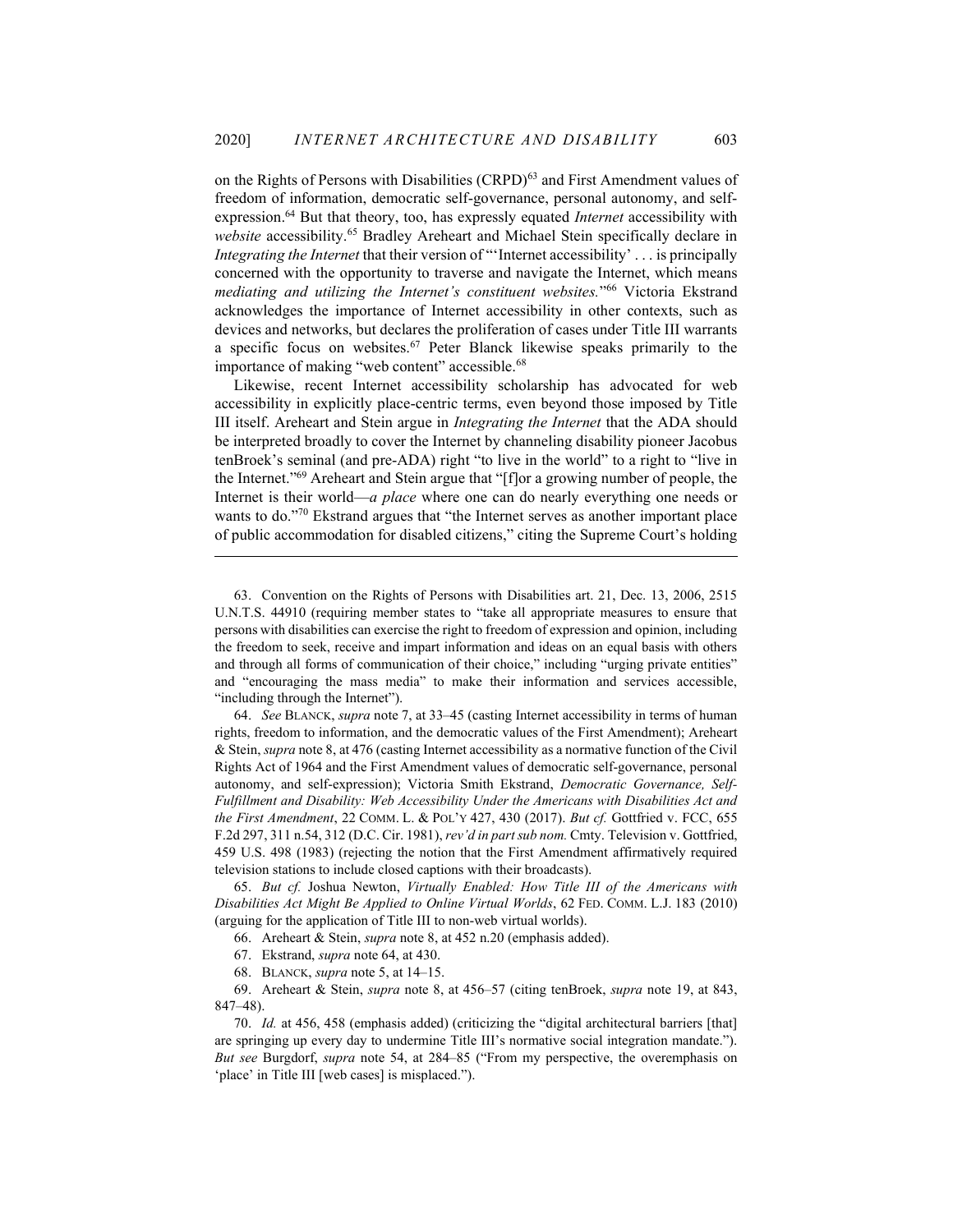in Packingham v. North Carolina that websites are "the principal sources for  $\dots$ speaking and listening in the modern public square."<sup>71</sup> Blanck similarly points to the Supreme Court's description of the web as a "sprawling mall offering goods and services" in Reno v. ACLU as an "encouraging" metaphor for resolving Title III's applicability to websites.<sup>72</sup>

Both litigation and academic efforts to address Internet accessibility have consistently cast the web as a proxy for the Internet and conceptualized websites as places under the meaning of Title III. In the next Part, I position Title III in the context of Internet law's internal/external perspectives literature to unpack the consequences of disability advocates' and scholars' place- and website-centric approach.

#### II. INTERNAL/EXTERNAL PERSPECTIVES ON INTERNET ACCESSIBILITY: WEBSITE-CENTRISM VS. LAYER-CONSCIOUSNESS

The metaphysical place-ness of websites, driven by the website-centricity of prevailing approaches to Title III, has emerged as perhaps the most critical question of the ADA's applicability to the Internet. However, the question of place is not a novel one to Internet-law scholars, who routinely confront similar questions in a variety of bodies of law. Internet-law scholars have framed questions of the Internet's place-ness in terms of internal and external perspectives.

In this Part, I begin by introducing the perspectives literature and explaining why the prevailing place- and website-centric approach to Title III is properly understood as an internal perspective—and why such a perspective is both doctrinally and normatively justified. I turn, however, to considering what an internal perspective on Internet accessibility leaves out—namely, a framework for addressing Internet accessibility beyond websites—and use the external perspective to flesh out a broader framework for addressing Internet accessibility with a broader conception of the Internet's layered architecture.

## A. Title III's Place- and Website-Centricity as an Internal Perspective

As Tim Wu notes, "[l]egal thinkers, no strangers to metaphor, took immediately to the idea of Cyberspace as a place" when beginning to confront Internet-law problems in the late 1990s and early 2000s.<sup>73</sup> Julie Cohen explains that, as a result, Internet-law scholars have engaged in a "full-blown debate about the merits of cyberspatial reasoning and rhetoric."74

 <sup>71.</sup> Ekstrand, supra note 64, at 435–36 (quoting Packingham v. North Carolina, 137 S. Ct. 1730, 1732 (2017)).

 <sup>72.</sup> BLANCK, supra note 5, at 84 (citing Reno v. ACLU, 521 U.S. 844, 853 (1997)) (emphasis added) ("The Web is thus comparable, from the readers' viewpoint, to both a vast library including millions of readily available and indexed publications and a sprawling mall offering goods and services.").

 <sup>73.</sup> Timothy Wu, When Law & the Internet First Met, 3 GREEN BAG 2D 171, 171 (2000).

 <sup>74.</sup> Julie E. Cohen, Cyberspace as/and Space, 107 COLUM. L. REV. 210, 211 (2007). Compare Dan Hunter, Cyberspace as Place and the Tragedy of the Digital Anticommons, 91 CALIF. L. REV. 439, 446–47 (2003) ("I think of cyberspace as a place. It may be virtual and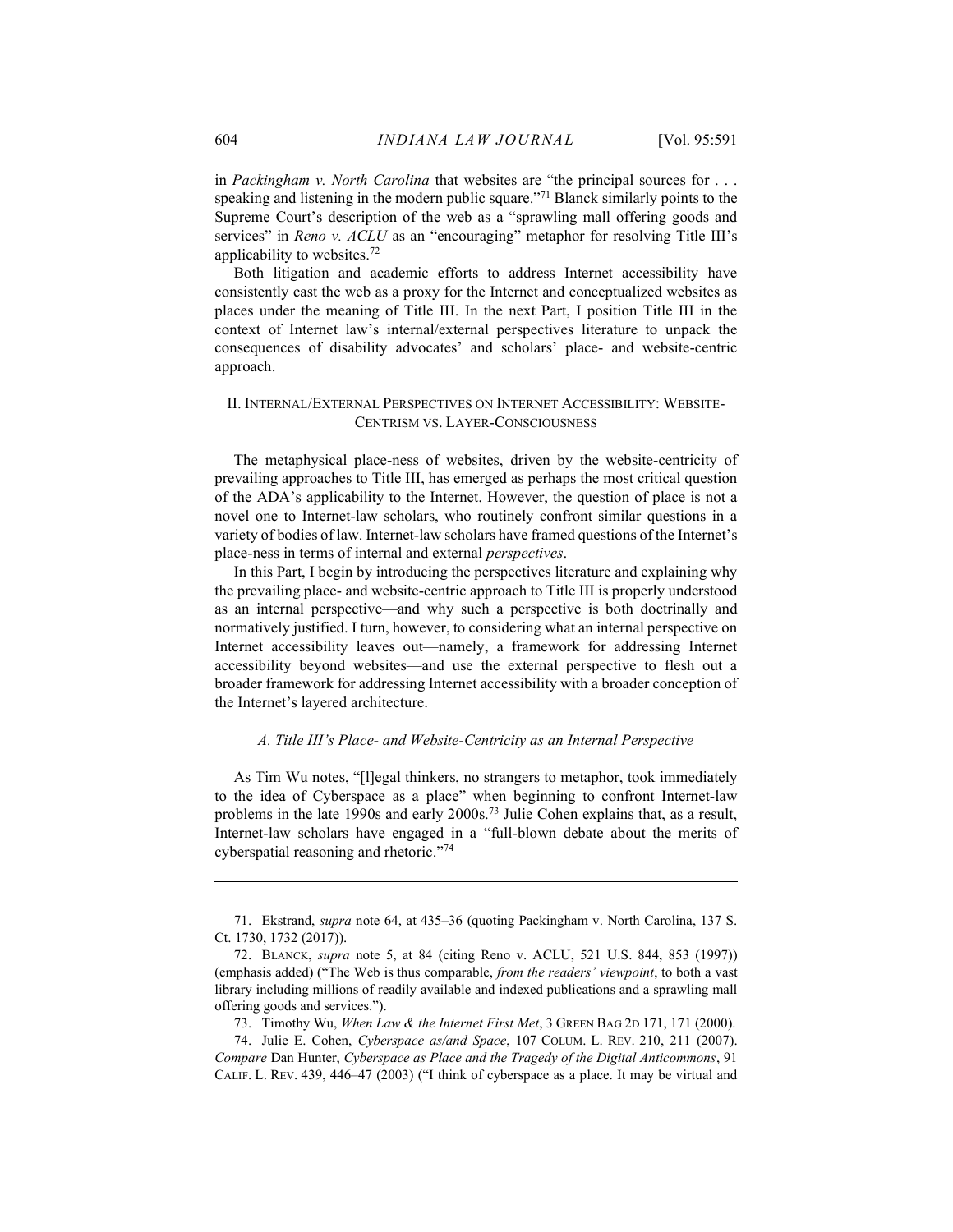Orin Kerr has framed questions of "whether we look to physical reality or virtual reality for guidance" as the problem of *perspective*.<sup>75</sup> These questions arise in the context of examples in computer crime and the Fourth Amendment,<sup>76</sup> the governance

 75. Orin S. Kerr, The Problem of Perspective in Internet Law, 91 GEO. L.J. 357, 357 (2003); see also Stephanie A. Gore, "A Rose by Any Other Name": Judicial Use of Metaphors for New Technologies, 2003 U.ILL. J.L. TECH. & POL'Y 403, 416 (2003); Lyria Bennett Moses, Recurring Dilemmas: The Law's Race to Keep up with Technological Change, 2007 U. ILL. J.L. TECH. & POL'Y 239, 255–56 (2007).

 76. E.g., Orin S. Kerr, The Fourth Amendment and New Technologies: Constitutional Myths and the Case for Caution, 102 MICH. L. REV. 801, 875–76 (2004); Orin S. Kerr, Cybercrime's Scope: Interpreting "Access" and "Authorization" in Computer Misuse Statutes, 78 N.Y.U. L. REV. 1596, 1619–20 (2003); Kerr, supra note 75, at 364–71; Deirdre K. Mulligan, Reasonable Expectations in Electronic Communications: A Critical Perspective on the Electronic Communications Privacy Act, 72 GEO. WASH. L. REV. 1557, 1571–72 (2004); see also F. Gregory Lastowka & Dan Hunter, Virtual Crimes, 49 N.Y.L. SCH. L. REV. 293, 296 (2005).

abstract, but I conceive of it as a place nonetheless. Let me be bolder: though you may have never consciously thought about the proposition, you also conceive of cyberspace as a place. Let me go further and suggest that all legislators, judges, and lawyers unconsciously think that cyberspace is a place, even though at times they may argue vehemently that it is not."), and Kevin Werbach, The Song Remains the Same: What Cyberlaw Might Teach the Next Internet Economy, 69 FLA. L. REV. 887, 945–46 (2017) (criticizing the dichotomy between virtual and physical interactions), with Mark A. Lemley, Place and Cyberspace, 91 CALIF. L. REV. 521, 523 (2003) ("As a technical matter, of course, the idea that the Internet is literally a place in which people travel is not only wrong but faintly ludicrous. No one is 'in' cyberspace. The Internet is merely a simple computer protocol, a piece of code that permits computer users to transmit data between their computers using existing communications networks."), and Jacqueline D. Lipton, Law of the Intermediated Information Exchange, 64 FLA. L. REV. 1337, 1342 (2012) ("[A]ll online conduct involves information exchange as opposed to physical contact"). See also LAWRENCE LESSIG, CODE VERSION 2.0, at 83–119 (2006) (grappling broadly with questions of the nature of "cyberspace"); MOBILE TECHNOLOGY AND PLACE 3– 25 (Rowan Wilken & Gerard Goggin eds., 2012) (discussing the concept of place in the context of media studies).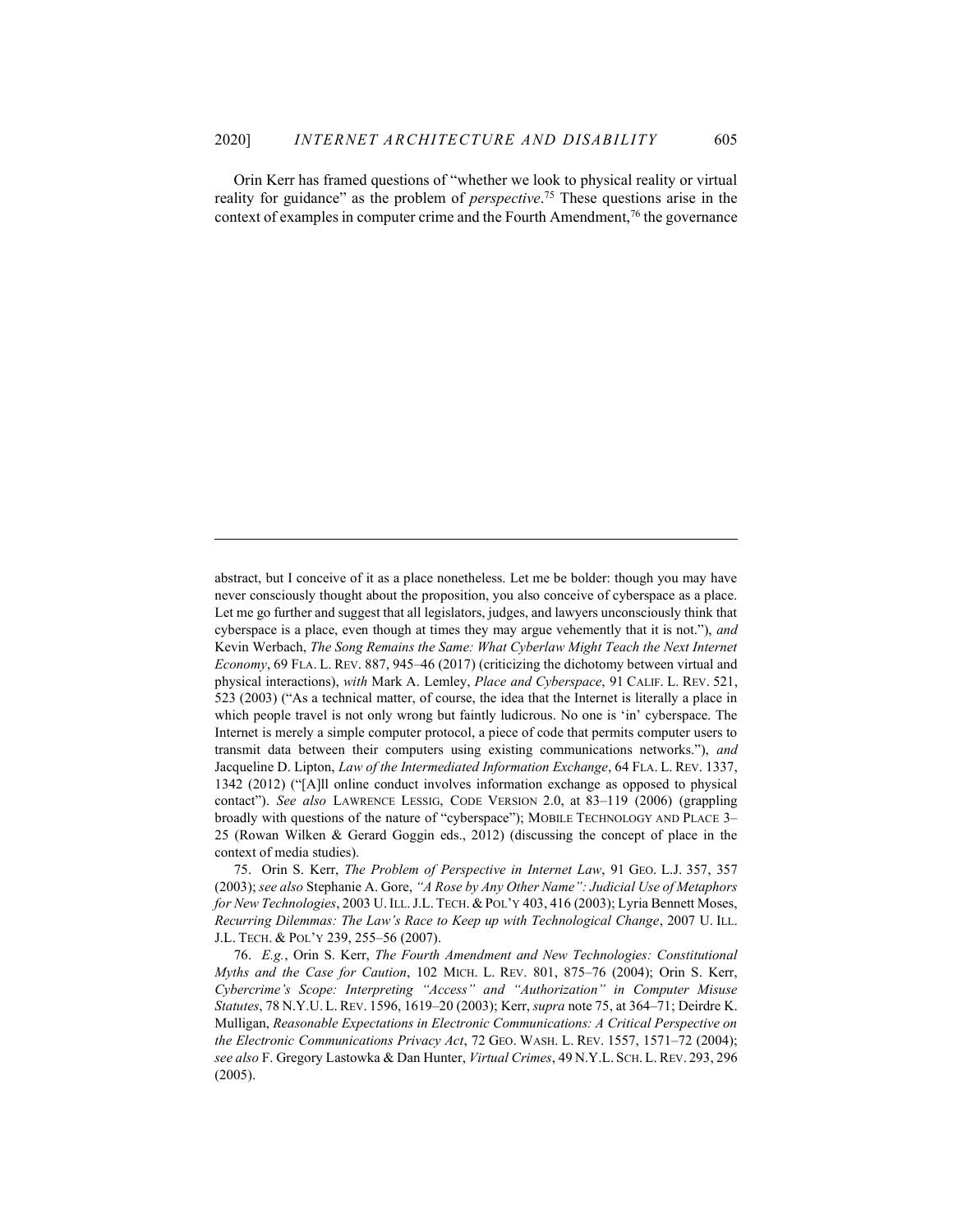of virtual worlds<sup>77</sup> and virtual reality,<sup>78</sup> the law of robotics,<sup>79</sup> intellectual property law, $80$  privacy law, $81$  and even Internet taxation law. $82$ 

Kerr's critical insight, which has framed much of this debate, is to divide perspectives of the Internet into a dichotomy of *internal* and *external* perspectives.<sup>83</sup> The internal perspective "adopts the point of view of a user who is logged on to the Internet and chooses to accept the virtual world of cyberspace as a legitimate construct," while the external perspective "adopts the viewpoint of an outsider concerned with the functioning of the network in the physical world rather than the perceptions of a user."<sup>84</sup> From the internal perspective, "a computer connected to the Internet provides a window to a virtual world that is roughly analogous to the physical world of real space."<sup>85</sup> From the external perspective:

[T]he Internet is simply a network of computers located around the world and connected by wires and cables. The hardware sends, stores, and receives communications using a series of common protocols. Keyboards provide sources of input to the network, and monitors provide destinations for output. When the Internet runs properly, trillions of zeros and ones zip around the world, sending and receiving communications that the computers connected to the network can translate into commands, text, sound, and pictures.<sup>86</sup>

Kerr concludes that the choice between the internal and external perspectives is often outcome-determinative when we apply the law to a scenario on the Internet.<sup>87</sup> That is, choosing to evaluate a situation from a user's perspective may lead to different

 <sup>77.</sup> E.g., F. Gregory Lastowka & Dan Hunter, The Laws of the Virtual Worlds, 92 CALIF. L. REV. 1, 12 (2004); Nicolas Suzor, The Role of the Rule of Law in Virtual Communities, 25 BERKELEY TECH. L.J. 1817, 1842 (2010); Gilad Yadin, Virtual Reality Surveillance, 35 CARDOZO ARTS & ENT. L.J. 707, 732–38 (2017).

 <sup>78.</sup> E.g., Mark A. Lemley & Eugene Volokh, Law, Virtual Reality, and Augmented Reality, 166 U. PA. L. REV. 1051, 1080–81 (2018); Gilad Yadin, Virtual Reality Exceptionalism, 20 VAND. J. ENT. & TECH. L. 839, 874 (2018); Gilad Yadin, Virtual Reality Intrusion, 53 WILLAMETTE L. REV. 63, 99 (2016).

 <sup>79.</sup> E.g., Ryan Calo, Robotics and the Lessons of Cyberlaw, 103 CALIF. L. REV. 513, 545 (2015).

 <sup>80.</sup> E.g., Candidus Dougherty & Greg Lastowka, Virtual Trademarks, 24 SANTA CLARA COMPUTER & HIGH TECH. L.J. 749, 814–15 (2008).

 <sup>81.</sup> E.g., Ryan Calo, Robots as Legal Metaphors, 30 HARV. J.L. & TECH. 209, 213–14 (2016); M. Ryan Calo, The Boundaries of Privacy Harm, 86 IND. L.J. 1131, 1161 (2011); Jonathon W. Penney, Privacy and the New Virtualism, 10 YALE J.L. & TECH. 194, 229–30 (2008).

 <sup>82.</sup> Bryan T. Camp, The Play's the Thing: A Theory of Taxing Virtual Worlds, 59 HASTINGS L.J. 1, 44 (2007).

 <sup>83.</sup> Kerr, supra note 75, at 359–60.

 <sup>84.</sup> Id.

 <sup>85.</sup> Id.

 <sup>86.</sup> Id. at 360 (footnotes omitted).

 <sup>87.</sup> Id. at 362.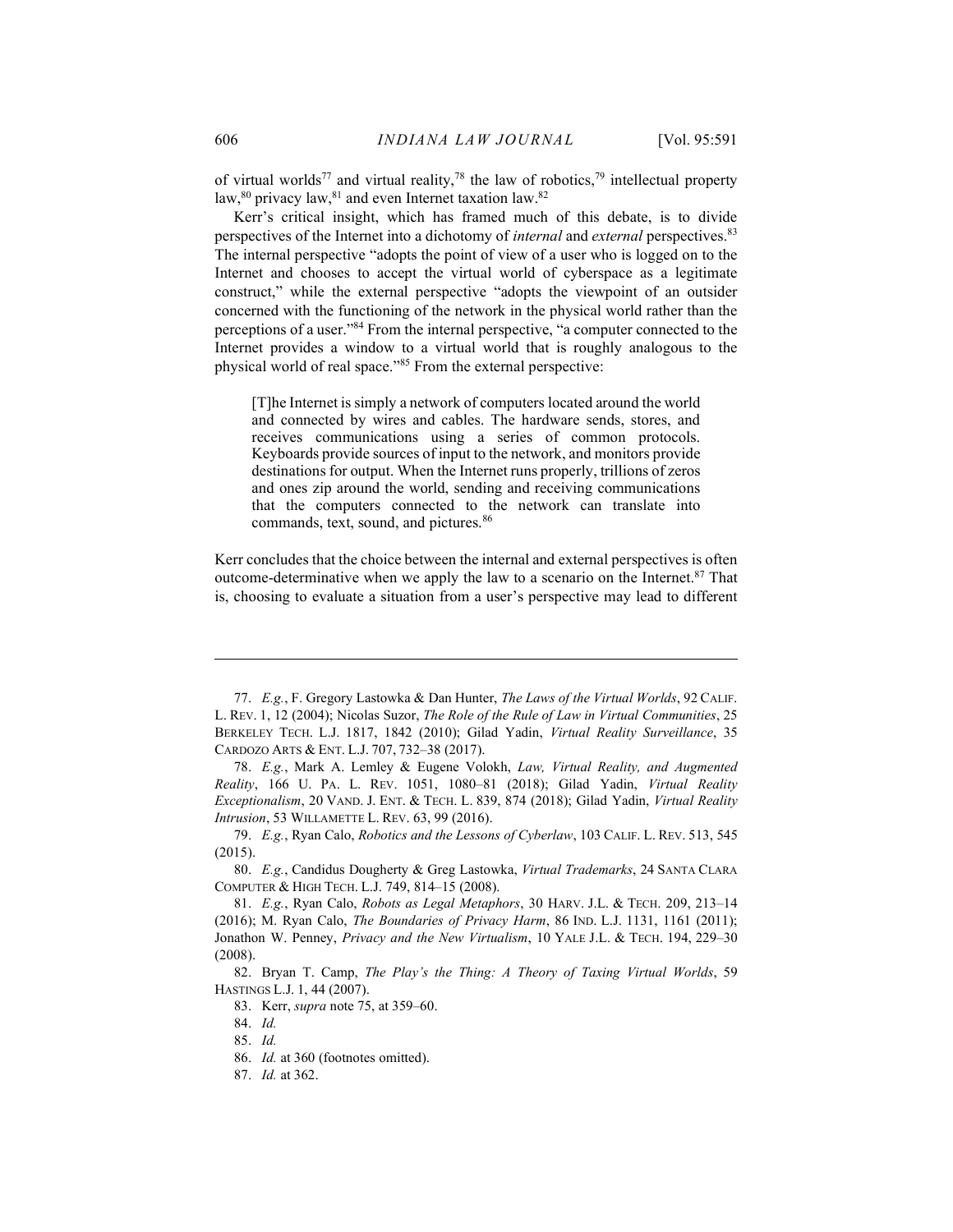legal results than evaluating the same situation from a perspective that views the Internet literally in terms of its constituent computers, wires, and so forth.<sup>88</sup>

While the debate has never been firmly resolved by Internet-law scholars, the prevailing approaches of disability advocates and scholars to Internet accessibility have a plainly internal perspective on the Internet. The reason for the embrace of the internal perspective by pro-accessibility advocates and scholars is driven in part by Title III doctrine, where, consistent with Kerr's thesis, perspective is outcomedeterminative. Indeed, the sides of the circuit split on Title III website cases discussed in the previous Part fit neatly into the internal/external dichotomy. The cases where courts are willing to recognize standalone websites as places of public accommodation necessarily invoke an internal perspective, giving primacy to the user's experience of the website as a metaphysical "place" subject to Title III's requirements.<sup>89</sup> Conversely, the cases that require a nexus between a website and a physical place to invoke Title III, as well as those cases that reject entirely the notion that a website can be subject to Title III, necessarily invoke an external perspective, giving primacy to the fact that a website is not literally a physical place and considering it under the law only to the extent it is directly tied to a physical place, or not at all.<sup>90</sup>

In this light, disability law advocates and scholars are justified in taking an internal, place-centric perspective at least because it has yielded positive results in cases involving standalone websites. That is, Title III's scope—places of public accommodation—has created path determinacy, effectively requiring advocates to adopt an internal, place-centric perspective to win website accessibility cases.

Disability scholars also raise compelling normative reasons for adopting an internal, place-centric perspective on Internet accessibility. Areheart and Stein's "right to live in the Internet" is inherently personal and focused on the lived experience of people with disabilities.<sup>91</sup> How the Internet works, mechanically or physically speaking, is much less important than the fact that websites are an "indispensable part of day-to-day life in the modern world" through which a person conducts all their "[c]ore life activities such as commerce, education, employment, personal relationships, and recreation."<sup>92</sup> Blanck likewise argues that the application of the ADA to the Internet "[m]ore than any other means ever conceived . . . holds the promise to advance integrationalism and participation" and that, for people with disabilities, the "community enfranchisement [of Internet accessibility] constitutes tangible engagement and connection with others."<sup>93</sup> Ekstrand argues for conceiving the ADA in terms of the right of "people with disabilities [to] speak, gather, organize and know each other in virtual space."<sup>94</sup> And disability scholars have also identified good reasons to reject an external perspective on Internet accessibility—for example, Paul Jaeger argues for putting "more emphasis on human-focused arguments for

 <sup>88.</sup> See id.

 <sup>89.</sup> See supra notes 42–44, 46–51 and accompanying text.

<sup>90.</sup> See supra notes 42–44, 46–51 and accompanying text.

<sup>91.</sup> Areheart & Stein, *supra* note 8, at 456–58.

<sup>92.</sup> Id. Of course, how the Internet works may be outcome determinative of its accessibility.

<sup>93.</sup> BLANCK, *supra* note 5, at 40–41.

<sup>94.</sup> Ekstrand, *supra* note 64, at 430–31.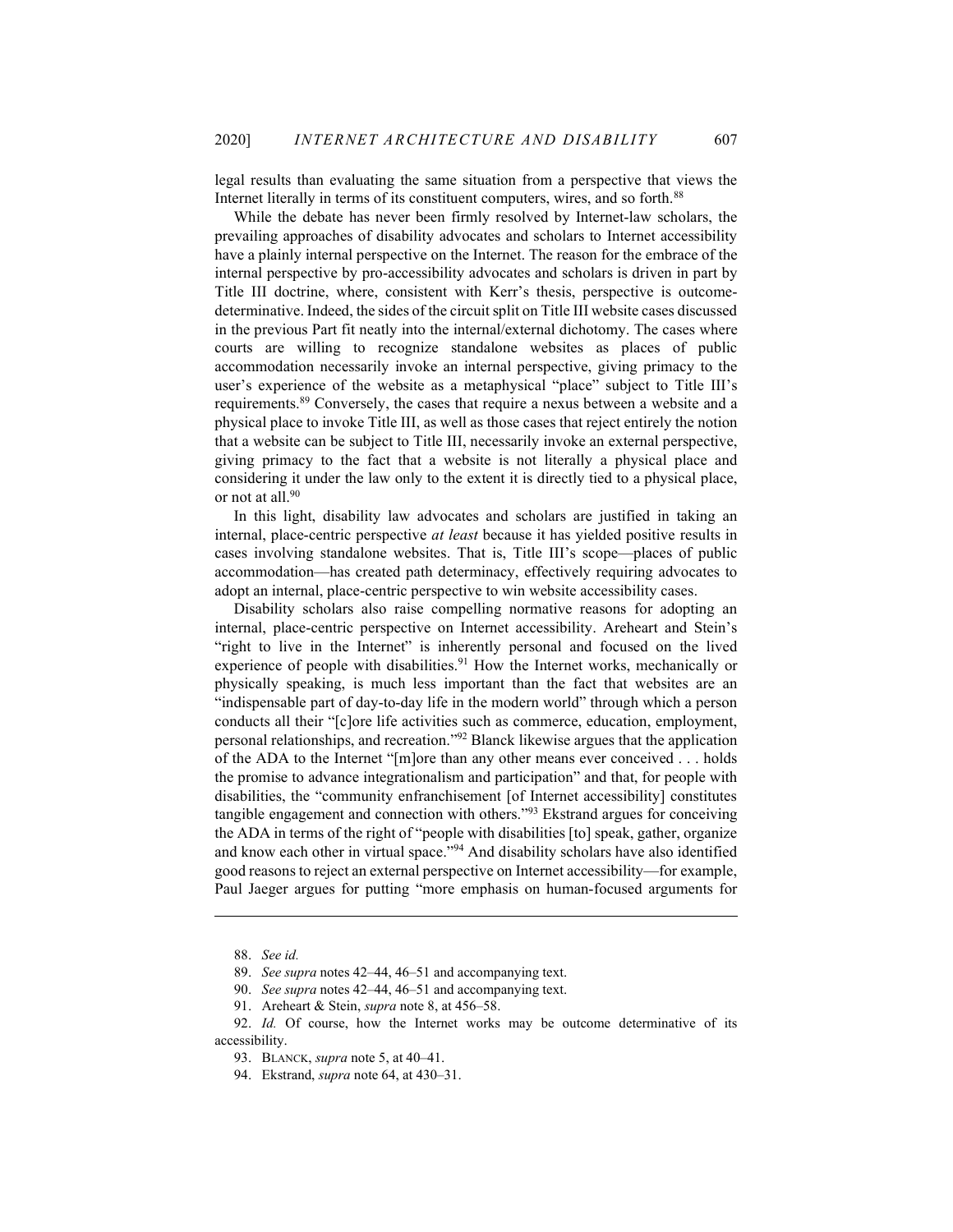accessibility" because "[l]egal and technical standards are too distant and inhuman to capture the very profound personal impacts of inaccessibility on people with disabilities."<sup>95</sup>

The doctrinal contours of Title III and normative importance of focusing specifically on the lived experience of people with disabilities understandably counsel toward adopting an internal perspective and rejecting an external one. In the context of advocating for Title III's applicability to websites, an internal perspective may be truly mutually exclusive with an external one—that is, Title III effectively forces advocates and scholars to view Internet accessibility through an internal lens, or incur substantial risk of losing Title III website cases and undervaluing the rights of people with disabilities that are at the heart of the ADA.

Thus, I agree with disability law scholars and advocates about the doctrinal need to approach the application of Title III to the Internet through an internal perspective focused on websites—and the normative need to consider an internal perspective to Internet accessibility more generally. However, as I explain in the next Section, there are good reasons for pro-accessibility advocates and scholars to augment this internal perspective with an external one.

#### B. Layer-Consciousness as an External Perspective

As the previous Section describes, there are compelling reasons to maintain an internal perspective in promoting Internet accessibility and doctrinally considering Title III's application to the Internet. However, some Internet-law scholars have rejected the need to choose between internal and external perspectives.<sup>96</sup> Brett Frischmann, for example, argues that both internal and external perspectives are "descriptively valid and real" and "yield important insights about the facts of the Internet and the interests at stake."<sup>97</sup> Frischmann also argues that focusing on a single perspective risks "mask[ing] important policy decisions in the rhetoric of metaphor and factual analogy."<sup>98</sup> Jonathon Penney likewise urges a less hierarchical approach to perspective that focuses on internal concerns but is also willing to consider external concerns.<sup>99</sup>

In that spirit, it is worth acknowledging a key drawback of the place-centric internal perspective for Internet accessibility: it has focused much disability law jurisprudence and scholarship on the aspects of the Internet that are most readily amenable to the place metaphor—namely, websites. This is because websites can be

 <sup>95.</sup> Paul T. Jaeger, Disability, Human Rights, and Social Justice: The Ongoing Struggle for Online Accessibility and Equality, FIRST MONDAY (Sept. 7, 2015), https://uncommonculture.org/ojs/index.php/fm/article/view/6164/4898 [https://perma.cc/ 6ZN9-L3WL].

 <sup>96.</sup> E.g., Brett M. Frischmann, The Prospect of Reconciling Internet and Cyberspace, 35 LOY. U. CHI. L.J. 205 (2003); Penney, supra note 81. But see Cohen, supra note 74, at 226 ("[R]esistance to spatialization persists . . . largely because of misunderstandings about both the kind of spatiality that the 'cyberspace' metaphor expresses and the processes by which the metaphor operates.").

<sup>97.</sup> Frischmann, *supra* note 96, at 207.

 <sup>98.</sup> Id. at 208.

 <sup>99.</sup> Penney, supra note 81, at 204.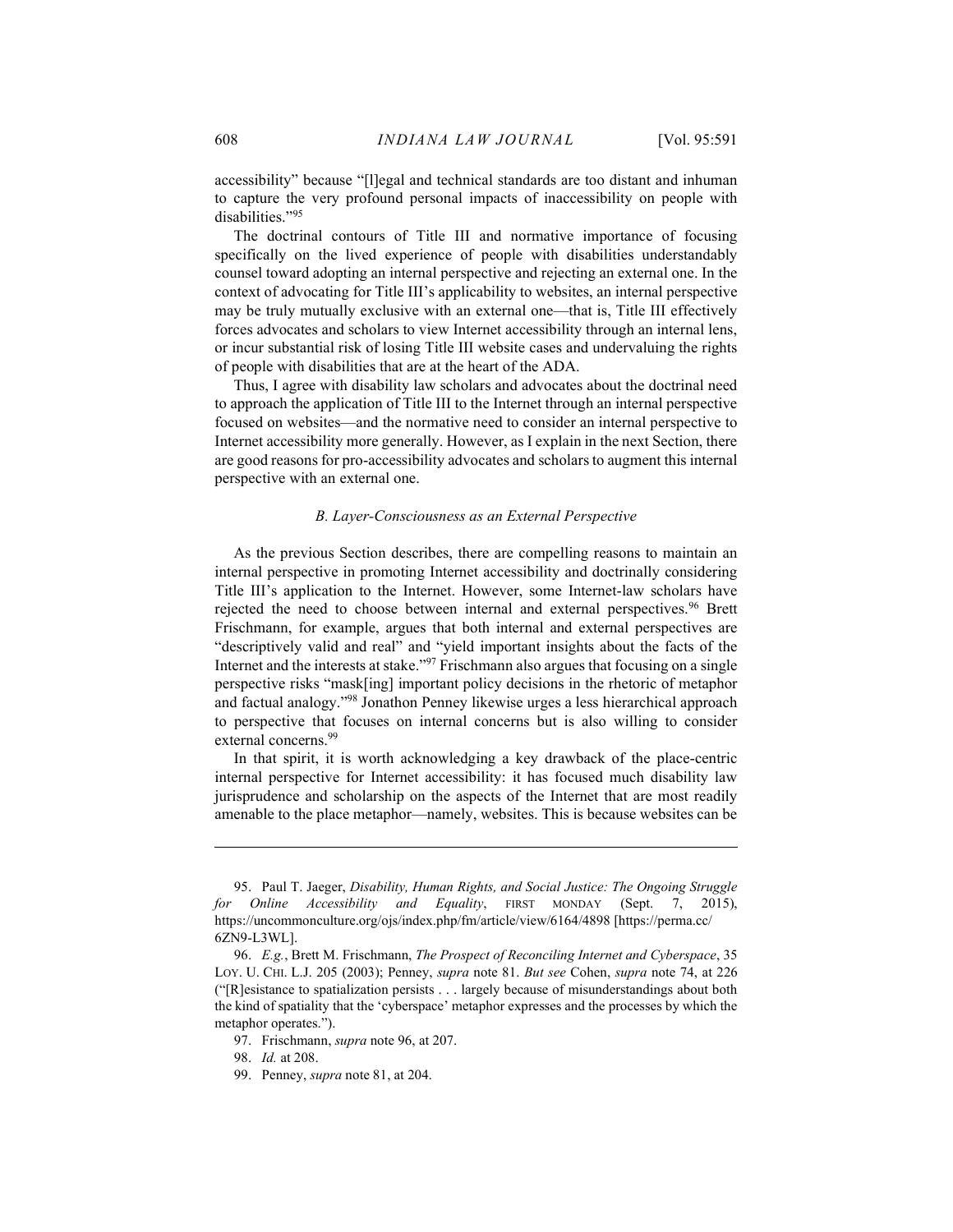colloquially understood even by non-tech-savvy judges and policymakers as "places" that an Internet user "visits."<sup>100</sup>

But an external perspective reveals that the Internet is much more than a collection of websites. The goal of Internet accessibility embraced by disability scholars and arguably embodied in at least the spirit of the ADA, and perhaps its letter, is to make the entirety of the content, interactions, and functionality of the Internet—not just websites—accessible to and usable by people with disabilities. In this Section, then, I use an external perspective to illuminate several contexts in which Internet-enabled technology manifests outside the bounds of websites, turning in the next Part to the implications for Internet accessibility.

As early as 1999, before the Title III website battles had begun in earnest, Tim Wu critiqued the prevailing singular, web-centric conception of the Internet as "too small to capture the dramatic diversity" of the early Internet.<sup>101</sup> The World Wide Web—the collection of websites that adhere to standards developed by the World Wide Web Consortium—is only one *application* on the Internet, which, even in 1999, supported numerous others including e-mail, instant messaging and chat, remote administration of computers, file transfer, Usenet (a collection of discussion forums), MUDs (multiuser dungeons—early network-enabled multiplayer video games), and more.<sup>102</sup> Today, Internet users can access a wide variety of Internetenabled applications, from streaming video and audio, to elaborate massively multiplayer online games and virtual worlds, to real-time navigation, to voice and video communication, to electronic books, to virtual and augmented reality.

From an external perspective, just as the World Wide Web (and its constituent websites) is only one of the many applications enabled by the Internet, making websites accessible to people who rely on screen readers represents only one of the many challenges entailed in making the whole of the *Internet* accessible. While questions remain about the application of Title III to websites, $103$  a place-centric conceptualization of Title III that treats websites as places of public accommodation under the ADA leaves unanswered questions about making the whole range of Internet applications accessible—many of which might in turn be amenable to an internal, place-centric application of Title III. In this light, a framework capable of illuminating the constituent parts of the Internet in a more granular fashion is necessary.

As a starting point, it is helpful to consider the wide variety of Internet-enabled applications available today. That proliferation is no accident, but a function of the deliberate, normative goal expressed in the "end-to-end" network design argument of Internet pioneers Jerome Saltzer, David Reed, and David Clark.<sup>104</sup> The goal of the end-to-end principle, motivated in part by a desire to avoid AT&T's iron-fisted control over the telephone system, was to leave application intelligence at the

<sup>100.</sup> See, e.g., Timothy Wu, Application-Centered Internet Analysis, 85 VA. L. REV. 1163, 1176 (1999) (discussing the conception that "a user actively 'goes out and visits' websites").

 <sup>101.</sup> Id. at 1163.

 <sup>102.</sup> Id. at 1169.

<sup>103.</sup> See supra notes 47–61 and accompanying text.

<sup>104.</sup> See Wu, supra note 100, at 1164–65 (citing J. H. Saltzer, D. P. Reed & D. D. Clark, End-to-End Arguments in System Design, 2 ACM TRANSACTIONS ON COMPUTER SYSTEMS 277 (1984)).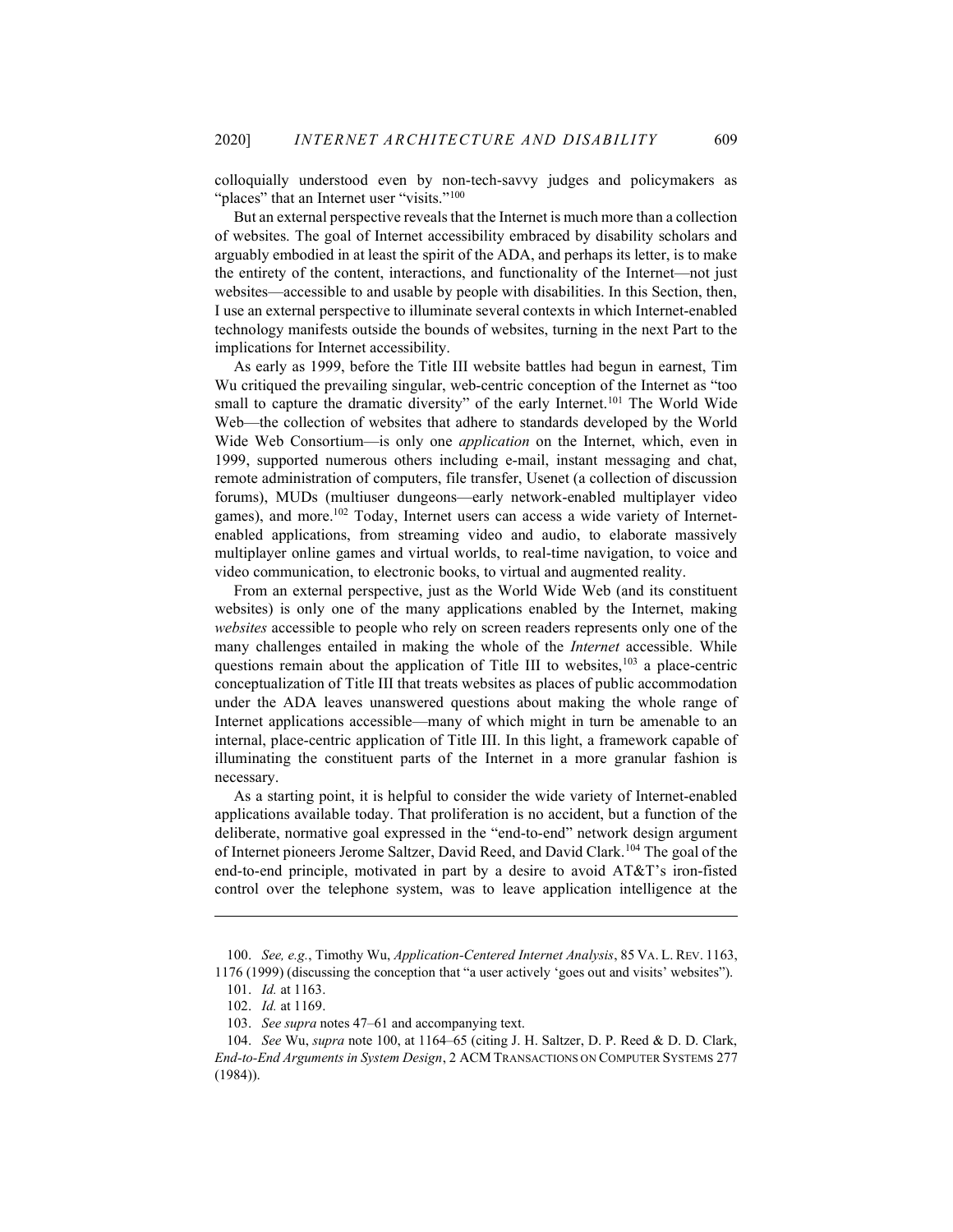endpoints of a network, leaving to the network itself no more than the job of carrying application data from one point to another.<sup>105</sup>

As a result, the modern Internet uses a layered design where, in oversimplified terms, arbitrary applications can ride atop a set of common basic data transmission protocols (most famously, the Internet Protocol (IP)) which in turn, can be used to encapsulate data for transmission across any number of arbitrary, interconnected physical networks—whether coaxial cable networks, the copper telephone network, fiber-optic cable networks, or terrestrial or satellite wireless networks.<sup>106</sup> In other words, the Internet Protocol, administered by Internet access service, backbone, and other providers, serves as a digital common language for any user on the Internet to use any application—whether sending an e-mail, requesting the contents of a website, or downloading a file—to communicate with any other user on the Internet, with both users having the flexibility to use any Internet access provider with the comfort of knowing that the "network of networks" will ultimately convey the communication from one endpoint to the other. This layered architecture has resulted in what Jonathan Zittrain has termed "generativity"—the Internet's "capacity to produce unanticipated change through unfiltered contributions from broad and varied audiences."<sup>107</sup> These contributions materialize in the aforementioned proliferation of applications.<sup>108</sup>

Multiple generations of Internet-law scholars have advocated for addressing societal problems on the Internet with a nuanced understanding of this layered architecture.<sup>109</sup> Though the full implications of the layered model (and the conception

 107. JONATHAN ZITTRAIN, THE FUTURE OF THE INTERNET—AND HOW TO STOP IT 70–71 (2007); see also James Grimmelmann & Paul Ohm, Dr. Generative Or: How I Learned to Stop Worrying and Love the iPhone, 69 MD. L. REV. 910, 926 (2010) (noting the importance of generativity on computers connected to the Internet).

108. See ZITTRAIN, supra note 107, at 70-71.

109. See, e.g., DAVID POST, IN SEARCH OF JEFFERSON'S MOOSE: NOTES ON THE STATE OF CYBERSPACE (2009); BARBARA VAN SCHEWICK, INTERNET ARCHITECTURE AND INNOVATION (2010); ZITTRAIN, supra note 107; Yochai Benkler, From Consumers to Users: Shifting the Deeper Structures of Regulation Toward Sustainable Commons and User Access, 52 FED. COMM. L.J. 561, 561–63 (2000); John Blevins, The New Scarcity: A First Amendment Framework for Regulating Access to Digital Media Platforms, 79 TENN. L. REV. 353 (2012); Annemarie Bridy, Remediating Social Media: A Layer-Conscious Approach, 24 B.U. J. SCI. & TECH. L. 193 (2018); Susan P. Crawford, The Internet and the Project of Communications Law, 55 UCLA L. REV. 359 (2007); Mark A. Lemley & Lawrence Lessig, The End of End-to-End: Preserving the Architecture of the Internet in the Broadband Era, 48 UCLA L. REV. 925 (2001); Lawrence Lessig, The Law of the Horse: What Cyberlaw Might Teach, 113 HARV. L. REV. 501, 519 (1999); Lawrence B. Solum & Minn Chung, The Layers Principle: Internet Architecture and the Law, 79 NOTRE DAME L. REV. 815 (2004); Kevin Werbach, Breaking the Ice: Rethinking Telecommunications Law for the Digital Age, 4 J. ON TELECOMM. & HIGH TECH. L. 59 (2005); Kevin Werbach, A Layered Model for Internet Policy, 1 J. ON TELECOMM.

 <sup>105.</sup> See Saltzer et al., supra note 104.

 <sup>106.</sup> See D. Waitzman, A Standard for the Transmission of IP Datagrams on Avian Carriers, RFC EDITOR (Apr. 1, 1990), https://tools.ietf.org/html/rfc1149 [https://perma.cc /JG7W-WEG3] (explaining, tongue-in-cheek, how Internet Protocol packets can be transmitted by printing their contents on scrolls of paper secured to the legs of birds, then removed and scanned by a recipient).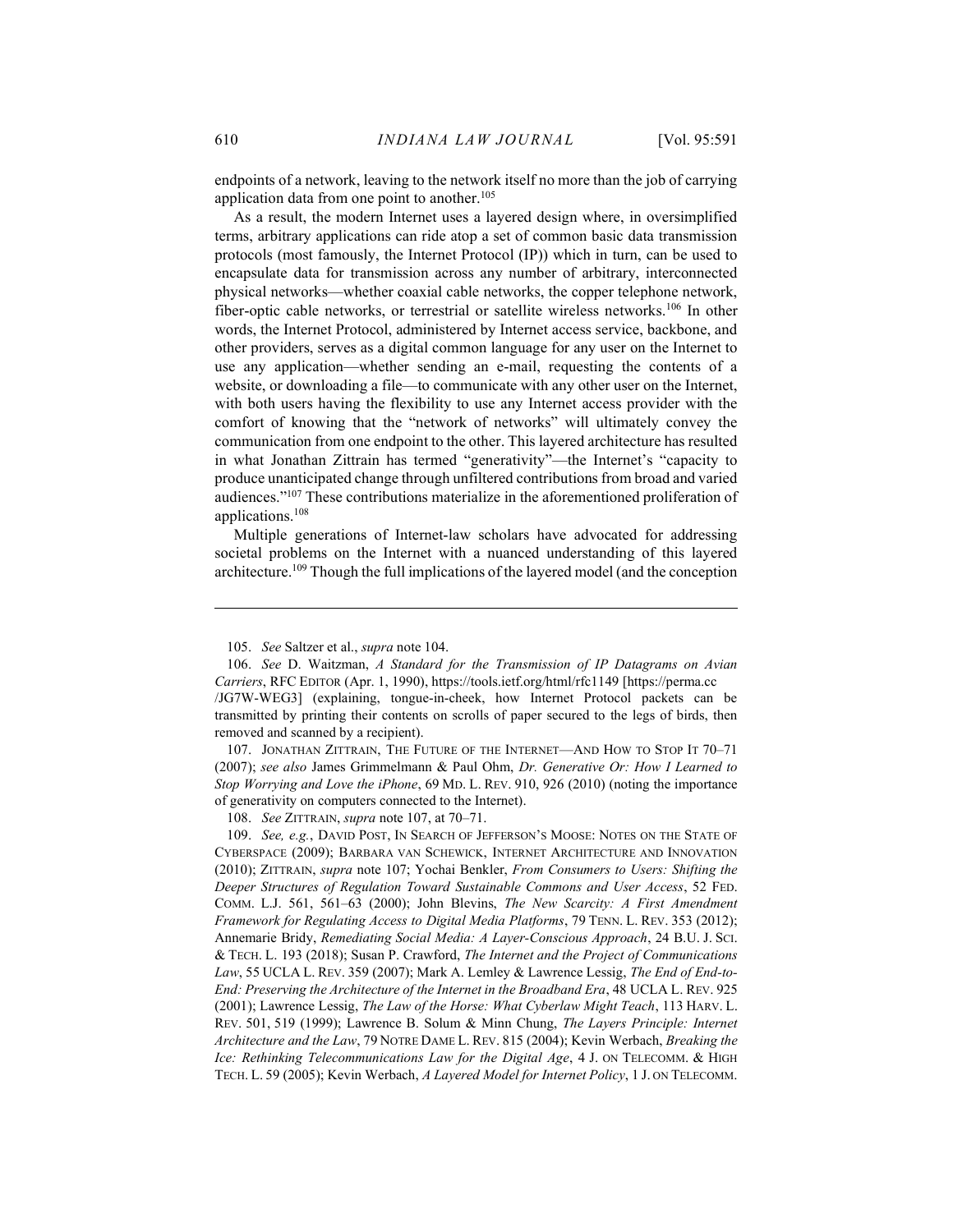of the layers themselves) are hotly debated and beyond the scope of this Article, three insights are worth noting for the purposes of accessibility law: the principles of layer separation, minimizing layer crossing, and application-centered analysis.

First, as Larry Solum and Minn Chung have emphasized, the layered architecture of the Internet is not merely a description of the Internet, but a normative manifestation of the end-to-end principle—that is, the Internet not only is layered, but was *designed to be and should remain so*.<sup>110</sup> Second, as a result, Solum and Chung argue, regulatory regimes governing the Internet should, where possible, respect and maintain the layered architecture of the Internet by targeting regulations directly at the layers where problems occur—what Solum and Chung call the principle of layer separation.<sup>111</sup> Where that is impossible, regulatory regimes should target regulations as proximately as possible to those problems—what Solum and Chung call the principle of minimizing layer crossing.<sup>112</sup> As I explain in the next Part, these principles are important considerations for Internet accessibility because they counsel toward both ensuring a full accounting of accessibility problems across the full scope of the Internet and strive to ensure that people with disabilities can access Internet technologies of their own choosing on their own terms rather than being relegated to an isolated "accessible" subset of the Internet—though they are challenged by the economics of making applications and content accessible at scale.<sup>113</sup>

Third, Wu and others make clear that the panoply of Internet-enabled applications vary widely in terms of their social salience and attendant problems.<sup>114</sup> As a result, different applications require different analytical frames and the problems those frames reveal require different interventions—what Wu terms "application-centered analysis."<sup>115</sup> As I explain in the next Part, accessibility issues manifest in

113. See infra Part. III

<sup>&</sup>amp; HIGH TECH. L. 37 (2002); Wu, supra note 100; Christopher S. Yoo, Protocol Layering and Internet Policy, 161 U. PA. L. REV. 1707 (2013).

 <sup>110.</sup> Solum & Chung, supra note 109, at 849–51.

 <sup>111.</sup> Id. at 851.

 <sup>112.</sup> Id. at 852. However, some technical scholars have challenged the normative underpinnings of the Internet's layered model and argued for affording system designers and engineers the ability to cross layers. E.g., Robert Braden, Ted Faber & Mark Handley, From Protocol Stack to Protocol Heap—Role-Based Architecture, 33 ACM SIGCOMM COMPUTER COMM. REV. 17, 17–22 (2003); Vikas Kawadia & P. R. Kumar, A Cautionary Perspective on Cross-Layer Design, 12 IEEE WIRELESS COMMS. 3 (2005), http://manet.eurecom.fr/kawadia .pdf [https://perma.cc/QJ4T-NY6S]; Robert Surton, Network Stacking Considered Harmful, PROCEEDINGS OF THE ACM INT'L CONFER. ON COMPUTING FRONTIERS (2013), http://dx.doi.org/10.1145/2482767.2482780 [https://perma.cc/T5ZL-K4VG]; David L. Tennenhouse, Layered Multiplexing Considered Harmful, U. CAMBRIDGE: DIGITAL COMM. I (1989), https://www.cl.cam.ac.uk/teaching/0708/DigiCommI/tennenhouse1989layered.pdf [https://perma.cc/2REB-7TC4].

<sup>114.</sup> See Jack M. Balkin, The Path of Robotics Law, 6 CALIF. L. REV. CIRCUIT 45, 46 (2015) ("When we consider how a new technology affects law, our focus should not be on what is essential about the technology but on what features of social life the technology makes newly salient."); Wu, *supra* note 100, at 1164.

 <sup>115.</sup> Wu, supra note 100; see also Lessig, supra note 109, at 519.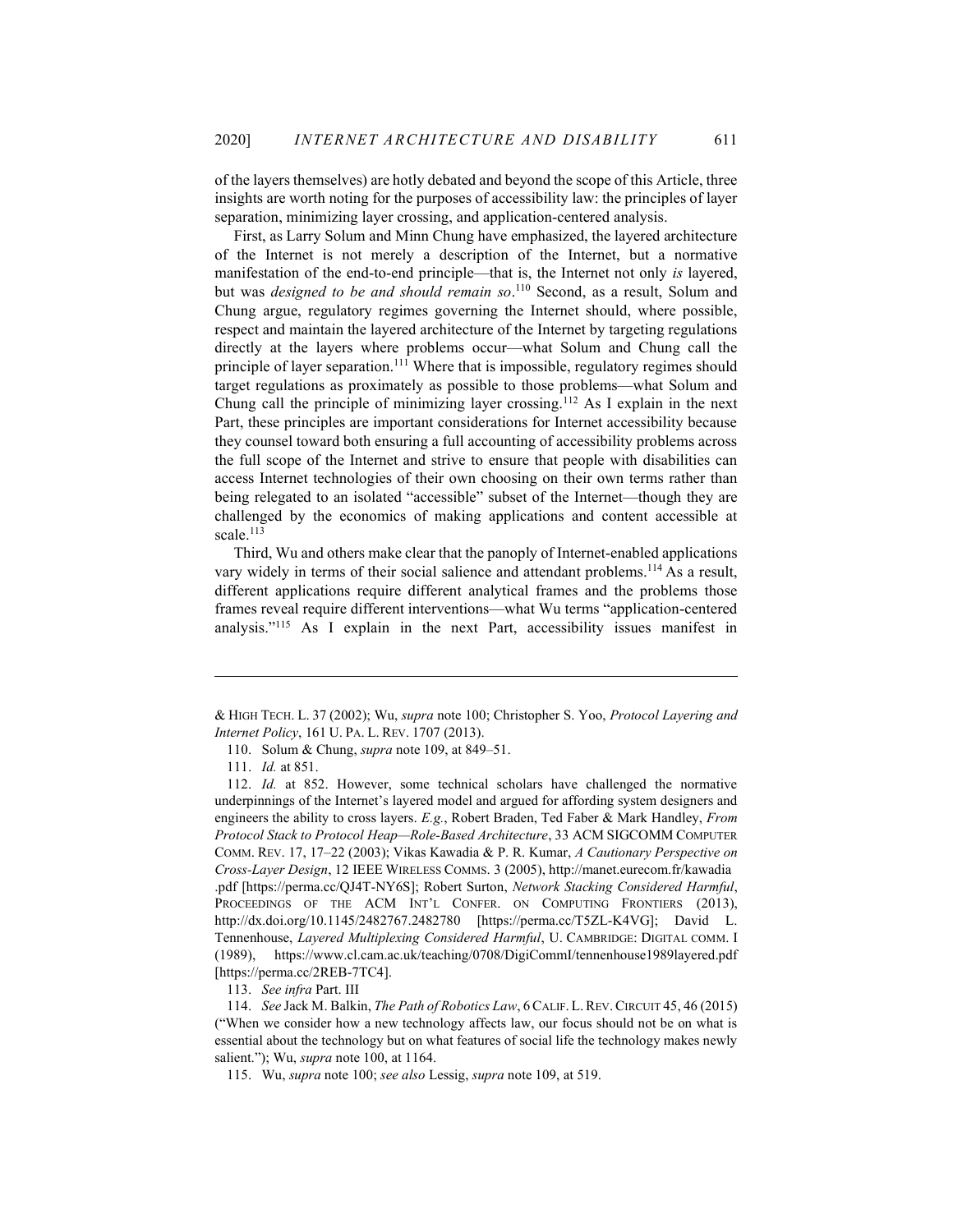significantly different ways across different applications that warrant different interventions.

The principles of layer separation, minimizing layer crossing, and applicationcentered analysis demand a more concrete account of the relevant layers. Though more specific models describe in detail how traffic flows over the Internet,<sup>116</sup> Internet-law scholars have frequently invoked a simplified model with four distinct layers, visualized vertically and adjacently in a "stack" format (the "layer stack"), which are worth contemplating for the purpose of Internet accessibility:<sup>117</sup>

1. The distinct *content layer* articulated by Yochai Benkler and others,<sup>118</sup> which disentangles the individual pieces of content transmitted within each application—the individual websites (content) comprising the World Wide Web (application), the individual articles (content) comprising Wikipedia (application), the individual messages (content) sent via e-mail (application), the individual videos (content) served up via a streaming video service (application), and so on.

2. The application layer emphasized by Wu, encapsulating the various applications that facilitate the delivery of content to and from users streaming video, e-mail, instant messaging, VoIP, etc.—with which users interact.

3. The network (protocol) layer, primarily encapsulating the Internet Protocol and related protocols that structure the underlying transmissions required to operate the applications, which are administered by Internet access service, backbone, and other network providers.

 <sup>116.</sup> More formal and complex layer models exist to describe the function of the Internet. One of the earliest and still most-recognized is the seven-layer model articulated by the Open Systems Interconnection (OSI) subcommittee of the International Organization for Standardization (ISO), which divides the Internet into application, presentation, session, transport, network, data link, and physical layers. Hubert Zimmermann, OSI Reference Model—The ISO Model of Architecture for Open Systems Interconnection, COM-28 IEEE TRANSACTIONS COMMS. 425, 430 & fig. 13 (Apr. 1980), http://www.ce.uniroma2.it/~lopresti /Didattica/Biss2010/BasicInterntetTCPIP/OSI.pdf [https://perma.cc/UGE3-XV5F]; see also RACHELLE MILLER, SANS INST., THE OSI MODEL: AN OVERVIEW (2001), https://www.sans.org/reading-room/whitepapers/standards/osi-model-overview-543 [https://perma.cc/KNP2-MX7W]. J. Pierre de Vries, Ljiljana Simić, Petri Mähönen, and Marina Petrova have proposed reconceptualizing the seven-layer OSI stack as a circle, and adding two additional layers—a "Layer Zero" that encompasses the regulatory regimes governing the implementation of the networking layers and a "Layer Eight" that encompasses businesses and social practices of entities on the network, which in turn inform the Layer Zero regulatory decisions. Ljiljana Simić, Petri Mähönen, Marina Petrova & J. Pierre de Vries, Illuminating the Road from Engineering and Policy to Radio Regulation (2012) (unpublished manuscript), https://papers.ssrn.com/sol3/papers.cfm?abstract\_id=2031656 [https://perma.cc /R3HC-6XAK].

 <sup>117.</sup> But see Werbach, supra note 109, at 59 (arguing for the importance of the logical and interface layers for policy).

 <sup>118.</sup> Benkler, supra note 109, at 561–63.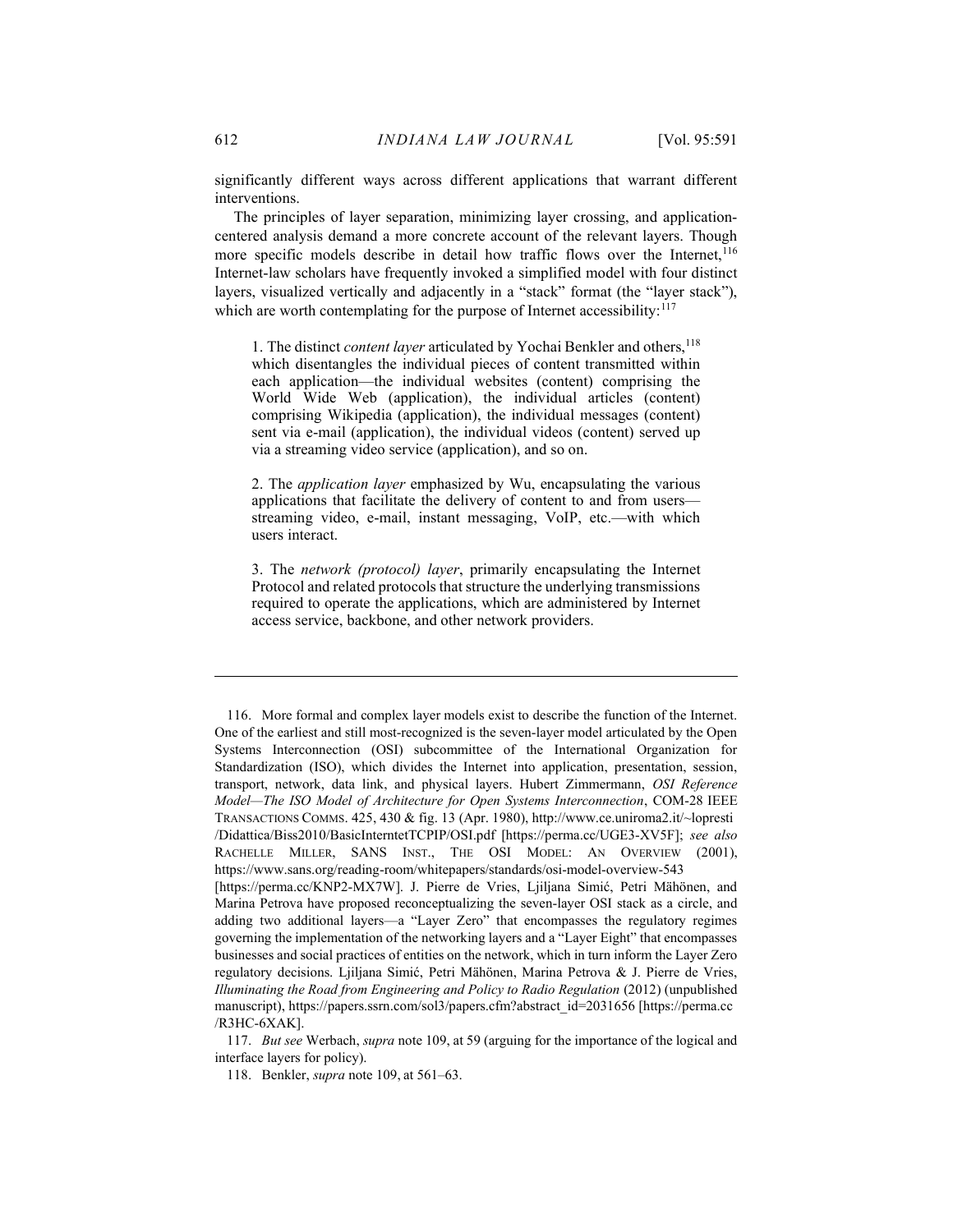4. The physical layer, encapsulating the various types of wired and wireless Internet access services, such as coaxial cable and cable modem technology, digital subscriber line (DSL) for copper telephone wires, and cellular telephone networks, which carry the signals logically described at the network layer and which are deployed and maintained by various types of Internet service providers.

Finally, I posit the important role of devices, such as desktop and laptop PCs, smartphones and tablets, speakers with embedded virtual assistants like Amazon's Echo, wearable "smart" clothing, and more—typically referred to as the "Internet of Things."<sup>119</sup> Though generally considered adjacent to the Internet layer stack as a formal matter (and, from a computer organization perspective, often possessing a distinctively layered architecture themselves), Internet-enabled devices play a critical role in physically connecting their users to the Internet and enabling them to operate applications and engage with content.<sup>120</sup>

 Important accessibility issues arise in and across each of these contexts, which I illustrate in the next Part.

#### III. A LAYER-CONSCIOUS APPROACH TO INTERNET ACCESSIBILITY

The primary instrumental objective of applying disability law in any context is to address discrimination against people with disabilities by way of accessibility mandates—and the details of those mandates are critical. As Alex Geisinger and Michael Stein have described, the "ambit of protection" of disability law depends on the extent to which the "attendant [regulatory scheme] details precisely what . . . must be altered and how."<sup>121</sup> With the previous Part's insights into questions of perspective in mind, I turn in this Part to augmenting the internal, place- and website-centric perspective of Internet accessibility with an external, layer-conscious view that contemplates what is necessary to ensure accessibility at and across each of the constituent layers of the Internet. This approach is consonant with the approach of Robin Malloy who, borrowing from the Internet-law concept of "network goods," has argued for approaching inclusive design in the context of land use planning with

 <sup>119.</sup> See Scott R. Peppet, Regulating the Internet of Things: First Steps Toward Managing Discrimination, Privacy, Security, and Consent, 93 TEX. L. REV. 85 (2014).

 <sup>120.</sup> See, e.g., ZITTRAIN, supra note 107, at 69–71; Grimmelmann & Ohm, supra note 107, at 926.

 <sup>121.</sup> Alex C. Geisinger & Michael Ashley Stein, Expressive Law and the Americans with Disabilities Act, 114 MICH. L. REV. 1061, 1073–74 (2016). Scholars have observed, however, that scholars and courts spent much of the first two decades of the ADA's existence debating the scope of disabilities covered under the ADA, and the subsequent enactment of the ADA Amendments Act, which expanded the range of people who are protected by the ADA. BLANCK, supra note 5; Mark C. Weber, Unreasonable Accommodation and Due Hardship, 62 FLA. L. REV. 1119, 1122 (2010). The appropriate scope of disability coverage is beyond the scope of this Article, though the broad view of Internet accessibility discussed in this Article naturally implies support for accessibility requirements across at least the full range of disabilities covered by the ADA and ADAAA.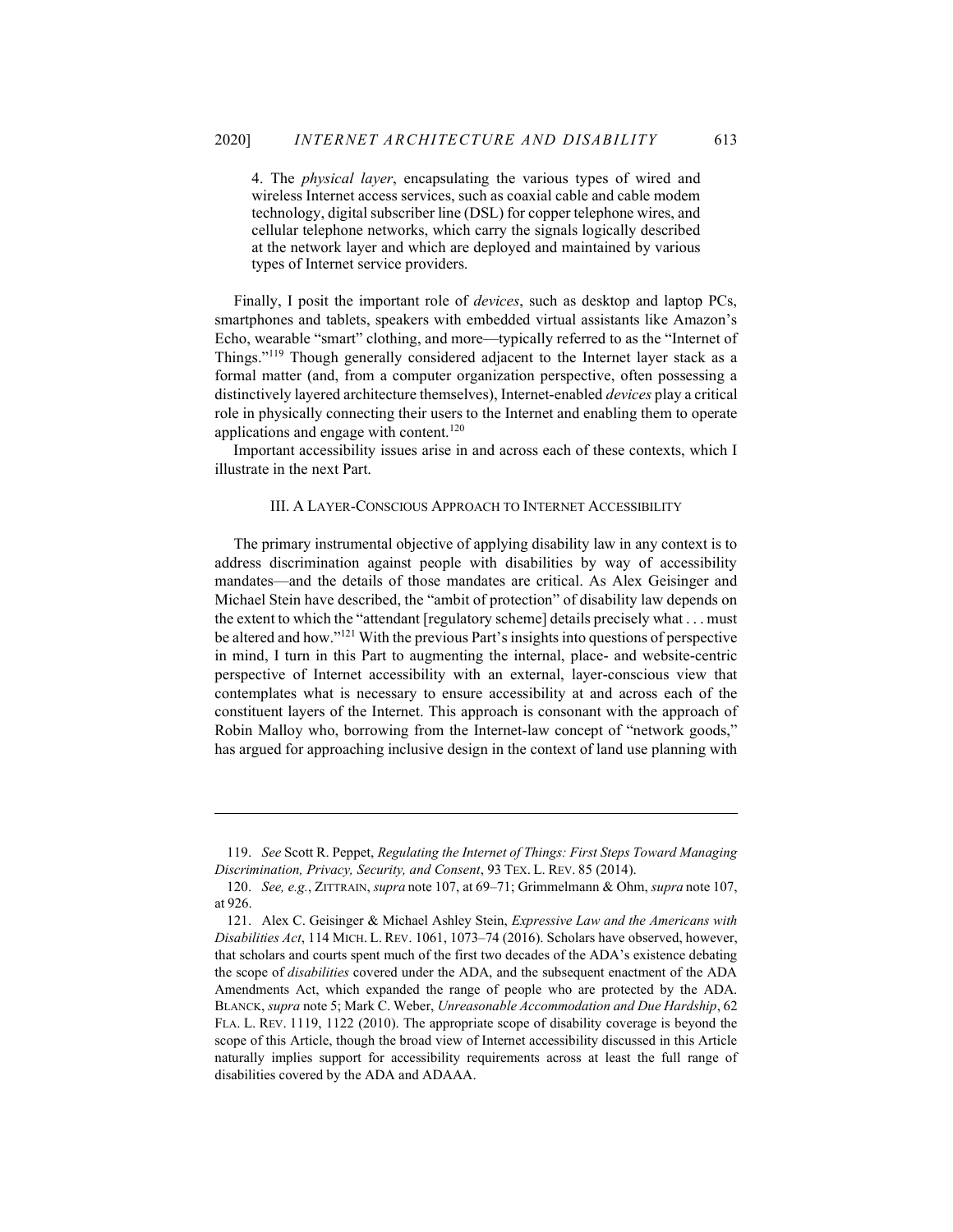an understanding of the network goods, services, businesses, housing, neighborhoods, and civil and cultural activities of cities.<sup>122</sup>

As the foregoing sections of this Article imply, Geisinger and Stein's question of "what"—i.e., the relevant scope of Internet-enabled technology that is or must be covered by disability law—predominates this layer-conscious analysis. As this Part notes throughout, questions of the ultimate scope of Title III arise and must also be augmented by consideration of the role of other titles of the ADA, other disability laws, and other consumer protection laws,<sup>123</sup> particularly the provisions of telecommunications law administered by the Federal Communications Commission.

Geisinger and Stein's question of "how"—the technical details of the changes that accessibility requires, from screen reader compatibility to closed captions to audio description to intermediated relay services to plain-language versions of content also enters the discussion to some degree,  $124$  though their technical complexity leaves a complete exploration beyond the scope of this Article. While the Title III cases discussed above are primarily focused on the basic issue of screen reader compatibility with websites, what is required to make the whole Internet accessible to people with a range of disabilities raises a broader set of questions about how to address the accessibility of the wide variety of content, applications, networks, and devices that comprise the Internet. Each of these details—and their causal relationship with enabling people with disabilities to use the corresponding "place of public accommodation," or not—fit neatly in what technology law scholars call "affordances" and "disaffordances" (i.e., how the relationship between a technology and its user facilitates or inhibits particular actions or behaviors by the user).<sup>125</sup>

Most importantly, though, this Part adds to the usual questions of "what" and "how" a significant focus the question of "who"—i.e., which people or entities bear the responsibility for accessibility mandates. While disability scholars and advocates often discuss accessibility in terms of a right for people with disabilities, to whom

 <sup>122.</sup> ROBIN PAUL MALLOY, LAND USE LAW AND DISABILITY 197–200 (Peter Blanck & Robin Paul Malloy eds., 2015).

 <sup>123.</sup> See generally Jonathan Lazar, The Potential Role of US Consumer Protection Laws in Improving Digital Accessibility for People with Disabilities, 22 U. PA. J.L. & Soc. CHANGE 185 (2019) (discussing the possible roles of consumer protection law).

 <sup>124.</sup> Geisinger and Stein note by way of example that "in the context of a medical provider's examination room, [Title III regulations] mandate[] exact details as to the height of examination tables, the amount of floor space (including wheelchair turning space), the width of doors, and appropriate examination tables, scales, radiographic equipment, lifts and gurneys, and the extent of staff training." Geisinger & Stein, supra note 121.

 <sup>125.</sup> See Julie Cohen, Turning Privacy Inside Out, 20 THEORETICAL INQUIRIES L. 20.1 (forthcoming 2019) (manuscript at 12–13), https://papers.ssrn.com/sol3/papers.cfm?abstract \_id=3162178 [https://perma.cc/GPN9-9LTD] (citing JAMES J. GIBSON, THE ECOLOGICAL APPROACH TO VISUAL PERCEPTION 127–37 (1979)); see also Laurence Diver, Law as a User: Design, Affordance, and the Technological Mediation of Norms, 15 SCRIPTED 4 (2018), https://script-ed.org/wp-content/uploads/2018/08/diver.pdf?d=10222019 [https://perma.cc/

<sup>4</sup>VN8-USDA]; Mireille Hildebrandt, Privacy as Protection of the Incomputable Self: From Agnostic to Agonistic Machine Learning, 19 THEORETICAL INQUIRIES L. (forthcoming 2019) (manuscript at 2 & 2 n.2), https://papers.ssrn.com/sol3/papers.cfm?abstract\_id=3081776 [https://perma.cc/7N9P-2746].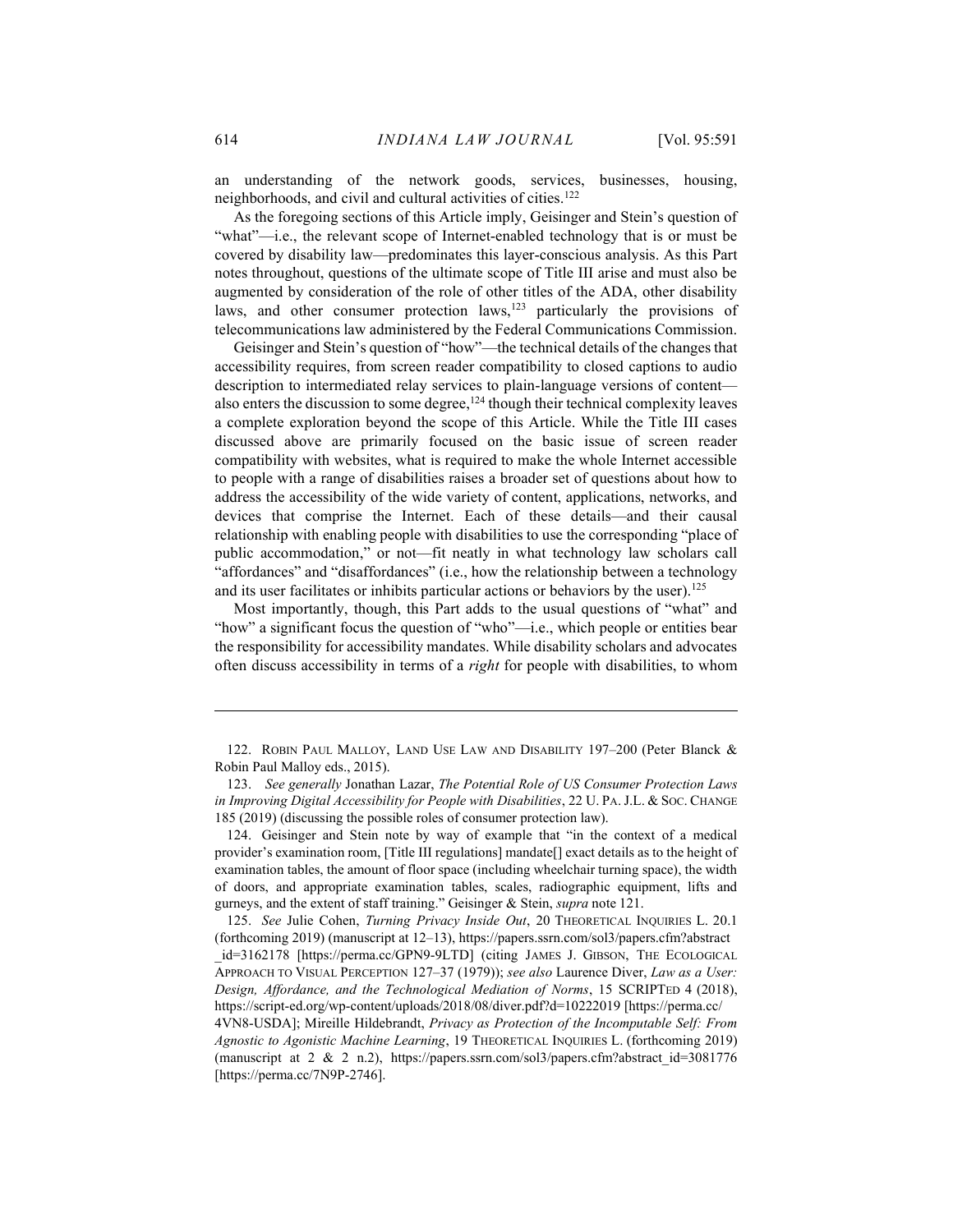the corresponding *duty* belongs is a critical question.<sup>126</sup> While the answer is often the easily identified corporate proprietor of a website in Title III cases, the layered nature of the Internet means that the internal perspective of using an application or experiencing content may obscure that there are multiple actors involved in its provision. Because the question of who bears responsibility for accessibility whether from a legal, normative, or architectural perspective—is perhaps the most sweeping addition to the usual set of disability law questions, this Part considers the Internet's layers in terms of the categorical actors most likely to be responsible for, and thus able to effectuate accessibility at, each layer of the stack.<sup>127</sup>

Accordingly, this Part aims to disentangle the application and content layers, which are often conflated in Title III scholarship and litigation, by first exploring the distinction between individual websites and the broader World Wide Web. It then turns to the underappreciated role of web hosting *applications* in making website content accessible. Moving beyond the web, it turns to the set of dominant platforms that intermediate the provision of content in a variety of applications beyond the web. This Part closes with a discussion of accessibility considerations specific to Internet service providers at the network and physical layers and devices that comprise the so-called Internet of Things.

#### A. Disentangling Content and Application: Website vs. Web Accessibility

Superficially, Title III website cases are relatively simple matters of imposing straightforward regulations on easy-to-identify entities operating discrete, selfcontained applications. Most cases that successfully overcome Title III's websitesas-places barrier require the sole proprietor of a self-contained website, such as a restaurant chain providing menu information $128$  or the ability to place delivery orders

 <sup>126.</sup> Jurisprudence scholars discuss these types of corresponding rights and duties as Hohfeldian "correlatives." See Wesley N. Hohfeld, Fundamental Legal Conceptions as Applied in Judicial Reasoning, YALE FAC. SCHOLARSHIP SERIES 710, 717 (1917), https://digitalcommons.law.yale.edu/cgi/viewcontent.cgi?article=5383&context=fss\_papers [https://perma.cc/UCL5-VP68]. See generally Nikolai Lazarev, Hohfeld's Analysis of Rights: An Essential Approach to a Conceptual and Practical Understanding of the Nature of Rights, 2005 MUR U.E.J.L., http://classic.austlii.edu.au/au/journals/MurUEJL/2005/9.html#Right\_T [https://perma.cc/7G86-JUFH] ("To say that X has a legal claim-right means that he is legally protected . . . against Y's withholding of assistance with respect to X's project Z. Conversely, Y, who is  $\ldots$  required to provide assistance in connection with X's project Z, is under a correlative duty to do so. The correlativity stipulation commands that if X has a claim-right against Y, this entails Y owing a duty to  $X \dots$ . He who has the right must be able to pinpoint another person with a correlative duty . . . in terms of . . . assistance."); Pierre Schlag, *How to* Do Things with Hohfeld, 78 LAW & CONTEMP. PROBS. 185, 200 (2015) (describing the relations of jural correlatives).

 <sup>127.</sup> Jacqueline Lipton has described these actors as "Internet intermediaries" who intermediate and facilitate essentially all online experiences. Lipton, supra note 74, at 1342– 43.

 <sup>128.</sup> E.g., Markett v. Five Guys Enters. LLC, No. 17-cv-788, 2017 WL 5054568, at \*1 (S.D.N.Y. July 21, 2017).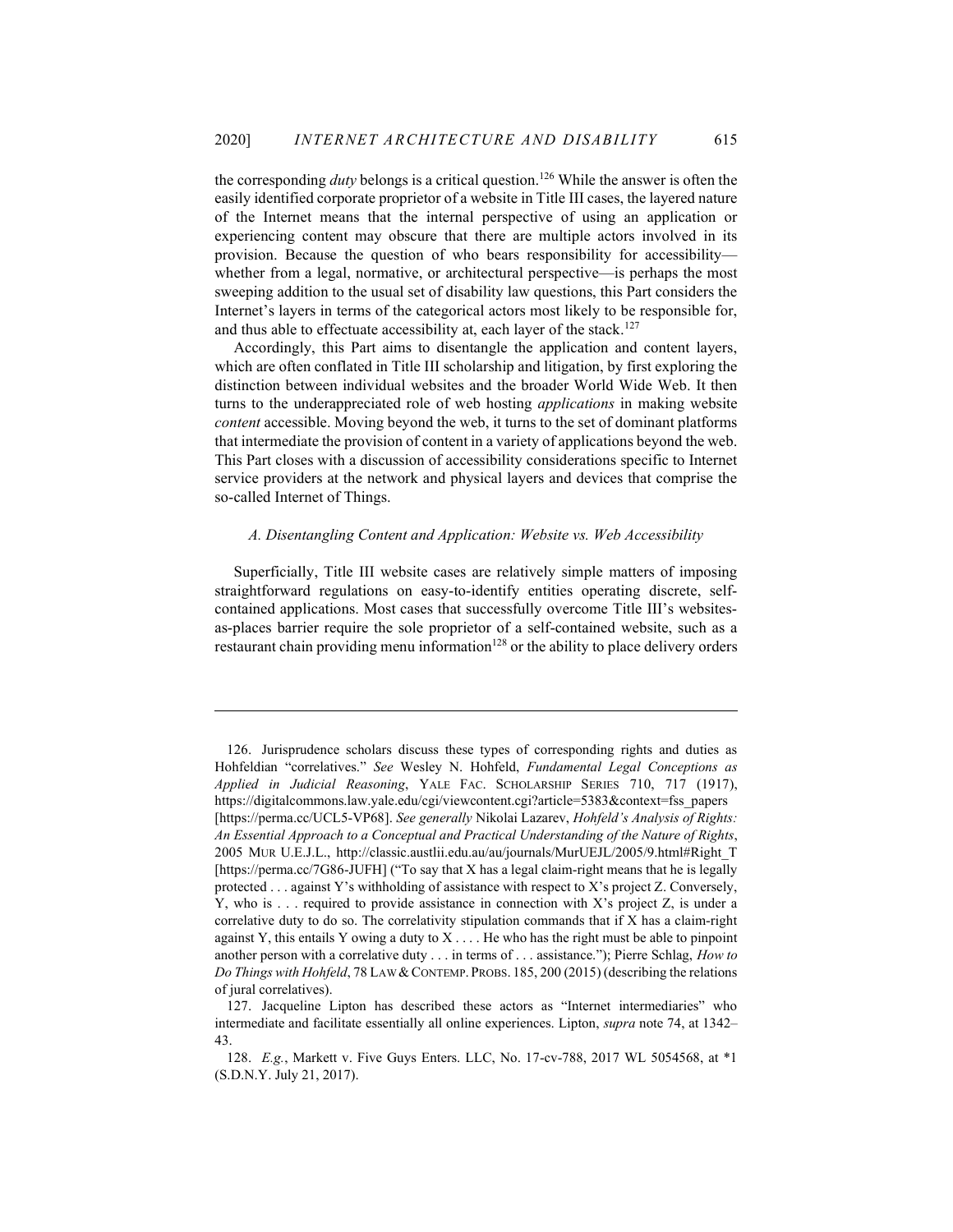online,<sup>129</sup> an online retail store selling goods,<sup>130</sup> or a brick-and-mortar retail store providing a complementary website for its in-store services,<sup>131</sup> to remediate a website's structure to be compatible with screen reader software for users who are blind or visually impaired.<sup>132</sup> The *what*, who, and how seem on first blush to be relatively simple for these websites—Title III compels their proprietors to make them accessible to blind people.

But even for sole-proprietor websites, the questions of who and how are more complex, viewed from an external perspective, than they might initially appear from an internal perspective of the user's experience. While individual websites can be conceptualized as discrete applications, they can also be conceptualized collectively as the constituent *content* of the *World Wide Web as an application*.<sup>133</sup> While the web is decentralized in the sense that there is no single proprietor of every website, the web is centralized in the sense that websites use a common set of technologies, specified in standards developed by the World Wide Web Consortium (W3C) and other standards-setting organizations. These standards include Hypertext Markup Language (HTML) and Cascading Style Sheets (CSS), which enable the design of the universal web browsers we use to view websites without the need for specialized software specific to individual websites.<sup>134</sup>

The accessibility of individual websites, then, is dependent not only on the architecture implemented by their proprietors, but on the centralized development of standards that facilitate accessibility. The W3C has developed voluntary guidelines for web accessibility, called the Web Content Accessibility Guidelines (WCAG),

 <sup>129.</sup> E.g., Robles v. Domino's Pizza, LLC, No. CV-16-06599, 2017 WL 1330216, at \*1 (C.D. Cal. Mar. 3, 2017), rev'd 913 F.3d 898 (9th Cir. 2019), cert. denied, 140 S. Ct. 122 (2019).

 <sup>130.</sup> E.g., Andrews v. Blick Art Materials, LLC, 268 F. Supp. 3d 381, 386 (E.D.N.Y. 2017).

 <sup>131.</sup> E.g., Gorecki v. Hobby Lobby Stores, Inc., No. CV-17-1131-JFW, 2017 WL 2957736, at \*1 (C.D. Cal. June 15, 2017); Gil v. Winn Dixie Stores, Inc., 242 F. Supp. 3d 1315, 1316 (S.D. Fla. 2017); Nat'l Fed'n of the Blind v. Target Corp., 452 F. Supp. 2d 946, 949–50 (N.D. Cal. 2006).

<sup>132.</sup> See also Feingold, *supra* note 51 (citing various settlement agreements involving integrated entities). But see Anderson v. Macy's Inc., No. 2:12-CV-00556, 2012 WL 3155717, at \*4 (W.D. Pa. Aug. 2, 2012) (highlighting the complexity of litigation involving related corporate entities that are separately responsible for a company's linked brick-and-mortar and online presences).

 <sup>133.</sup> The etymology of the World Wide Web traces back to Tim Berners-Lee's original WorldWideWeb browser application. Tim Berners-Lee, The WorldWideWeb Browser, W3.ORG, https://www.w3.org/People/Berners-Lee/WorldWideWeb.html [https://perma.cc /XFT9-JAJZ].

 <sup>134.</sup> See generally Standards, W3C, https://www.w3.org/standards/ [https://perma.cc /RTS3-86Y6].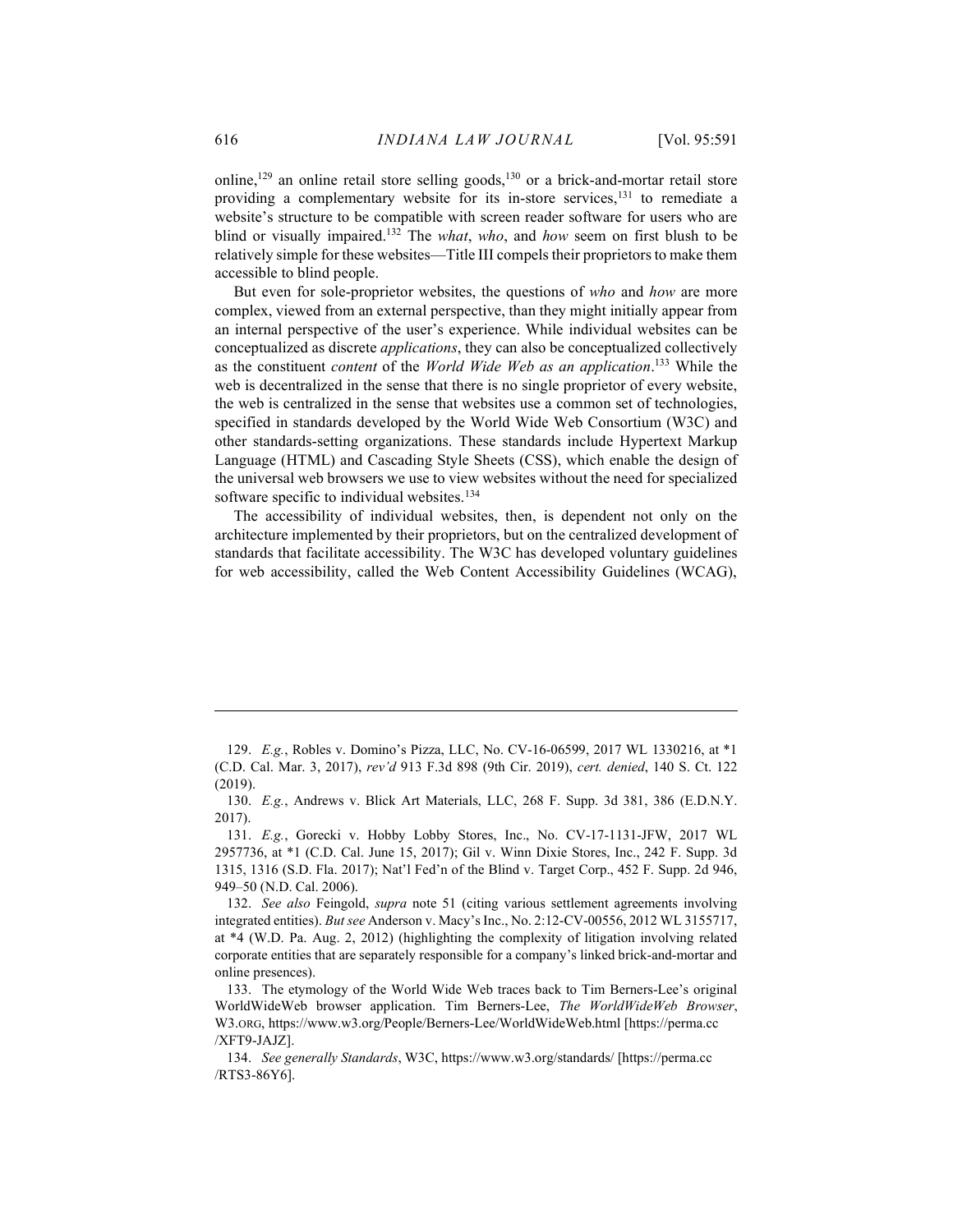which generally specify how websites can be developed in a way that is accessible to people with disabilities.<sup>135</sup> The WCAG standards<sup>136</sup> require that websites be:

1. Perceivable by users with disabilities<sup>137</sup>—for example, by providing text alternatives for images for users who are blind or visually impaired<sup>138</sup> or avoiding the use of color contrasts that cannot be viewed by users who are colorblind;<sup>139</sup>

2. Operable by users with disabilities<sup>140</sup>—for example, by structuring the site to allow navigation with a keyboard so that users who are blind or visually impaired need not use a graphical input mechanism like a mouse<sup>141</sup> and avoiding the use of flashing graphics that might cause seizures for users with epilepsy;<sup>142</sup>

3. Understandable by users with disabilities $143$ -for example, by providing a mechanism for identifying definitions of unusual idioms and jargon that may pose difficulty to users with cognitive or intellectual disabilities;<sup>144</sup> and

4. Robust in their compatibility with different assistive technologies.<sup>145</sup>

The standards are divided into three levels of "conformance"—A, AA, and AAA which include increasingly rigorous requirements.<sup>146</sup>

At the outset, WCAG's governance raises an important disconnect: while the duty of website accessibility under U.S. law at least arguably falls on the proprietors of websites (qua places under Title III), the meaning of accessibility across the entire web is primarily set, if at all, by an international standards-setting organization that

/9LUJ-36MD], though many website accessibility cases refer to the previous version of the standard, Web Content Accessibility Guidelines (WCAG) 2.0, W3C (Dec. 11, 2008), https://www.w3.org/TR/WCAG20/ [https://perma.cc/7CR2-QMT2].

 <sup>135.</sup> See generally LAZAR ET AL., supra note 6, at 60–65; Web Content Accessibility Guidelines (WCAG) Overview, W3C, https://www.w3.org/WAI/standards-guidelines/wcag/ [https://perma.cc/YL4W-MUG3]. Though their details are beyond the scope of this Article, the W3C has also developed additional guidelines for User Agents (UAAG) and Accessible Rich Internet Applications (ARIA).

 <sup>136.</sup> For the most recent version of WCAG, see Web Content Accessibility Guidelines (WCAG) 2.1, W3C (June 5, 2018), https://www.w3.org/TR/WCAG21/ [https://perma.cc

 <sup>137.</sup> Web Content Accessibility Guidelines 2.1 Recommendation § 1.0, W3C (June 5, 2018), https://www.w3.org/TR/2018/REC-WCAG21-20180605/#perceivable [https://perma .cc/J42V-Y53T].

 <sup>138.</sup> Id. § 1.1.

 <sup>139.</sup> Id. § 1.4.

 <sup>140.</sup> Id. § 2.

 <sup>141.</sup> Id. § 2.1.

 <sup>142.</sup> Id. § 2.3.

 <sup>143.</sup> Id. § 3.

 <sup>144.</sup> Id. § 3.1.3.

 <sup>145.</sup> Id. § 4.

<sup>146.</sup> *Id.* § 5.2.1.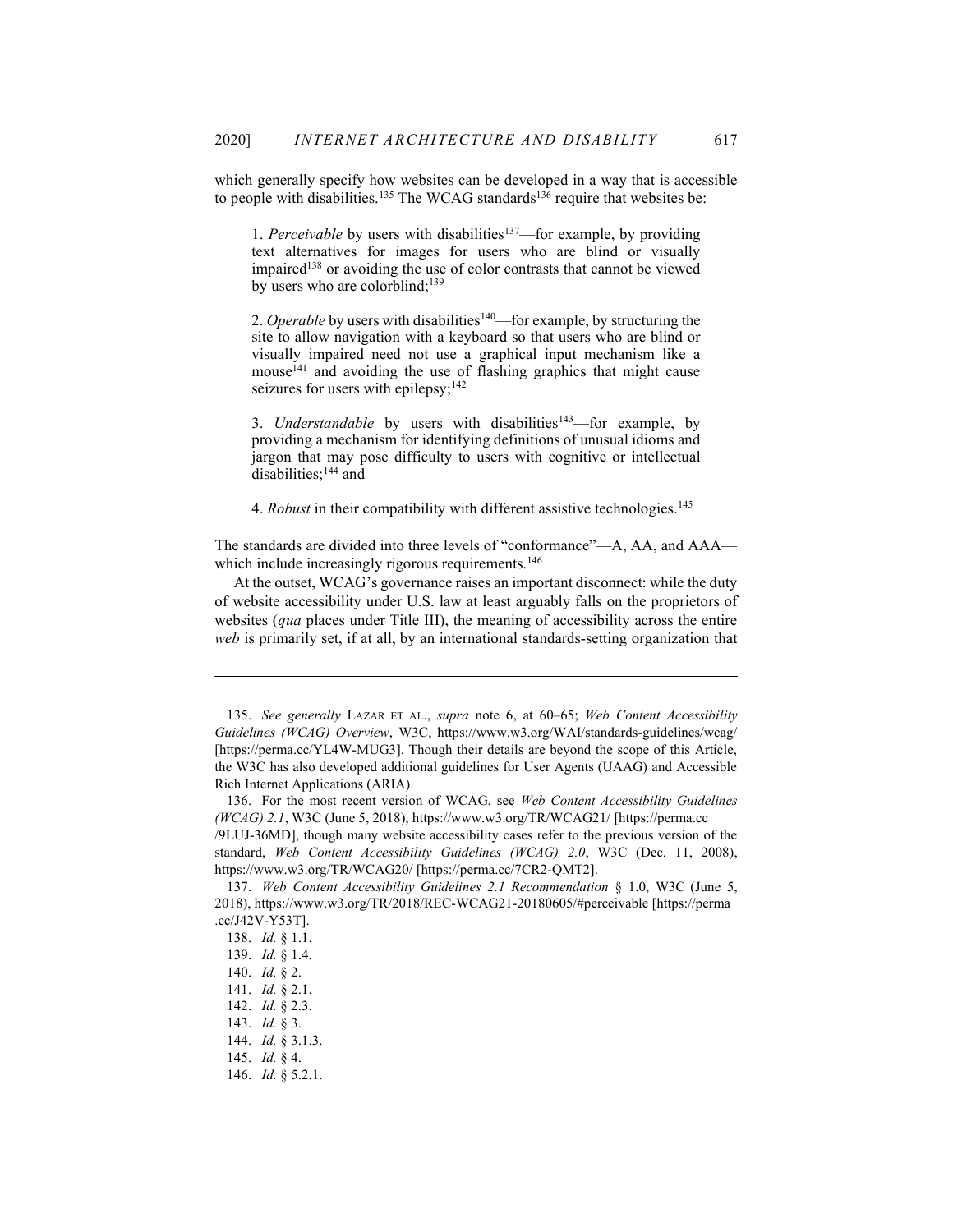is not subject to Title III. That is, the accessibility obligations of websites at the content layer are dependent on standards independently developed for the web at the application layer by an entity, the W3C, which is never a party to Title III website accessibility litigation.<sup>147</sup>

The role of the WCAG standards has raised nontrivial concerns about what exactly is required to make a website legally accessible. For example, the Central District of Florida in Robles recently dismissed a complaint against Domino's Pizza on due process grounds because of the lack of clarity on what standards would suffice for web accessibility<sup>148</sup>—though the holding was reversed<sup>149</sup> and other courts have reached the opposite conclusion.<sup>150</sup> The Robles district court cited the lack of resolution in the DOJ's now-withdrawn rulemaking for website standards,<sup>151</sup> which specifically raised (but did not resolve) the question of whether and which level of WCAG standards should be formally incorporated into the DOJ's Title III regulations for websites.<sup>152</sup> While advocates have cheered the reversal of Robles, the lack of clarity about the extent of WCAG's applicability has hindered the viability and longevity of other Title III victories when questions arise about the standard of conduct that Title III imposes on websites—highly technical questions which generalist federal court judges seem poorly equipped to answer.<sup>153</sup>

Even if WCAG is ultimately able to be incorporated into DOJ's rules and administered by federal courts, questions remain about its suitability. Peter Blanck has criticized reliance on WCAG and other standards alone as insufficient to serve the underlying goal of web "equality" for all people with disabilities, noting in particular that the approach of evaluating website compliance with WCAG standards emphasizes accessibility of website content for people with sensory disabilities at the expense of website *usability* for people with cognitive and intellectual disabilities.<sup>154</sup> And WCAG has substantive accessibility shortcomings in the area of *media* accessibility; for example, its standards for the quality of closed captions are substantially less detailed than those of the FCC's detailed regulations for closed captions on television programming.<sup>155</sup>

151. Robles, 2017 WL 1330216, at \*5.

 <sup>147.</sup> No Title III cases to date have involved standards-setting bodies as defendants or intervenors, nor is it clear the circumstances under which such a case might arise.

 <sup>148.</sup> Robles v. Domino's Pizza, LLC, No. CV-16-06599, 2017 WL 1330216, at \*1, \*5 (C.D. Cal. Mar. 3, 2017), rev'd, 913 F.3d 898 (9th Cir. 2019), cert. denied, 140 S. Ct. 122 (2019).

 <sup>149.</sup> Domino's Pizza, 913 F.3d at 902.

 <sup>150.</sup> E.g., Access Now, Inc. v. Blue Apron, LLC, No. 17-CV-116-JL, 2017 WL 5186354, at \*9 (D.N.H. Nov. 8, 2017).

 <sup>152.</sup> Nondiscrimination on the Basis of Disability; Accessibility of Web Information and Services of State and Local Government Entities and Public Accommodations, 75 Fed. Reg. 43,460, 43,465 (proposed July 26, 2010) (to be codified at 28 C.F.R. pts. 35 & 36).

 <sup>153.</sup> See, e.g., David Titmus, Viewers, 'Queer Eye' Star Bring Caption Quality Concerns to Netflix, VITAC.COM (July 3, 2018), https://www.vitac.com/viewers-queer-eye-star-bringcaption-quality-concerns-to-netflix/ [https://perma.cc/MUE3-36AN] (raising concerns about the quality of closed captions provided by Netflix under its Title III settlement with the National Association of the Deaf).

 <sup>154.</sup> See BLANCK, supra note 5, at 45–52.

 <sup>155.</sup> Compare Web Content Accessibility Guidelines 2.1 Recommendation § 1.2, W3C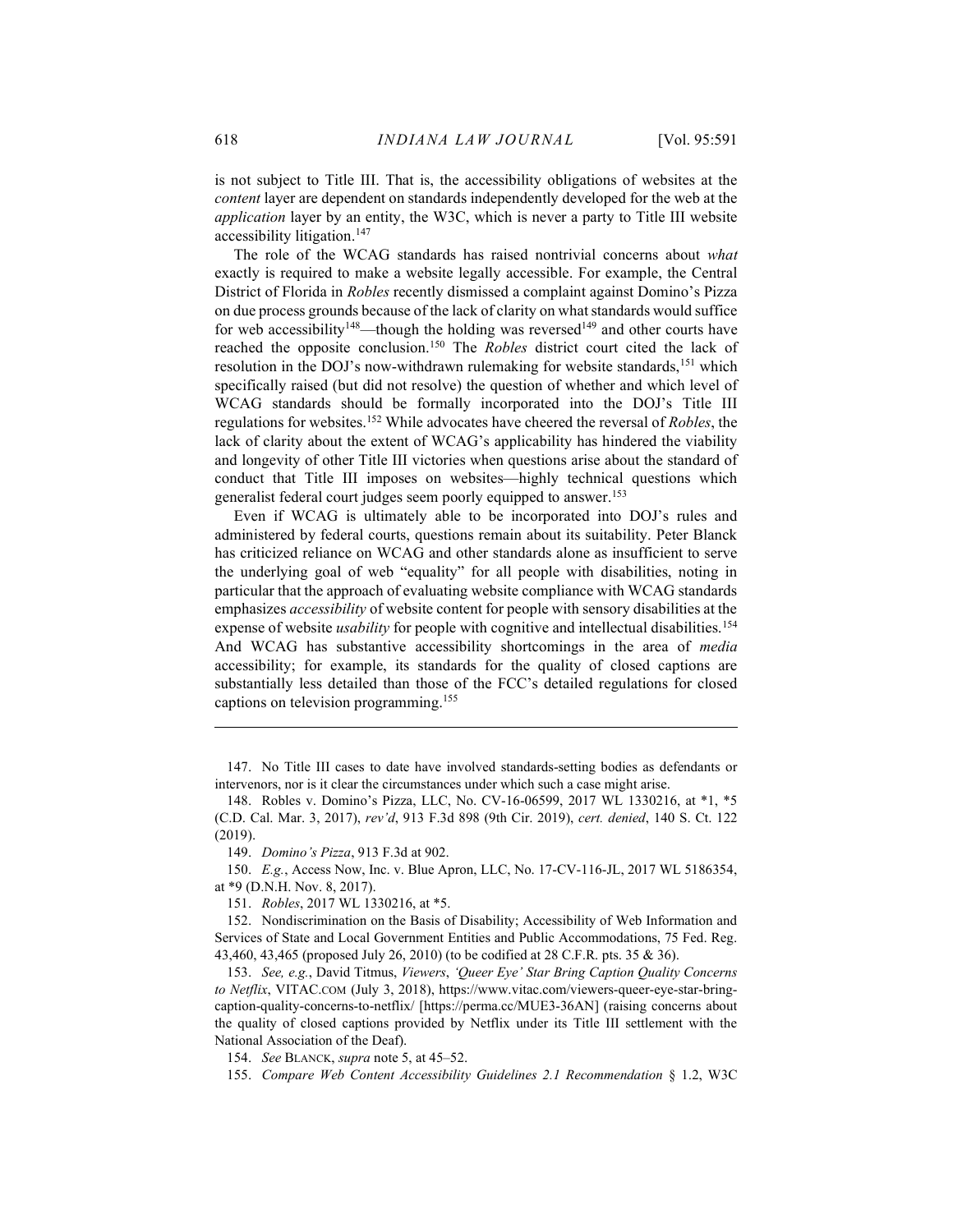While a full grappling with the governance and substantive advantages and disadvantages of WCAG is beyond the scope of this Article, it suffices to note that in terms of allocating responsibility, focusing Title III and its attendant legal institutions, including the federal courts and the DOJ in a rulemaking and settlement capacity, on the content layer of the web may leave significant shortcomings in the contours of the accessibility of the web as an application. At most, Title III has supported the importation of WCAG into the ADA—but neither the courts nor DOJ have demonstrated a significant ability to interrogate the suitability of WCAG in serving Title III's goals, to alter and augment the content of WCAG to serve the goal of website accessibility, or to provide sophisticated and muscular enforcement of its terms.<sup>156</sup> However well a place-centric approach to Title III can establish that websites must be accessible, the external perspective of websites as content and the web as an application raises questions about the ability for that approach to address the substance of accessibility requirements at the application layer.

### B. Allocating Responsibility on a Platform-Based Web

Setting aside the desire for robust and consistent substantive requirements for accessibility across the web as an application, the internal perspective fostered by Title III's place centricity maintains a temptation to insist on holding individual websites wholly accountable for their accessibility failures. In terms of antidiscrimination theory, that website proprietors may be ignorant about what must be done to make their websites accessible is no less an economically driven choice and a morally repugnant one—than a choice to knowingly and deliberately exclude people with disabilities from websites.<sup>157</sup>

But the layered architecture of the Internet—and the corresponding involvement of multiple entities in sculpting the user experience—will continue to raise questions about how, as a practical matter, to allocate responsibility and liability among these entities, even if the user is not actively aware that some of them exist and are playing a key role in intermediating the user's experience.<sup>158</sup> These questions are underscored by the reality that the majority of websites are not built from scratch by their

<sup>(</sup>June 6, 2018), https://www.w3.org/TR/2018/REC-WCAG21-20180605/#time-based-media [https://perma.cc/EP5X-TZ7T] (providing limited specificity about the provision of captions), with 47 C.F.R. § 79.1(j)(2) (2018) (providing detailed standards for accuracy, synchronicity, completeness, and placement of closed captions). See generally Closed Captioning of Video Programming, Telecommunications for the Deaf and Hard of Hearing, Inc. Petition for Rulemaking, Report and Order, 29 FCC Rcd. 2221 (2014), https://docs.fcc.gov/public /attachments/FCC-14-12A1.pdf [https://perma.cc/MY7G-M8E9] (implementing the closed

captioning standards).

 <sup>156.</sup> No Web Accessibility Regs? No Excuses, LAW OFF. LAINEY FEINGOLD (Dec. 28, 2017), https://www.lflegal.com/2017/12/withdrawn-regs/ [https://perma.cc/39D6-J452].

 <sup>157.</sup> See Bagenstos, supra note 14.

 <sup>158.</sup> See, e.g., Lipton, supra note 74, at 1342–43; cf. Martin Husovec, The Promises of Algorithmic Copyright Enforcement: Takedown or Staydown? Which Is Superior? And Why?, 42 COLUM. J.L. & ARTS 53, 73–80 (2018) (discussing the economics of different models for imposing responsibility on users and intermediaries/platforms in the context of copyright infringement).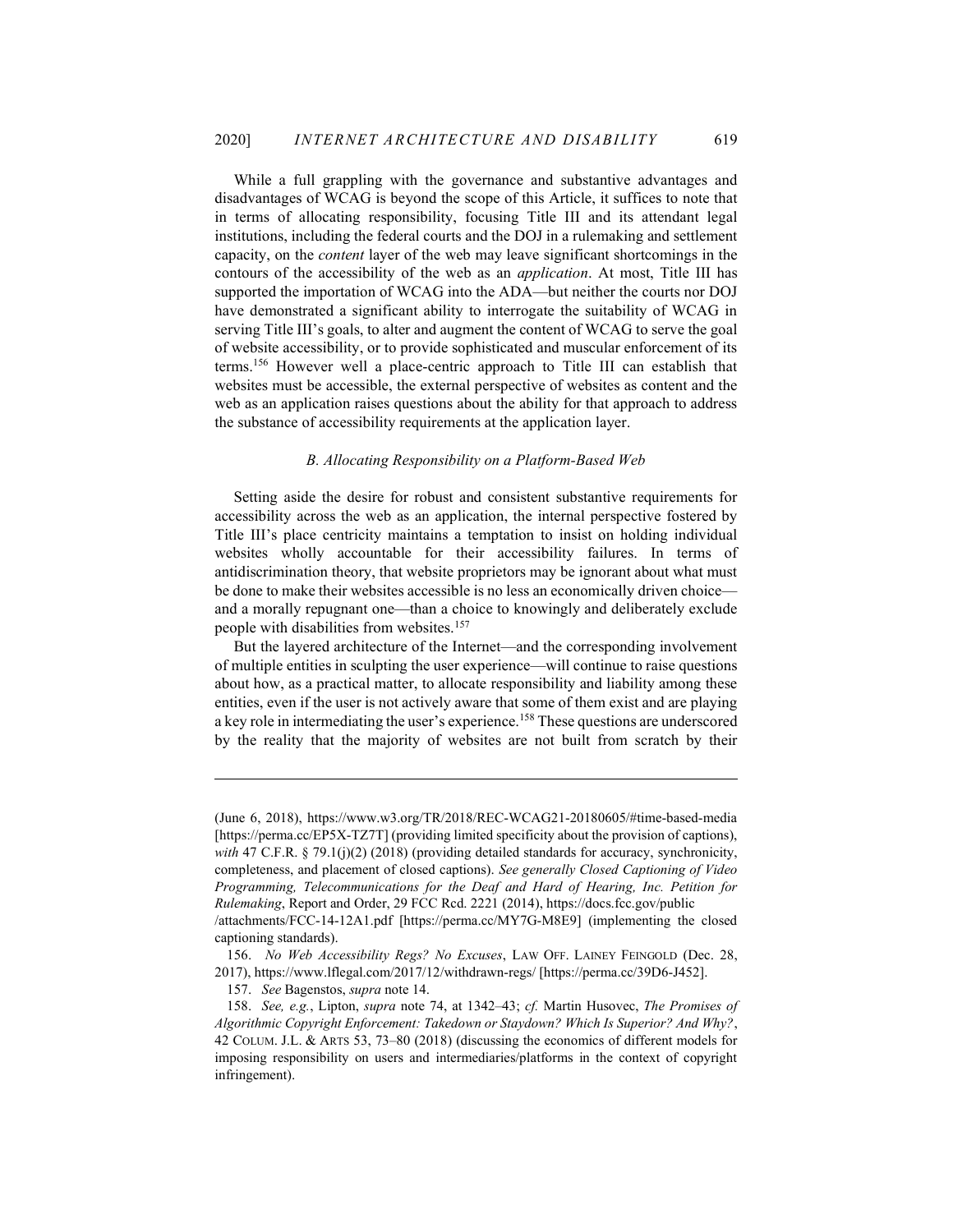proprietors, but instead by customizing elaborate commercial and open-source content management platforms like WordPress, Joomla, Drupal, Squarespace, and Shopify that abstract much of the underlying architecture to allow nontechnical proprietors to develop the content with limited or no knowledge of the code that is generated.<sup>159</sup> If the web can be said to have any centralized points of operational responsibility at the application layer, they are the platforms that serve the majority of the world's websites.

While some accessibility issues with websites hosted by these platforms are dependent on the code and content developed by their proprietors, such as adding alternate text tags to images for use by blind users or captions and other nonaural substitutes to audio content for users who are deaf or hard of hearing, many accessibility issues are rooted in the structure of the platforms themselves, the templates they provide users, and the tools they provide to author website content. The importance of authoring tools is so significant that W3C has developed a separate set of Authoring Tool Accessibility Guidelines (ATAG) aimed at platforms and other authoring tools.<sup>160</sup> ATAG requires platforms to support the production of accessible content by:<sup>161</sup>

1. Providing authors with behavioral nudges and facilities to make the content of their websites accessible from the outset<sup>162</sup> and remediate accessibility problems on existing websites.<sup>163</sup>

2. Making website templates and reusable content, such as stock photos, accessible by default.<sup>164</sup>

3. Ensuring that automatic authoring processes spit out accessible website code and preserve accessibility information, such as alternate text for images.<sup>165</sup>

 <sup>159.</sup> Of the top ten million websites, nearly fifty-five percent use a content management system. Usage of Content Management Systems, W3TECHS, https://w3techs.com/technologies /overview/content\_management/all [https://perma.cc/D6MW-K5U3].

 <sup>160.</sup> Authoring Tool Accessibility Guidelines (ATAG) Overview, W3C, https://www.w3.org/WAI/standards-guidelines/atag/ [https://perma.cc/S583-XZ8L] (Sept. 24, 2015). See LAZAR ET AL., supra note 6, at 65–68 (discussing ATAG); ANGEL ANTKERS, SUSAN MILLER, SOPHIA GALLEHER, BLAKE E. REID & BRIANNA L. SCHOFIELD, AUTHORSHIP AND ACCESSIBILITY IN THE DIGITAL AGE (2018), https://papers.ssrn.com/sol3/papers.cfm ?abstract id=3254959 [https://perma.cc/9AN6-2AS3] (discussing the shortcomings and improvement of digital content authoring tools).

 <sup>161.</sup> Authoring Tool Accessibility Guidelines (ATAG) 2, W3C (Sept. 25, 2015) [hereinafter ATAG], https://www.w3.org/TR/ATAG20/ [https://perma.cc/3AQS-B76S].

 <sup>162.</sup> Id. §§ B.2.1–B.2.3.

 <sup>163.</sup> Id. § B.3.

 <sup>164.</sup> Id. §§ B.2.4–B.2.5.

 <sup>165.</sup> Id. § B.1.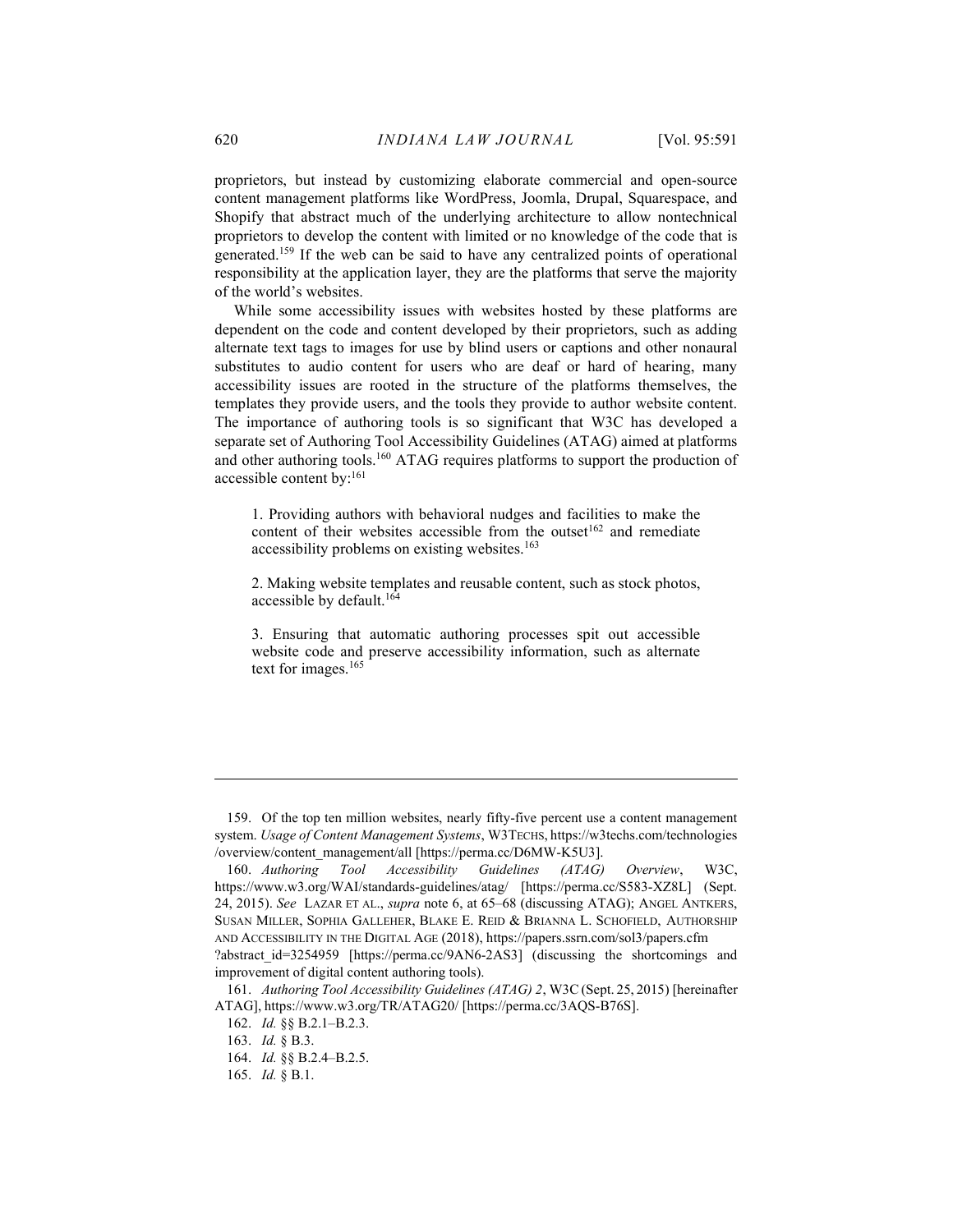4. Making authoring tools accessible by authors with disabilities<sup>166</sup> $-a$ key step in related efforts to stop the proliferation of the false dichotomy between authors and people with disabilities.<sup>167</sup>

5. Promote the availability of accessibility features.<sup>168</sup>

Despite the development of ATAG, accessibility issues with website hosting platforms remain significant. For example, in 2018, the lead accessibility designer of WordPress, which hosts *more than a third* of the world's ten million most popular websites, $169$  publicly resigned in protest because there were "so many accessibility issues" in Gutenberg, a newly developed version of WordPress's website editor, that "most testers [examining accessibility and usability issues] refused to look at [it] again."<sup>170</sup> And other leading platforms include in their support documents explicit disclaimers of compliance with website accessibility laws like Title  $III^{171}$  effectively seeking to leverage contract law to shift the responsibility for accessibility, at least in a legal sense, to the proprietors of websites that use the platforms.

Though the accessibility on a majority of the world's most popular websites is dependent in significant part on accessibility support of just half a dozen or fewer web hosting platforms, no significant litigation or settlement agreements have yet addressed website platforms. This is the case even though Title III litigation has undoubtedly targeted websites hosted on these platforms, rooted in problems caused by the platforms rather than the platform user/website proprietor.<sup>172</sup>

170. Rian Rietveld, I Have Resigned as the WordPress Accessibility Team Lead. Here Is Why., RIAN RIETVELD (Oct. 9, 2018), https://rianrietveld.com/2018/10/09/i-have-resigned-the -wordpress-accessibility-team/ [https://perma.cc/4LKP-XN3T] (emphasis in original).

171. See Making Your Squarespace Site More Accessible, SOUARESPACE, https://support.squarespace.com/hc/en-us/articles/215129127-Making-your-Squarespace -site-more-accessible [https://perma.cc/LR2W-VMEF] (last updated Apr. 8, 2019) ("Squarespace can't provide advice about making your site compliant with specific web accessibility laws or acts."); Accessibility Statement, JOOMLA!, https://www.joomla.org /accessibility-statement.html [https://perma.cc/XYX2-SLYJ] ("The Joomla! Project is not responsible for compliance with the standards of accessibility of applications and extensions created with and/or for the Joomla! CMS and Framework."). But see Accessibility, DRUPAL, https://www.drupal.org/about/features/accessibility [https://perma.cc/Z97L-PSSD] ("We have committed to ensuring that all features of Drupal core conform with the World Wide Web Consortium (W3C) guidelines."); Accessibility Policy, SHOPIFY, https://www.shopify .com/accessibility/policy [https://perma.cc/5HP9-KC5F] ("Shopify is committed to maintaining an accessible environment for persons with disabilities.").

 172. See, e.g., HortonGroup, My Client Got Sued for ADA Compliance, How Compliant Are Your Websites?, SQUARESPACE (May 10, 2018, 9:28 PM), https://web.archive.org/web /20190906023851/https://answers.squarespace.com/questions/218158/my-client-got-suedfor-ada-compliance-how-complian.html [https://perma.cc/RY5Q-G62G].

 <sup>166.</sup> Id. § A.

 <sup>167.</sup> See ANTKERS ET AL., supra note 160, at 8. See generally RESISTANCE AND HOPE: ESSAYS BY DISABLED PEOPLE (Alice Wong ed., 2018), https://disabilityvisibilityproject.com /resist/ [https://perma.cc/PND8-URZ4].

 <sup>168.</sup> See ATAG, supra note 161, § B.4.1.

 <sup>169.</sup> Id.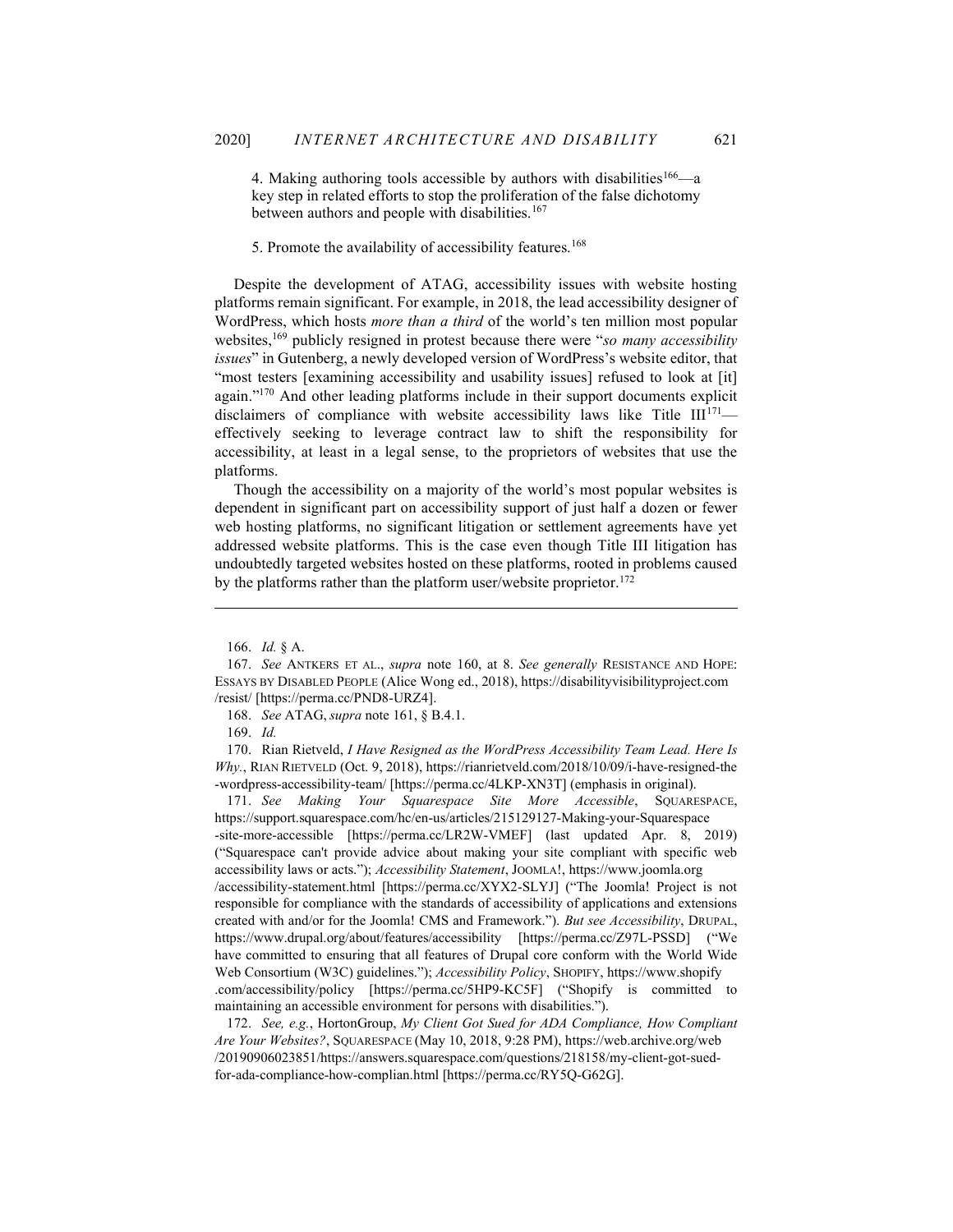The lack of lawsuits against website hosting platforms likely is a dual function of Title III's doctrinal focus on places and the associated internal perspective on the user experience that focus demands. That is, it is unclear to an ordinary user that a website's inaccessibility stems from failures in the codebase of an underlying platform—a platform whose very existence may be unknown to the user. It may well be that Title III will be able to target website platforms as a doctrinal matter, but doing so will require a conception of Title III that goes beyond "places" and addresses the accessibility dimensions of the Internet's *infrastructure*.<sup>173</sup>

#### C. Application Accessibility Beyond the Web

Allocating responsibility among website proprietors and hosting platforms previews the broader challenge of addressing responsibility for accessibility across the diversity of non-web Internet applications. Since even the early days of the commercial Internet when the web dominated Internet use, the Internet has supported a significant quantity of non-web applications.<sup>174</sup> Today, the most popular of these applications include video streaming, gaming, social media, shopping, file sharing, and instant messaging,<sup>175</sup> the provision of which has come to be dominated by large "platform" companies such as Facebook, Google, Twitter, Netflix, and Amazon.<sup>176</sup>

174. See supra Section II.B.

175. C.f., e.g., SANDVINE, THE GLOBAL INTERNET PHENOMENA REPORT 6 (2018), https://www.sandvine.com/hubfs/downloads/phenomena/2018-phenomena-report.pdf [https://perma.cc/YWB8-22FN] (measuring application popularity in terms of traffic).

176. I use the terms "platforms" and "intermediaries" interchangeably here simply to refer to Internet-enabled applications that intermediate access to content. But Internet law scholars have explored in much more significant depth the definitions of the terms "platform," "intermediary," and related terms. E.g., Julie E. Cohen, Law for the Platform Economy, 51 U.C. DAVIS L. REV. 133, 143 (2017) (describing platforms as "represent [ing] infrastructurebased strategies for introducing friction into networks"); Tarleton Gillespie, Platforms Are Not Intermediaries, 2 GEO. L. TECH. REV. 198, 201 (2018) (describing the essential quality of platforms as offering moderation of content); Tarleton Gillespie, The Politics of 'Platforms', 12 NEW MEDIA & SOC'Y 347 (2010) (examining discourse around the term "platform"); Lipton, supra note 74, at 1343–44 (defining an "Internet intermediary" as "any service provider that enables online interaction through either paid subscription or general availability to the public"); Frank Pasquale, Tech Platforms and the Knowledge Problem, II AM. AFFAIRS 3, 8 (2018) (characterizing the "largest, most successful firms" as "platforms [that] ran[k] and rate of left rather than directly providing goods and services"); Philip J. Weiser, Law and Information Platforms, 1 J. ON TELECOMM. & HIGH TECH. L. 1, 3–4 (2002) (defining "information platforms" in terms of "network standards around which complementary products must be developed"); see also Ben Thompson, Defining Aggregators, STRATECHERY (Sept. 26, 2017), https://stratechery.com/2017/defining-aggregators/ [https://perma.cc/4YPG-

 <sup>173.</sup> Compare Earll v. Ebay, Inc., 599 F. App'x 695, 696 (9th Cir. 2015) (rejecting Title III's application to eBay's auction platform), Cullen v. Netflix, Inc., 880 F. Supp. 2d 1017, 1024 (N.D. Cal. 2012), Young v. Facebook, Inc., 790 F. Supp. 2d 1110, 1115–16 (N.D. Cal. 2011) (same for Facebook's social media platform), and Ouellette v. Viacom, No. CV 10-133- M-DWM-JCL, 2011 WL 1882780, at \*4–5 (D. Mont. Mar. 31, 2011) (same for platforms hosted by Google, Myspace, etc.), with Nat'l Fed'n of the Blind v. Scribd Inc., 97 F. Supp. 3d 565, 573–74 (D. Vt. 2015), and Nat'l Ass'n of the Deaf v. Netflix, Inc., 869 F. Supp. 2d 196, 200 (D. Mass. 2012) (applying Title III to Netflix, a platform for video programming).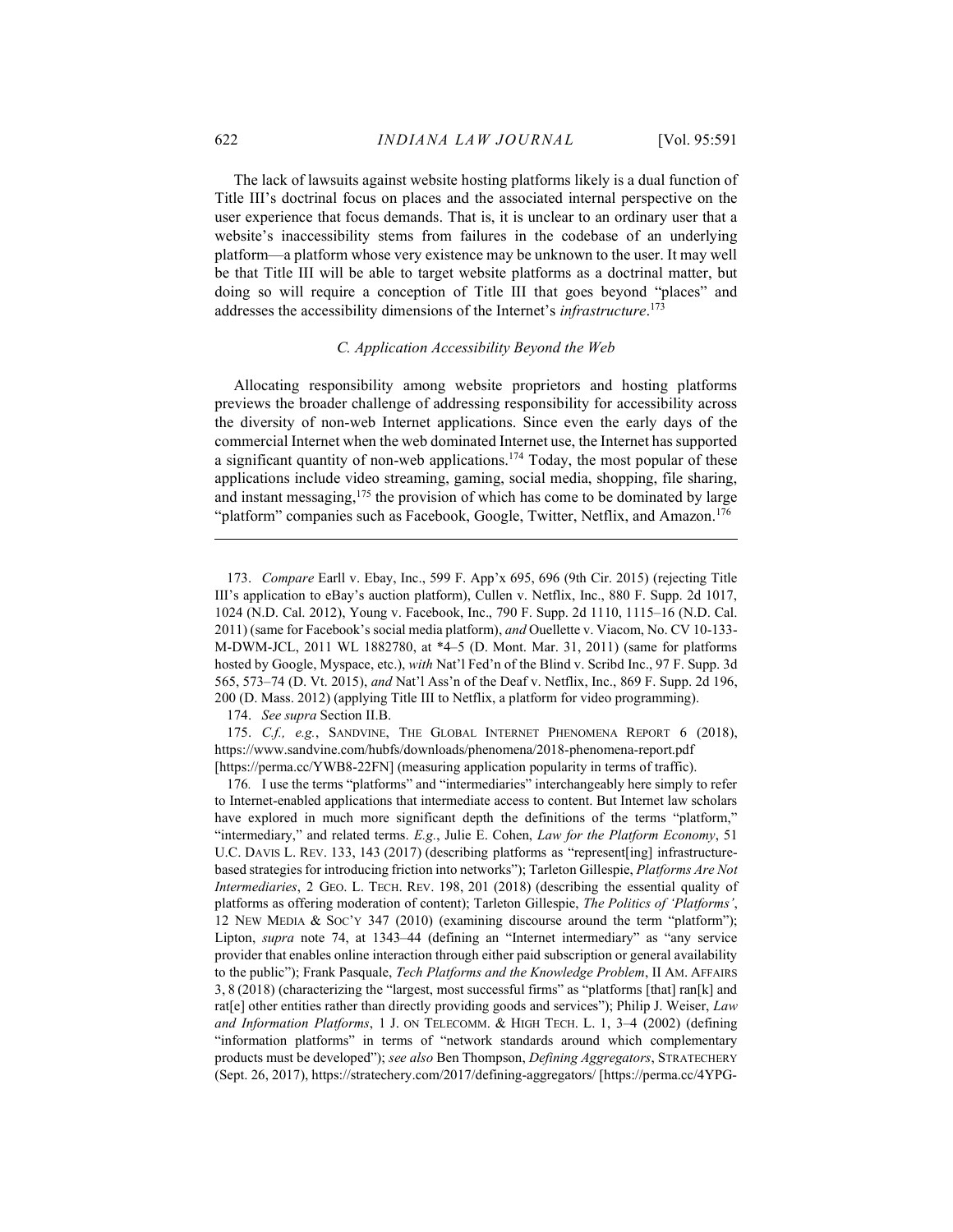For accessibility purposes, a critical distinction between the web and these other applications is that the user interacts with the *platform* as an application, which in turn intermediates access to the platform's content. That is, a user accessing a restaurant's website may have no idea that the website is hosted on WordPress or Squarespace, and a user watching a video on Netflix or YouTube might not know the identity of the entity or person responsible for creating the video. And even where a user knows the identity of the person responsible for creating content—for example, the person posting personal photos to a social media platform such as Facebook or Instagram—accessibility problems are likely to pervade classes of media across millions or billions of users on a platform. From an internal perspective, then, the logical target of a Title III lawsuit might likely be the platform operating the application rather than the entity or person responsible for creating the content.

Of course, a threshold issue for holding these platforms directly accountable for accessibility is whether they can be subject to Title III in the first instance. The limited litigation targeting platforms under Title III has led to mixed results, with some courts dismissing cases on the predictable grounds that platforms do not constitute physical places.<sup>177</sup> Even cases where courts have extended Title III liability to platform operators have focused on the portions of those applications accessible via their operators' websites,<sup>178</sup> and it remains unclear whether Title III will be sufficiently flexible to extend to the components of platform applications provided via native smartphone, tablet, and television/set-top box applications not so easily amenable to Title III's place metaphor.<sup>179</sup> It is unclear the extent to which other applications, such as video games, will fit within Title III<sup>180</sup> or regulations promulgated by the FCC.<sup>181</sup>

Questions of substance also abound. Just as legal requirements for making a website accessible to a user who is blind or visually impaired have been hashed out in significant depth,<sup>182</sup> the FCC has grappled with the contours of making video

180. See, e.g., Stern v. Sony Corp. of Am., 459 F. App'x 609, 610–11 (9th Cir. 2011).

 181. See 47 C.F.R. pt. 14 (2018). The Advanced Communications Services rules are discussed in further depth, see infra Sections III.D and III.E.

182. See supra Section III.A.

<sup>27</sup>PD] (defining "aggregators" as "hav[ing] a direct relationship with users," incurring zero marginal costs in serving users, and having by "[d]emand-driven [m]ulti-sided [n]etworks with [d]ecreasing [a]cquisition [c]osts").

 <sup>177.</sup> See supra note 173.

 <sup>178.</sup> E.g., Netflix, 869 F. Supp. 2d at 200.

 <sup>179.</sup> But cf. Robles v. Domino's Pizza LLC, No. CV 16-06599 SJO (SPx), 2017 WL 1330216, at \*3–4 (C.D. Cal. Mar. 3, 2017 ) (applying Title III to Domino's Pizza's mobile application); Nat'l Fed'n of the Blind v. Scribd Inc., 97 F. Supp. 3d 565, 567 (D. Vt. 2015) (referencing Scribd's associated applications); Lainey Feingold, First Addendum to MLB Settlement Agreement, LAW OFF. LAINEY FEINGOLD (June 5, 2012), https://www.lflegal.com /2012/06/mlb-addendum/ [https://perma.cc/HE4U-8642] (describing a settlement agreement under a Title III case addressing the accessibility of Major League Baseball's mobile applications). See generally John Gruber, Web Apps vs. Native Apps is Still a Thing, DARING FIREBALL (Apr. 30, 2013), https://daringfireball.net/2013/04/web apps native apps [https://perma.cc/CS42-V6GH] (describing the transition away from websites towards delivery of content via dedicated mobile applications for platforms like Apple's iOS and Google's Android).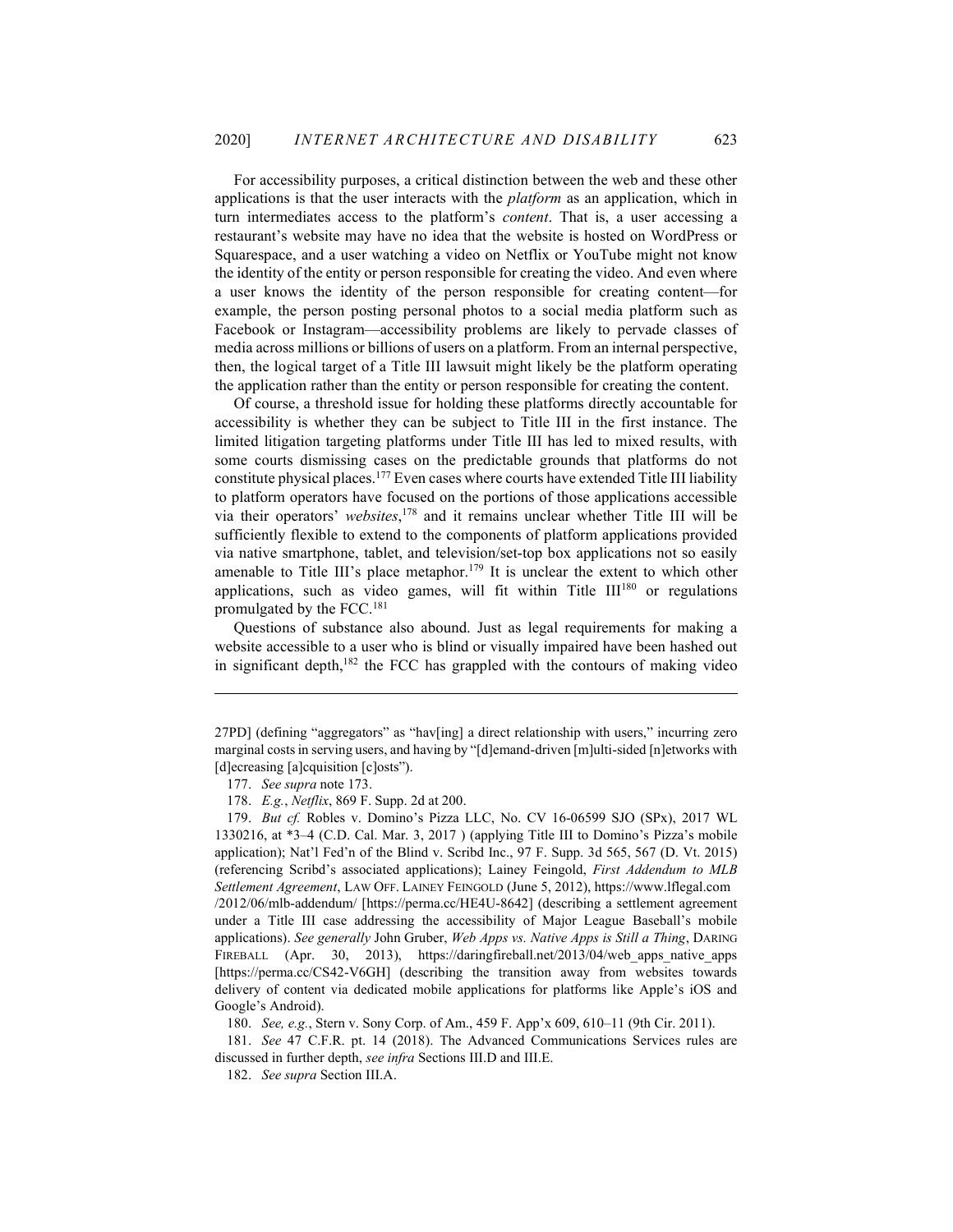programming<sup>183</sup> and communications applications<sup>184</sup> accessible to people with different disabilities. Moreover, as Peter Blanck has suggested, making the broad array of Internet applications accessible to people with cognitive and intellectual disabilities is substantially underexplored and remains a significant academic challenge in the area of Human-Computer Interface (HCI) design.<sup>185</sup> Whether particular accessibility requirements ultimately will be sustained is not a given, either; the ADA's fundamental alteration doctrine, which excludes from accessibility mandates requirements that would "fundamentally alter" the nature of the covered public accommodation, raises questions about what accessibility efforts might in fact be required by Title III.<sup>186</sup>

But setting aside these threshold questions of what and how leaves the perhaps more significant question of  $who^{187}$ —that is, how should disability law allocate responsibility between platform companies and the entities responsible for creating

 184. See generally 47 C.F.R. pt. 14.1(a) (2018). The FCC's advanced communications services rules are discussed in further depth, see infra Sections III.D & III.E.

 185. BLANCK, supra note 5; see also Lawrence O. Gostin & Lance Gable, The Human Rights of Persons with Mental Disabilities: A Global Perspective on the Application of Human Rights Principles to Mental Health, 63 MD. L. REV. 20 (2004) (discussing the international dimensions of the human rights of people with cognitive and intellectual disabilities).

 186. 42 U.S.C. § 12182(b)(2)(A)(iii) (2012); see also PGA Tour, Inc. v. Martin, 532 U.S. 661 (2001) (the leading fundamental alteration case, concluding that allowing a golfer with a disability to use a golf cart did not fundamentally alter the game of golf); BLANCK, supra note 5, at 131–36 (discussing in detail the intersection of Martin and fundamental alteration with web accessibility). Similar challenges have arisen in the context of the First Amendment, but many have been rejected by the courts. Compare, e.g., Greater L.A. Agency on Deafness, Inc. v. CNN, 742 F.3d 414, 430–32 (9th Cir. 2014) (rejecting First Amendment challenges to a closed captioning mandate, including that the mandate unlawfully compelled speech, constituted a prior restraint, and should be subject to strict scrutiny), Closed Captioning of Internet Protocol-Delivered Video Programming, Report and Order, 27 FCC Rcd. 787, 803– 04, (2012) [hereinafter IP Closed Captioning Order] (rejecting First Amendment challenges to the FCC's closed captioning rules), *and id.* at 897 (statement of Commissioner Mignon L. Clyburn) ("[T]he promise of this rulemaking is much more than closed captioning for Internetdelivered content. Its true aim is equal access for all Americans to the video programming that forms the lifeblood of our civil discourse and the marketplace of ideas embodied in the First Amendment.") (Jan. 13, 2012), with Motion Picture Ass'n of Am., Inc. v. FCC, 309 F.3d 796, 801–06 (D.C. Cir. 2002) (rejecting the FCC's implementation of video (audio) description rules on the grounds that the First Amendment implications required a narrow interpretation of the FCC's authority under the Communications Act). See also Gottfried v. FCC, 655 F.2d 297, 311 n.54 (D.C. Cir. 1981) (rejecting in dicta arguments that the First Amendment either compels the addition of or bars the requirement of closed captions by television broadcasters); cf. Lawrence O. Gostin, The Americans with Disabilities Act and the Corpus of Anti-Discrimination Law: A Force for Change in the Future of Public Health Regulation, 3 HEALTH MATRIX 89, 97–103 (1993) (noting in the context of health law the role of the ADA in augmenting the First Amendment rights of people with disabilities against overreach by public health authorities).

187. Of course, robots may play an increasing role in the improvement of accessibility.

 <sup>183.</sup> See 47 C.F.R. pt. 79 (2018) (laying out detailed regulations for closed captioning, audio description, accessibility of emergency programming, and accessibility features for TVs, computers, and other devices capable of playing back videos).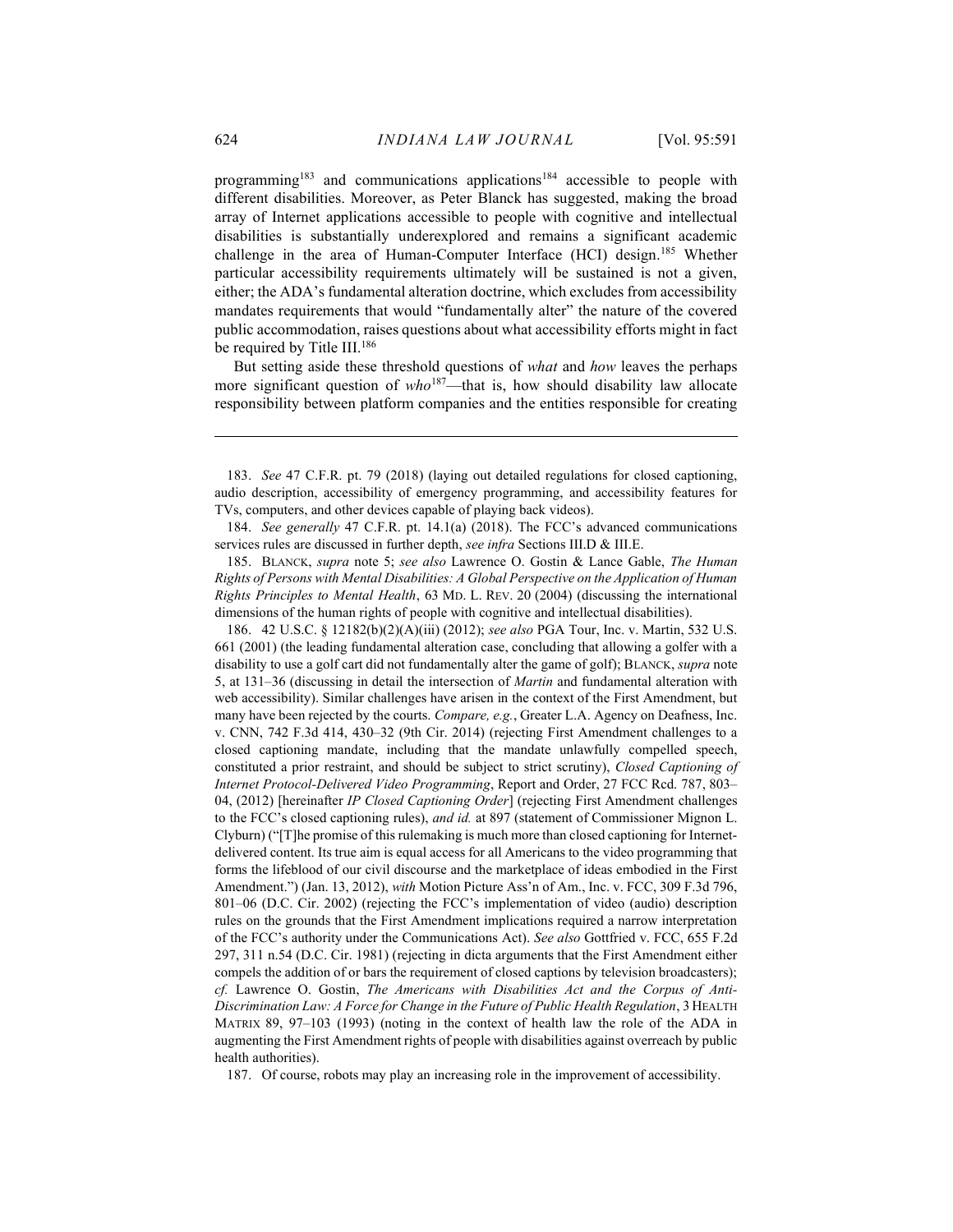content hosted by the platforms across a diverse array of arrangements?<sup>188</sup> Platforms such as Netflix, which purchases the rights to movies, television shows, and other video programming via sophisticated commercial transactions, pose a different set of challenges than platforms such as YouTube, Facebook, Instagram, eBay, Craigslist, and Wikipedia, which allow any user to submit content for intermediation at no direct cost.

Even platforms that exercise a high degree of control over the content they distribute raise non-trivial questions of responsibility for accessibility. By way of example, Netflix is subject to extensive closed captioning requirements to provide equal access to people who are deaf or hard of hearing under a number of legal regimes. First, the FCC's apparatus regulations require Netflix's website and applications to support the display of closed captions provided with video programming on its website and mobile and set-top box applications.<sup>189</sup> Second, the FCC's IP closed captioning regulations require Netflix to provide closed captions *themselves* for any television programming with captions,<sup>190</sup> which are required by the FCC for most television programming.<sup>191</sup> And even Netflix's original programming that has never been shown on television is subject to captioning obligations under a 2012 settlement agreement of Title III litigation with the National Association of the Deaf (NAD) that requires Netflix to caption all its content.<sup>192</sup>

Notwithstanding the array of closed captioning requirements facing Netflix, problems still arise with closed captions, including most recently a social media firestorm over the censorship in captions of curse words that were not bleeped out from the audio track in Netflix's reboot of the series Queer Eye for the Straight Guy.<sup>193</sup> This is because Netflix, in many cases, does not create the closed captions for its programming, but relies on the providers of the video programming it distributes to provide closed captions.<sup>194</sup> Netflix publicly describes an antagonistic relationship with these providers and threatens rejection of videos submitted with inferior or problematic closed captions.<sup>195</sup>

 <sup>188.</sup> Paul Ohm and I have categorized these questions in terms of the difference between "Platform/User" regulations that hold users responsible for content they place on a platform, and "Platform/Platform" regulations that regulate platforms directly. Paul Ohm & Blake Reid, Regulating Software When Everything Has Software, 84 GEO. WASH. L. REV. 1672, 1692 (2016).

 <sup>189. 47</sup> C.F.R. § 79.103(a) (2018).

<sup>190.</sup> *Id.* § 79.4(a)(1)–(2), (b).

 <sup>191.</sup> See id. § 79.1.

 <sup>192.</sup> Landmark Precedent in NAD vs. Netflix, NAT'L ASS'N OF THE DEAF (June 19, 2012), https://www.nad.org/2012/06/19/landmark-precedent-in-nad-vs-netflix/ [https://perma.cc /BGL3-V7MM].

 <sup>193.</sup> Ace Ratcliff, I Rely on Closed Captions to Enjoy a Show and I Don't Appreciate Netflix's Way of Censoring Them, SELF (July 10, 2018), https://www.self.com/story/queer -eye-netflix-closed-captions [https://perma.cc/E66K-KPEE].

 <sup>194.</sup> Netflix Partner Help Ctr., Why Are Netflix's Standards for Subtitles and Closed Captions So High?, NETFLIX, https://partnerhelp.netflixstudios.com/hc/en-us/articles /214969868-Why-are-Netflix-s-standards-for-Subtitles-and-Closed-Captions-so-high [https://perma.cc/4U3R-R3UU].

<sup>195.</sup> See id. Netflix even raised as a defense in the underlying litigation with NAD that it could not add captions to many of the videos that it distributed out of fear that doing so would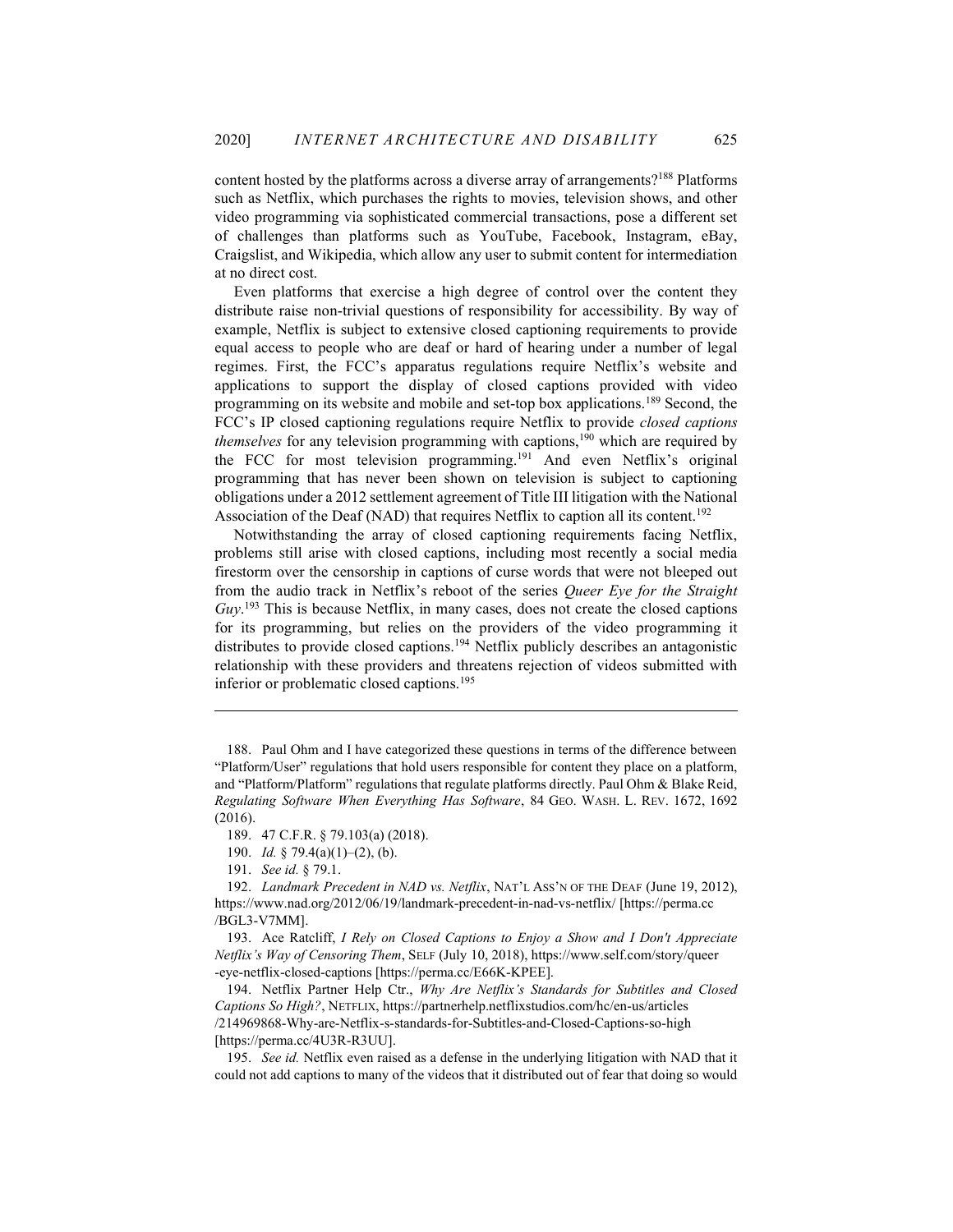Addressing the allocation of responsibility among even sophisticated commercial providers and distributors of video programming is not a new issue for disability law outside the realm of Title III. For example, the FCC has struggled for more than two decades to apportion responsibility for the provision and quality of captions between the providers and distributors of video programming. The FCC's initial rules adopted in the late 1990s placed all responsibility for captioning on video distributors on the thinking that distributors would leverage their contractual relationships to force video providers to include high-quality closed captions.<sup>196</sup> But in 2016, the FCC reassigned responsibility for some parts of its captioning regulations to the providers of video programming, concluding that relying on contractual relationships had been ineffective and frequently resulted in missing or poor-quality captions that were primarily the fault of video programming providers.<sup>197</sup>

The sheer scale, economic configuration, and legal status of the largest Internet platforms, which are constructed to facilitate ordinary people sharing content at little or no cost, are almost certain to exacerbate these challenges for allocating responsibility. For example, Facebook, the leading social media platform, is used by more than two billion people each month,<sup>198</sup> who collectively post almost two billion images to Facebook each day.<sup>199</sup> More than a billion auctions are hosted on eBay at a given moment,<sup>200</sup> and more than eighty million ads a month are posted to

the context of failures to make Kindle e-book readers accessible in a dispute with the National Federation of the Blind. See generally Daniel B. Frye, Fighting for the Right to Read: A Campaign to Preserve Unlimited Access to the Text-to-Speech Feature of the Kindle 2, BRAILLE MONITOR (June 2009), https://nfb.org/sites/www.nfb.org/files/images/nfb/publica tions/bm/bm09/bm0906/bm090603.htm [https://perma.cc/TWC4-BTD2].

 196. Closed Captioning & Video Description of Video Programming, Report and Order, 13 FCC Rcd. 3272, 3286 (1997) ("Although we are placing the ultimate responsibility [for closed captioning] on program distributors, we expect that distributors will incorporate closed captioning requirements into their contracts with producers and owners, and that parties will negotiate for an efficient allocation of captioning responsibilities.").

 197. Closed Captioning of Video Programming, Second Report and Order, 31 FCC Rcd. 1469, 1480 (2016) ("[T]he responsibilities imposed by the contractual arrangements between [video distributors, producers, and owners] will not be as effective or efficient as direct responsibility on the part of video programmers to achieve compliance with the Commission's new closed captioning quality obligations.").

 198. Third Quarter 2018 Results Conference Call Between Facebook Executives, Facebook, Inc. (Oct. 30, 2018), https://s21.q4cdn.com/399680738/files/doc\_financials /2018/Q3/Q318-earnings-call-transcript.pdf [https://perma.cc/4LS9-FVW7].

 199. Shaomei Wu, Jeffrey Wieland, Omid Farivar, & Julie Schiller, Automatic Alt-text: Computer-Generated Image Descriptions for Blind Users on a Social Network Service (2017), in CSCW '17 PROCEEDINGS OF THE 2017 ACM CONFERENCE ON COMPUTER SUPPORTED COOPERATIVE WORK AND SOCIAL COMPUTING 1180 (2011).

200. Who We Are, EBAY.COM, https://www.ebayinc.com/our-company/who-we-are/

expose Netflix to liability for copyright infringement. Nat'l Ass'n for the Deaf v. Netflix, Inc., 869 F. Supp. 2d 196, 202 (D. Mass. 2012); see also BLAKE E. REID, THIRD PARTY CAPTIONING AND COPYRIGHT (2014) (discussing the copyright dimensions of third-party captioning efforts). YouTube likewise requires video owners to opt in to use of its automatic captioning requirements, presumably over copyright concerns. See YouTube Help: Use Automatic Captioning, GOOGLE, https://support.google.com/youtube/answer/6373554?hl=en [https:// perma.cc/PC42-DU5Y]. Amazon also cited copyright issues raised by the Authors Guild in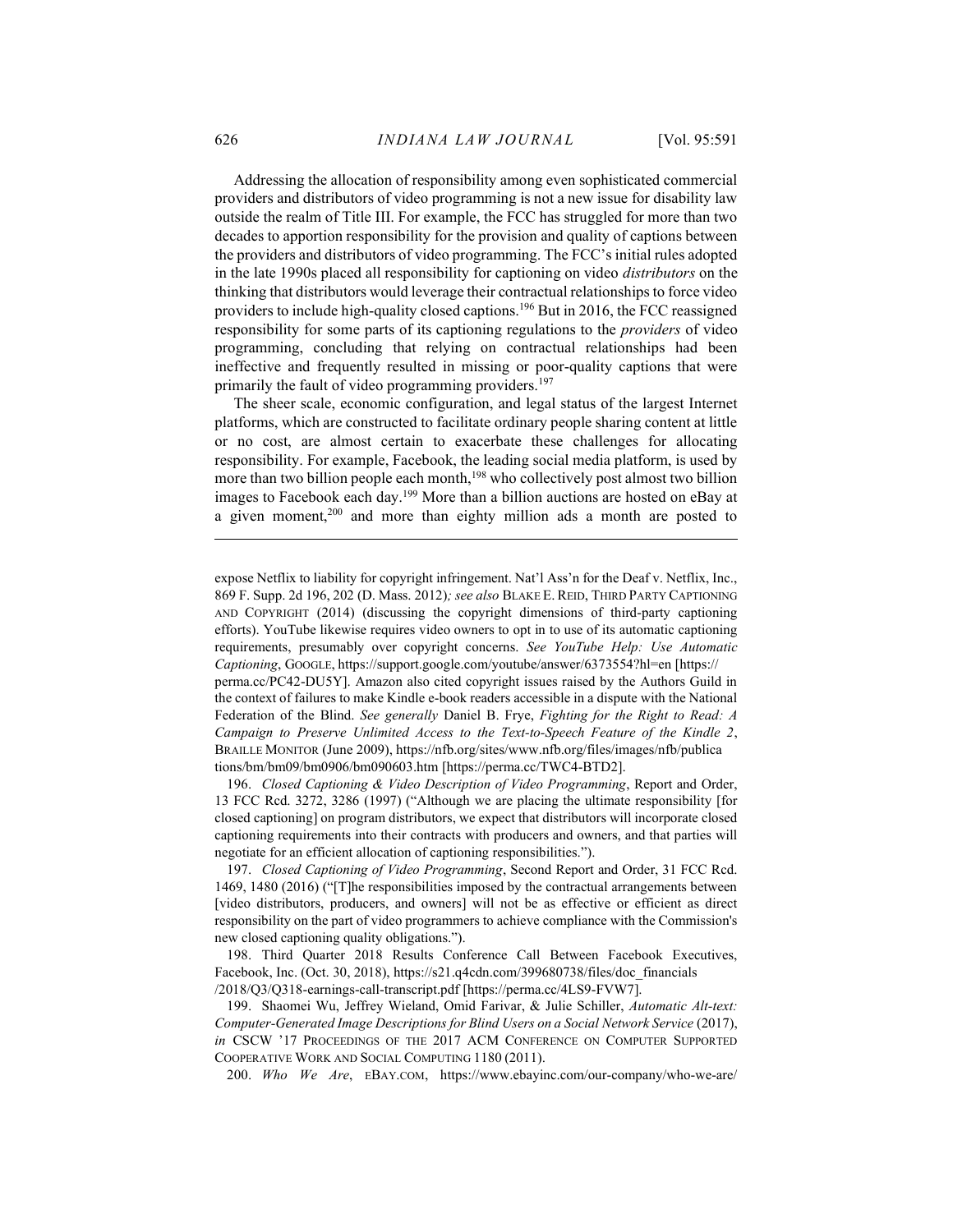Craigslist.<sup>201</sup> Users of YouTube, the leading video platform, now upload more than four hundred hours of video every minute.<sup>202</sup> Wikipedia's volunteer editors have posted more than 5.9 million articles, including multiple terabytes of images, video, and other media.<sup>203</sup>

As a result, disability law must grapple with how to allocate responsibility for accessibility between platforms and their users. The aforementioned principles of layer integrity and layer crossing minimization suggest targeting regulations at the layer of the stack where problems occur.<sup>204</sup> These principles suggest that, at a minimum, disability law should intervene at the application layer to require platforms to make their interfaces accessible and to require the provision of authoring tools to enable users to make their content accessible.

Some of these problems are solved in principle by the FCC's video player regulations,<sup>205</sup> which require televisions, computers, laptops, set-top boxes, tablets, smartphones, and other devices to display closed captions<sup>206</sup> and play back audio description and accessible emergency information.<sup>207</sup> Others are similarly addressed by the FCC's advanced communications service (ACS) regulations,<sup>208</sup> which require

204. See supra Section II.B.

206. 47 C.F.R. §§ 79.101–103 (2018).

207. Id. §§ 79.105–79.106.

 208. Id. pt. 14 (2018). See generally Implementation of Sections 716 & 717 of the Communications Act of 1934, Report and Order and Further Notice of Proposed Rulemaking, 26 FCC Rcd. 14,557 (2011) (describing in detail the commission's ACS rules).

<sup>[</sup>https://perma.cc/7TZC-E8HP].

 <sup>201.</sup> Factsheet, CRAIGSLIST.COM, https://web.archive.org/web/20160101050442/http ://www.craigslist.org/about/factsheet (taken down as of Jan. 2, 2016, but available as of January 1, 2016).

 <sup>202.</sup> Bree Brouwer, YouTube Now Gets Over 400 Hours of Content Uploaded Every Minute, TUBEFILTER (July 26, 2015), https://www.tubefilter.com/2015/07/26/youtube-400 -hours-content-every-minute/ [https://perma.cc/843Z-8FU5] (quoting YouTube CEO Susan Wojcicki).

 <sup>203.</sup> Wikipedia:Data Download, WIKIPEDIA, https://en.wikipedia.org/wiki/Wikipedia :Database\_download [https://perma.cc/A656-EX2J].

 <sup>205. 47</sup> C.F.R. pt. 79, subpt. B (2018). See generally Accessible Emergency Information & Apparatus Requirements for Emergency Information & Video Description, Report and Order and Further Notice of Proposed Rulemaking, 28 FCC Rcd. 4871 (2013), updated by Second Report and Order and Second Further Notice of Proposed Rulemaking, 30 FCC Rcd. 5186 (2015) (describing in detail the FCC's apparatus requirements for video (audio) description and accessible emergency information); Accessibility of User Interfaces & Video Programming Guides & Menus, Report and Order and Further Notice of Proposed Rulemaking, 28 FCC Rcd. 17,330 (2013), updated by Second Report and Order, Order on Reconsideration, and Second Further Notice of Proposed Rulemaking, 30 FCC Rcd. 13,914 (2015) (describing in detail accessibility requirements for user interfaces for video playback apparatus); Closed-Captioning of Internet Protocol-Delivered Video Programming, 27 FCC Rcd. 787, 838–59 (2012) (describing in detail the FCC's apparatus requirements for closed captioning).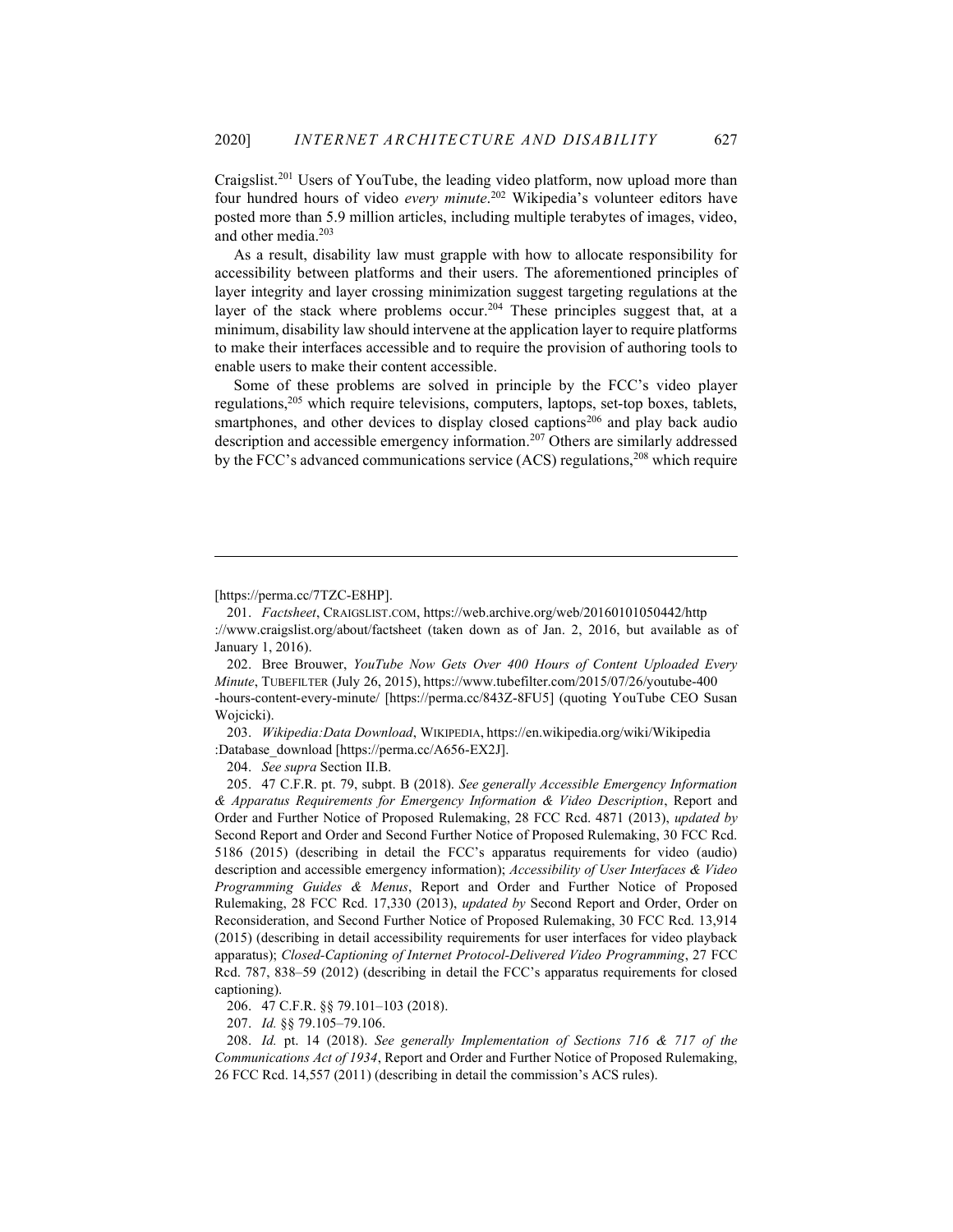Voice over IP (VoIP), text messaging, and video conferencing<sup>209</sup> services<sup>210</sup> and equipment<sup>211</sup> to be accessible.<sup>212</sup> Others might be solved by interpreting the ADA to apply WCAG or similar standards to the interfaces of the applications and Authoring Tool Accessibility Guidelines (ATAG) or similar standards to the authoring and hosting mechanisms provided by platforms.<sup>213</sup>

But what, then, about the accessibility of content itself—for example, the provision of closed captions and audio descriptions for video, alternate text tags for images, transcripts for audio files such as podcasts, and plain-language versions of textual articles? Layer integrity and crossing minimization would suggest that these are problems that manifest at the content layer, and thus should be solved there by requiring platform users to make their content accessible to people with disabilities.

This insight is also supported by the prospect that platforms will invoke Section 230 of the Communications Act, which exempts platforms from being treated as the publisher or speaker of content they host for the purpose of defamation and other laws,<sup>214</sup> as a defense against Title III claims that would make them responsible for the accessibility of content posted by their users, although Congress and Internet-law scholars have increasingly begun to debate the extent to which Section 230 should serve as a shield for platforms facilitating discrimination through the hosting of content.<sup>215</sup> The Department of Justice has also unhelpfully set regulations that excuse public accommodations from "alter[ing] [their] inventory to include accessible or special goods," including "Brailled versions of books, books on audio cassettes, [or]

 213. The DOJ's withdrawn Title III website rulemaking, Accessibility of Web Information and Services of State and Local Government Entities and Public Accommodations, 75 Fed. Reg. 43,460 (July 26, 2010), did not address WTAG. See supra Part I & notes 55–57. Some platforms have begun to address the provision of authoring tools for accessible content more robustly, but problems persist. See ANTKERS ET AL., supra note 160.

214. 47 U.S.C. § 230(c)(1) (2012).

 <sup>209. 47</sup> U.S.C. § 153(1) (2012) (defining "advanced communications services" to include interconnected and non-interconnected VoIP, electronic messaging, and interoperable video conferencing services); 47 C.F.R. § 14.10(c) (2018) (same).

 <sup>210. 47</sup> C.F.R. § 14.21(a)(2) (2018) (requiring accessibility and usability for services).

<sup>211.</sup> Id.  $§$  14.20(a)(1) (requiring accessibility and usability for equipment).

<sup>212.</sup> Id. § 14.21(b) (defining accessibility in terms of accessibility for people with various types of disabilities); see id. § 14.21(c) (defining usability). Where accessibility or usability is not achievable, vendors can alternatively provide compatibility with users' devices, including TTYs, through a "bring your own device"-style provision. Id.  $\S$  14.20(a)(3) (allowing compatibility where accessibility or usability is not achievable); see also id. at  $\S$  14.21(d) (defining compatibility). In 2016, the FCC updated the TTY compatibility rules to allow vendors to substitute for TTY the use of Real-Time Text (RTT) technology. Id. at  $\S$  $14.21(d)(5)$ . See generally Transition from TTY to Real-Time Text Technology, Report and Order and Further Notice of Proposed Rulemaking, 31 FCC Rcd. 13568 (2016).

 <sup>215.</sup> Though a full treatment of the Section 230 literature is beyond the scope of this article, one exemplary criticism of Section 230 comes from Danielle Keats Citron and Benjamin Wittes, who argue that the goal of Section 230 "was not to give [private actors] immunity from liability for helping third parties abuse each other." Danielle Keats Citron & Benjamin Wittes, The Problem Isn't Just Backpage: Revising Section 230 Immunity, 2 GEO. TECH. L. REV. 453, 456–57 (2018).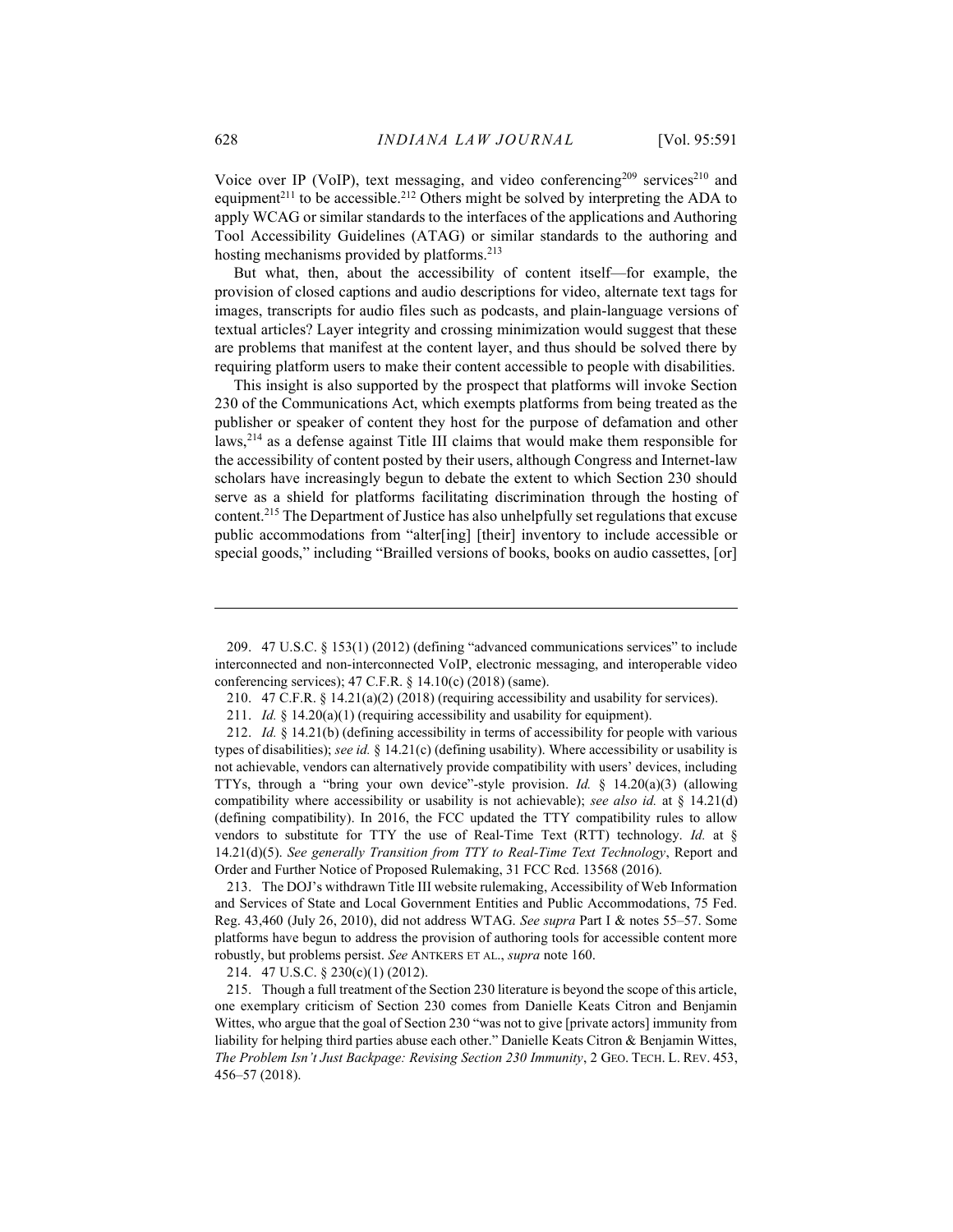closed-captioned video tapes,"<sup>216</sup> though courts have alternatively accepted and rejected the application of this regulation in the context of technology accessibility cases.<sup>217</sup>

However, Title III contains a barrier to mandating accessibility at the content layer itself. The undue burden limitation relieves places of public accommodation from accessibility mandates where compliance would result in an undue economic burden.<sup>218</sup> Parallel to the fundamental alteration doctrine, undue burden is rooted in the notion that disability law should not achieve equal access to a public accommodation by forcing it out of existence and therefore leaving people with and without disabilities equally unable to access it. $2^{19}$ 

Undue burden features prominently in content accessibility primarily because adding accessibility features to content, including closed captions, video descriptions, text tags, and transcripts, can be nontrivially expensive relative to the cost of using a platform, access to which is often provided at no cost.<sup>220</sup> While some platform users are sophisticated commercial entities who can easily afford to make their content accessible—and in some cases are required to do so under FCC regulations<sup>221</sup>—many are ordinary people uploading pictures and videos of pets and children, selling household items, and writing articles and posting media about areas of personal interest—all relatively frictionless and effectively transactions on modern platforms. Though the issue has not been litigated in the context of Title III, some platform users may argue that the imposition of a requirement that they caption or describe a personal video at some cost, which they would otherwise upload at no cost, would impose an undue burden.<sup>222</sup>

221. See, e.g., 47 C.F.R. § 79.4(b) (2018).

 222. The FCC has dealt for more than two decades with a significant proliferation of undue burden waiver petitions filed by producers of broadcast television programming. E.g., Anglers

 <sup>216. 28</sup> C.F.R. § 36.307(a), (c) (2018).

 <sup>217.</sup> Compare Report and Recommendation Regarding Defendants' Motion to Stay or Dismiss, No. 3:15-cv-30023-MGM, 2016 WL 3561622, at \*11 (D. Mass. Feb. 9, 2016) (rejecting in a case under Title III of the ADA Harvard University's invocation of Rule 36.307(a) and (c) as an excuse for leaving inaccessible content on its website), with Order Granting Defendant's Motion to Dismiss, No. SACV 13-1387-DOC (RNBx), 2014 WL 1920751, at \*10 (C.D. Cal. May 14, 2014) (rejecting the application of Title III to Redbox's streaming and physical video services by reference in part to Rule 36.307(a)), and Court Order, No. CV 09-7710 PA (FFMx), 2010 WL 8022226, at \*3 (C.D. Cal. Feb. 8, 2010) (citing Rule 36.307(a) as an alternate basis for denying a Title III claim against Sony over the production of inaccessible video games).

 <sup>218.</sup> See 42 U.S.C. § 12182(b)(2)(A)(iii) (2012).

 <sup>219.</sup> See Gregory S. Crespi, Efficiency Rejected: Evaluating "Undue Hardship" Claims Under the Americans with Disabilities Act, 26 TULSA L.J. 1, 9, 15–18 (1990).

 <sup>220.</sup> See Elisa Edelberg, How Much Does Audio Description Cost?, 3PLAYMEDIA (June 3, 2019), https://www.3playmedia.com/2017/04/14/how-much-does-audio-description-cost/ [https://perma.cc/Y3RQ-UPM3]; Sofia Enamorado, How Much Does a Closed Caption Service Cost? (and Why Price Isn't Everything), 3PLAYMEDIA (July 25, 2019), https://www.3playmedia.com/2019/02/08/how-much-does-closed-captioning-service-cost/ [https://perma.cc/9ZT6-CRVT]; Saul Hansell, Should YouTube Charge a Fee to Upload Video?, N.Y. TIMES: BITS (July 16, 2009, 12:43 PM), https://bits.blogs.nytimes.com/2009 /07/16/should-youtube-charge-a-fee-to-upload-video/ [https://perma.cc/Y8AQ-8F6S].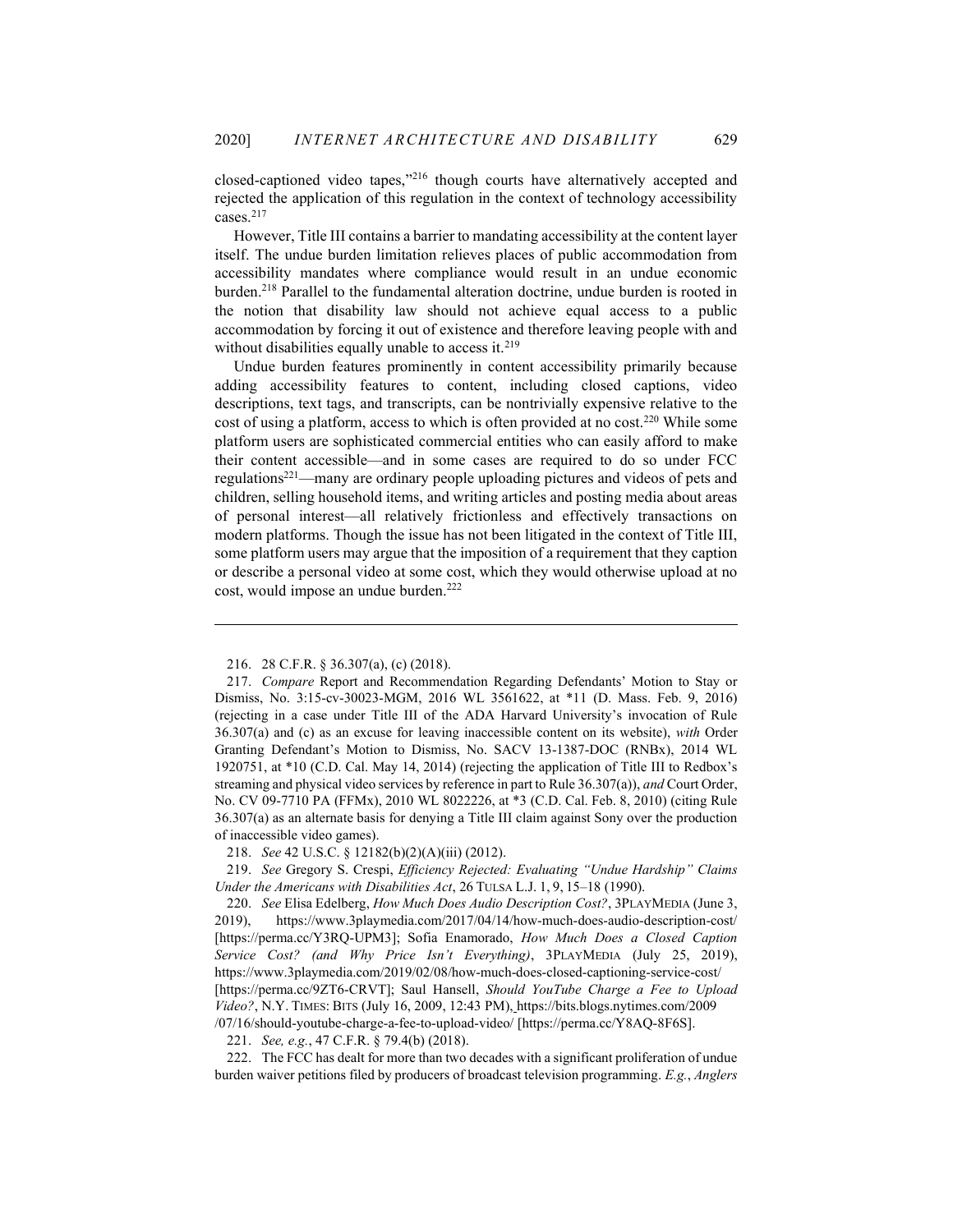The question returns, then, to whether platforms might be compelled to make the content they host accessible. The question of undue burden aside, $223$  automation may provide a solution.<sup>224</sup> Platforms and academic researchers are developing advanced algorithms to automatically generate captions for videos,<sup>225</sup> alternate text descriptions for pictures,  $226$  and even preliminary audio descriptions for video $227$  and dynamically generated plain-language versions of websites accessible to people with intellectual and cognitive disabilities, $2^{28}$  though significant quality problems persist with many of these techniques.<sup>229</sup> Relatedly, significant advances in recognizing both statutory exceptions and limitations in copyright law<sup>230</sup> and recognition by the

225. See, e.g., YouTube Help: Use Automatic Captioning, GOOGLE, https://support.google.com/youtube/answer/6373554?hl=en [https://perma.cc/Z7YD-GVHP]. 226. See Wu et al., supra note 199.

227. See S R Sreela & Sunam Mary Idicula, AIDGenS: An Automatic Image Description System Using Residual Neural Network, in 2018 INTERNATIONAL CONFERENCE ON DATA SCIENCE AND ENGINEERING (ICDSE) (2018), https://ieeexplore.ieee.org/abstract/document /8527798 [https://perma.cc/D9PY-RY5M].

228. See generally CLAYTON LEWIS, IMPLICATIONS OF DEVELOPMENTS IN MACHINE LEARNING FOR PEOPLE WITH COGNITIVE DISABILITIES (2018), https://www.colemaninstitute .org/wp-content/uploads/2018/12/white-paper-coleman-version-1.pdf [https://perma.cc /Y768-X7DH].

 229. For example, YouTube notes that "automatic captions might misrepresent the spoken content due to mispronunciations, accents, dialects, or background noise" and instructs users to "always review automatic captions and [manually] edit any parts that haven't been properly transcribed." See YouTube Help: Use Automatic Captioning, GOOGLE, https://support.google. com/youtube/answer/6373554?hl=en [https://perma.cc/ST4J-NKZ7].

 230. See 17 U.S.C. §§ 121–121A (2012 & Supp. 2019) (the Chafee Amendment to the Copyright Act, providing for the remediation of texts for people with print disabilities, amended to be consistent with the Marrakesh Treaty to Facilitate Access to Published Works for Persons Who Are Blind, Visually Impaired, or Otherwise Print Disabled).

for Christ Ministries, Inc., Memorandum Opinion and Order, Order, and Notice of Proposed Rulemaking, 26 FCC Rcd. 14,941 (2011).

 <sup>223.</sup> On the flip side, the dynamic of at-scale accessibility raises the prospects of positive externalities, such as the use of closed captions for search engine optimization and ad targeting. While the familiar examples of closed captions in loud bars and quiet hospitals are widely known, the battle to capture the value of positive externalities of accessibility features is often contentious. See, e.g., Fox News Network, LLC v. TVEyes, Inc., 883 F.3d 169, 173– 74, 181 (2d Cir. 2018) (concluding that a media-monitoring service that indexed and enabled search of television clips at scale using closed-captioned text copied from broadcasts constituted copyright infringement).

 <sup>224.</sup> In proposing this solution, I acknowledge that I risk violating "Felten's Third Law": "Given a difficult technology policy problem, lawyers will tend to seek technology solutions and technologists will tend to seek legal solutions," rejecting "non-solutions in [their] own area[s]" in the hope that "there must be a solution lurking somewhere in the unexplored wilderness of the other area." Ed Felten,  $A$  Free Internet, if We Can Keep It, FREEDOM TO TINKER (Jan. 28, 2010), https://freedom-to-tinker.com/2010/01/28/free-Internet-if-we-can -keep-it/ [https://perma.cc/2YAQ-B2D3].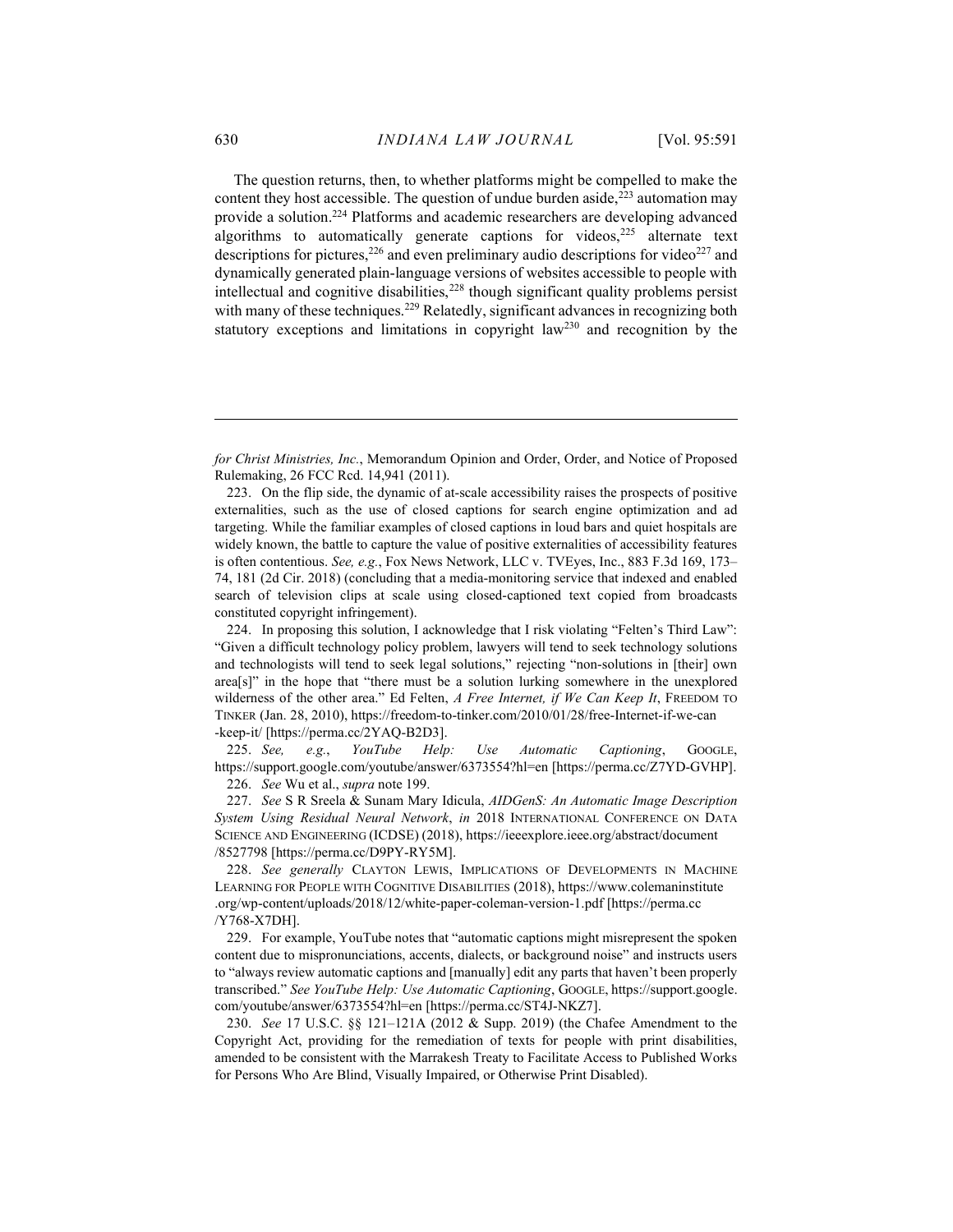courts<sup>231</sup> and the U.S. Copyright Office<sup>232</sup> of wide latitude to make copyrighted works accessible consistent with the doctrine of fair use have helped remove copyright barriers to third-party accessibility efforts, $233$  though questions remain about the extent to which third parties might be held responsible under the ADA or other disability laws for the creation of poor-quality remediation.<sup>234</sup>

While it is unclear how advances in automatic content accessibility technology ultimately will evolve to address this problem, it is worth considering economic interventions to incentivize the development of tools and services that will enable making large quantities of content accessible. One example is found in Title IV of the ADA, whose provisions are codified in the telecommunications section of the U.S. Code.<sup>235</sup> Title IV subsidizes third parties who provide relay services, which generally involve situating a human or automated communications assistant in the middle of a phone call to interpret between a nondisabled phone caller and another caller using sign language via video, provide captions, type out text communications, or one of several other variants.<sup>236</sup> Most importantly, the costs of providing the services are recovered from users of telephone services via their phone carriers and administered by the FCC.<sup>237</sup>

The important insight from Title IV is that it facilitates the accessibility of an application—voice communication—by subsidizing the creation of accessible content (signed, captioned, and other adapted versions of one caller's voice) that neither the content creator (the nondisabled caller) nor the application provider (the phone company) could ostensibly afford. It does so by requiring application providers to bake into the price of their service the cost of making it accessible, thereby spreading the cost among all users of an application. It also vests the FCC with the authority to structure the administration of the program to incentivize innovation that improves quality and drives costs down.<sup>238</sup>

233. See generally REID, supra note 195 (describing the post-HathiTrust viability of thirdparty captioning efforts in the United States).

 236. See Relay Services, FCC (Dec. 1, 2015), https://www.fcc.gov/general/relay-services [https://perma.cc/4ZMT-TDMF].

 <sup>231.</sup> Authors Guild, Inc. v. HathiTrust, 755 F.3d 87, 102 (2d Cir. 2014) (recognizing copying made in service of the Americans with Disabilities Act as a fair use).

 <sup>232.</sup> U.S. COPYRIGHT OFF., SECTION 1201 RULEMAKING: SEVENTH TRIENNIAL PROCEEDING TO DETERMINE EXEMPTIONS TO THE PROHIBITION ON CIRCUMVENTION 95–101 (2018), https://www.copyright.gov/1201/2018/2018 Section 1201 Acting Registers Recommendat ion.pdf [https://perma.cc/9EAV-Q6C4].

 <sup>234.</sup> These questions of quality circle back to the threshold questions of whether platforms can be treated as "places" under Title III of the ADA and whether the DOJ's regulatory authority and the administration of ADA judgments and settlements by federal judges is sufficiently nuanced and granular to carefully consider issues around quality. See supra Part II.

 <sup>235. 47</sup> U.S.C. § 225(a)(3), (b)(1)–(2) (2012). See generally KAREN PELTZ STRAUSS, A NEW CIVIL RIGHT: TELECOMMUNICATIONS EQUALITY FOR DEAF AND HARD OF HEARING AMERICANS 90–144 (2006) (detailing the early history of the relay system).

 <sup>237.</sup> See 47 U.S.C. § 225(d)(3)(B).

 <sup>238.</sup> Id. § 225(d); cf. Daniel J. Hemel & Lisa Larrimore Ouellette, Innovation Policy Pluralism, 128 YALE L.J. 544 (2019) (discussing various innovation policy tools).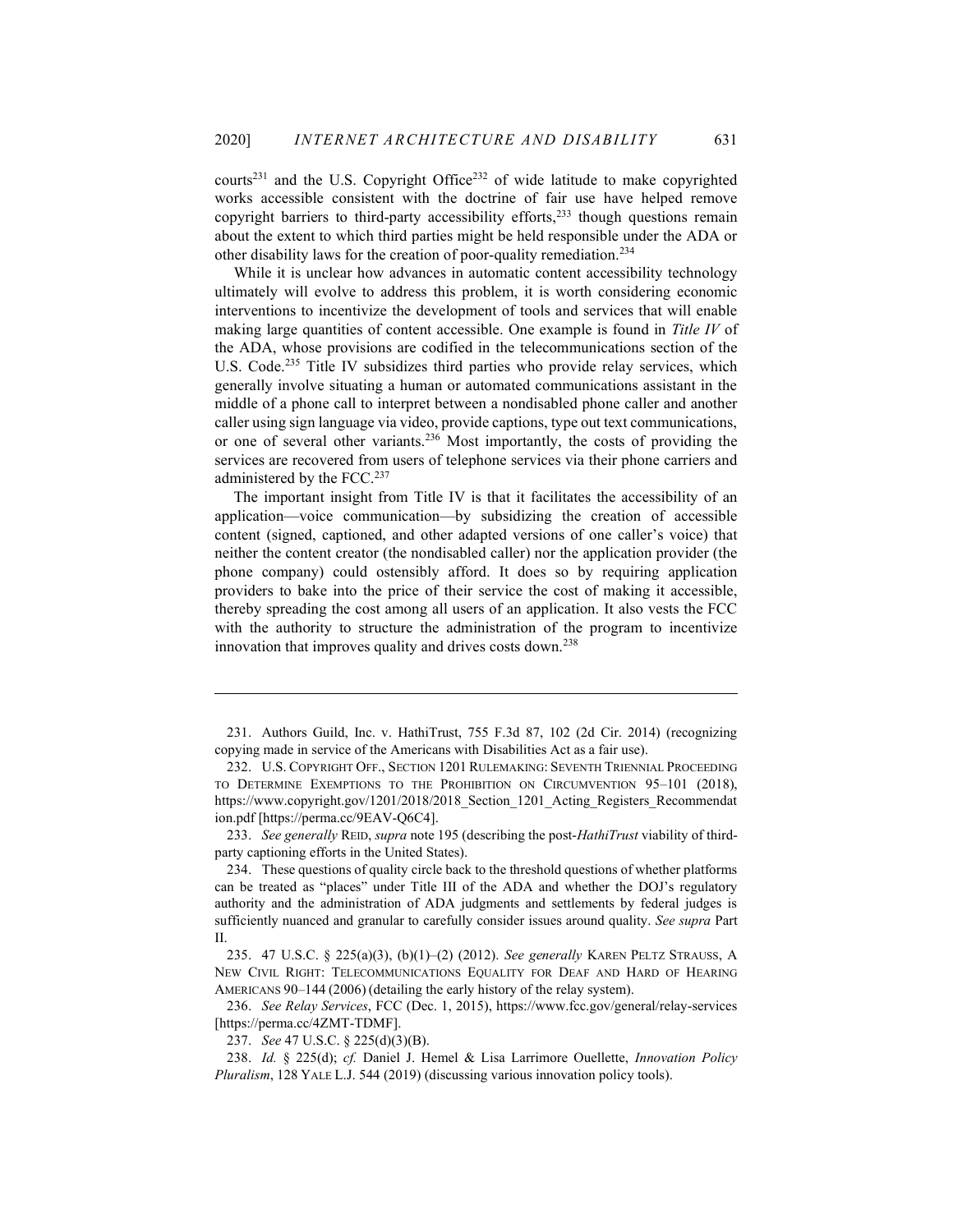It is not clear whether such a model, or similar models such as the direct government funding of captioning<sup>239</sup> or remediation of inaccessible books,<sup>240</sup> would be workable for today's dominant Internet platforms, many of which provide services at no direct cost to users and instead derive revenue through the provision of advertisements targeted using the data of their users.<sup>241</sup> But these sorts of economic tweaks are one area of promise for unraveling the Gordian knot of allocating responsibility between the application and content layers of today's platformdominated Internet ecosystem.

#### D. ISPs: Internet Access and Accessibility at the Physical and Network Layers

Disentangling the application and content layers of the Internet makes clear the need to consider the role of entities at all the layers of the Internet. And a user cannot access any application or content without connecting to the Internet via an Internet service provider (ISP).<sup>242</sup> ISPs intermediate access to all Internet-enabled applications through their control over the implementation of protocols at the network layer and their provision at the physical layer of the wired and wireless infrastructure that facilitates the literal connection of users to the Internet.

This Section explores the *accessibility* dimensions of ISPs' gatekeeping role over access to the Internet. Recalling the admittedly imperfect metaphor of the Internet as the "information superhighway,"<sup>243</sup> it is worth briefly conceptualizing the physical and network layers as the roads and sidewalks of cyberspace—the connective tissue between places of public accommodation. In the real world, this issue is often the province of federal, state, and local governments that are governed not by Title III, but by Section 504 of the Rehabilitation Act of 1976, which requires federal programs to be accessible,<sup>244</sup> by Title II of the ADA, which requires the same for

 <sup>239.</sup> In an amicus brief I coauthored with Brian Wolfman on behalf of numerous disability organizations in the HathiTrust case, we catalogued the history of government efforts to fund the universal accessibility of content. Brief for American Association of People with Disabilities et al. as Amici Curiae Supporting Appellees, Author's Guild, Inc. v. HathiTrust, 755 F.3d 87 (2d Cir. 2014) (No. 12-4547), 2013 WL 2702551, at \*7–16; see also STRAUSS, supra note 235, at 205–08 (describing in detail early efforts to fund captioning through the Department of Health, Education, and Welfare (HEW) (now the Department of Health and Human Services (HHS)).

 <sup>240.</sup> See That All May Read, LIBR. CONGRESS https://www.loc.gov/programs/national -library-service-for-the-blind-and-physically-handicapped/about-this-service/ [https://perma.cc/B2N4-TZPU].

 <sup>241.</sup> Shoshana Zuboff, Big Other: Surveillance Capitalism and the Prospects of an Information Civilization, 30 J. INFO. TECH. 75, 79 (2015).

 <sup>242.</sup> Compare Areheart & Stein, supra note 8, at 452 n.20 ("[W]ithout [website accessibility], knowing about the Internet's opportunities and signing up with an Internet service provider would be relatively meaningless."), with Lipton, supra note 74, at 1343 ("No one can interact online without contracting with an ISP."). See also Ekstrand, supra note 64, at 430 (acknowledging despite a focus on website accessibility that "the question of broadband access . . . is also important").

 <sup>243.</sup> Jonathan H. Blavin & I. Glenn Cohen, Gore, Gibson, and Goldsmith: The Evolution of Internet Metaphors in Law and Commentary, 16 HARV. J.L. & TECH. 265, 269 (2002).

 <sup>244. 29</sup> U.S.C. § 701(c) (2012).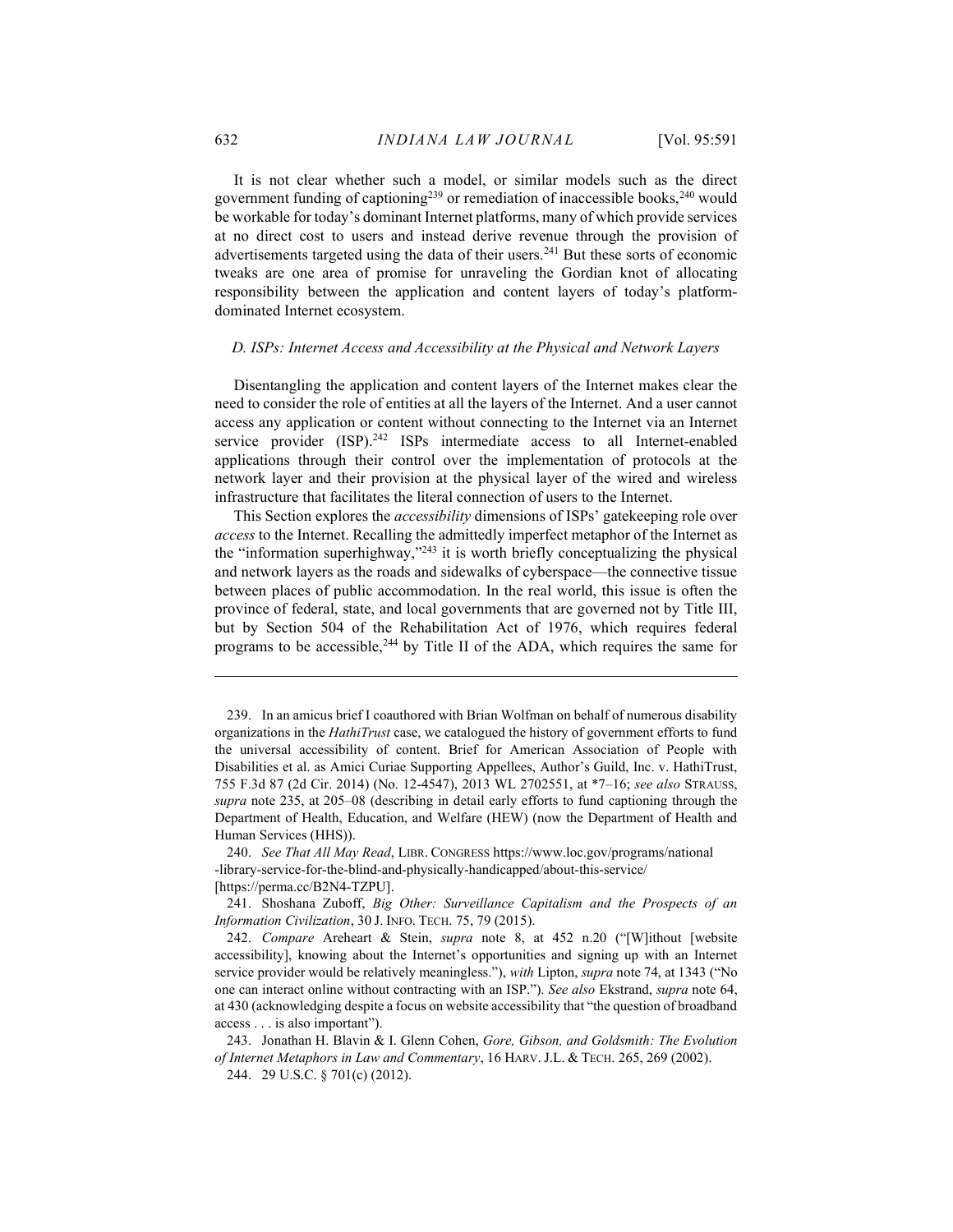state and local government programs and services,  $245$  and by other federal laws.  $246$ But the provision of Internet access service is largely the province of private companies that, except in scenarios involving state or municipally provided broadband, are not subject to Title II. Instead, the accessibility dimensions of ISPs are generally governed by telecommunications law.<sup>247</sup>

Past is prologue in Internet policy, and telecommunications law's treatment of the accessibility of networks long predates the Internet. Of course, many telecommunications networks—including radio, broadcast television, and cable and satellite television—have served as single-"application" mechanisms, in Internet-law terms, for the one-way distribution of content to people. And as the previous Section explained, the accessibility of those networks has primarily been facilitated by FCC regulations focused on remediating content—generally through the provision of captioning to make audiovisual and audio programming accessible to people who are deaf or hard of hearing and the provision of audio description to make video programming accessible to people who are blind or visually impaired—and requiring video playback devices to render accessibility features.<sup>248</sup>

But even within these integrated-networks-as-video-applications, issues of network protocol have played an important role in facilitating accessibility for people with disabilities. For example, television networks have long opposed the inclusion of open captions—captions "burned in" and enabled for all viewers, which cannot be turned off—on the grounds that hearing viewers would find them distracting.<sup>249</sup> As a result, accessibility advocates and technologists facilitated the development of closed captions—which could be turned on or off by individual viewers—by developing standards for steganographically encoding captions into the invisible twenty-first scan line ("Line 21") of broadcast signals, which is transmitted but not displayed on most TVs, thereby enabling the development of caption decoders to parse the invisible information and render it on-screen for viewers who are deaf or hard of hearing.<sup>250</sup>

Nowhere has the role of network protocol accessibility been more critically important than in the network that preceded and effectively enabled the development

 <sup>245. 42</sup> U.S.C. § 12131(1) (2012) (defining "public entit[ies]" in relevant part to include state and local governments and their subdivisions); *id.*  $\S$  12132 (prohibiting discrimination against people with disabilities by "public entit[ies]").

 <sup>246.</sup> Robin Malloy has written extensively on the intersection of disability law and accessibility considerations with land use and zoning law. See MALLOY, supra note 122; Robin Paul Malloy, A Primer on Disability for Land Use and Zoning Law, 4 J.L. PROP. & Soc'y 1 (2018); see also Schindler, supra note 15.

 <sup>247.</sup> Paul Ohm and I have described the increasing convergence of disparate regulatory regimes as software proliferates throughout various sectors of society. Ohm & Reid, supra note 188; cf. Jacqueline Lipton, A Framework for Information Law and Policy, 82 OR. L. REV. 695, 778 (2003) ("[I]t may be that legal and policy matters that have more to do with regulating communications networks than regulating information per se properly belong to other fields of law.") (emphasis in original).

<sup>248.</sup> See supra Section III.C; STRAUSS, supra note 235, at 205–73 (describing the history of the development of the captioning system).

 <sup>249.</sup> See STRAUSS, supra note 235, at 206.

 <sup>250.</sup> See id. at 206–07.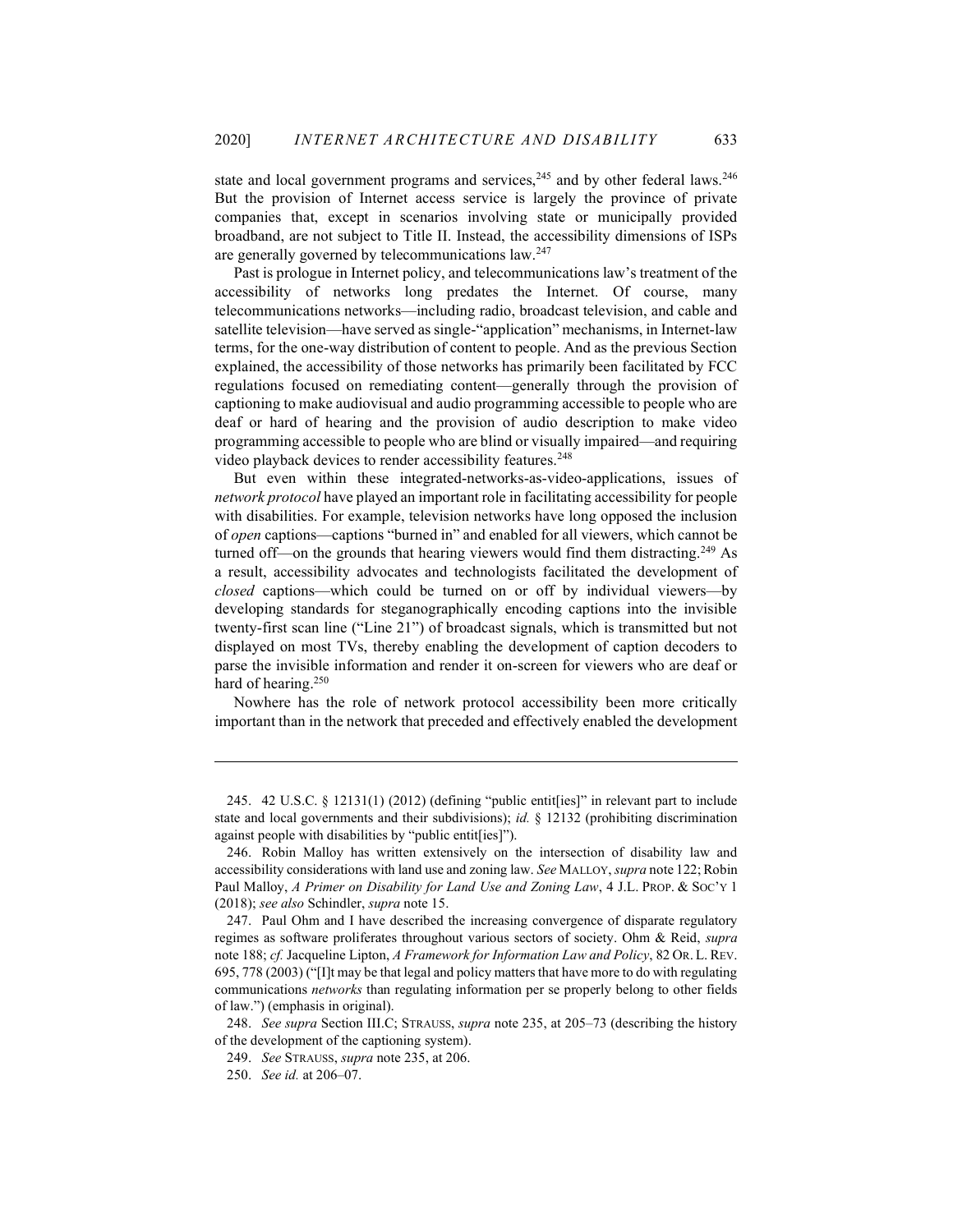of the commercial Internet<sup>251</sup>—the telephone network. Of course, the telephone network, like one-way video distribution networks, was initially an integrated network designed to facilitate a single application—bidirectional voice communication.<sup>252</sup>

The accessibility problems introduced by bidirectional voice communications are obvious in hindsight: an application that relies on both speech and hearing, without more, was certain to exclude people with speech and hearing disabilities. Karen Peltz Strauss has noted the cruel irony of the discriminatory nature of the telephone network, which grew out of the text-based telegraph system that Alexander Graham Bell had created specifically to help his deaf students, wife, and mother.<sup>253</sup> It took deaf and hard of hearing advocates and technologists more than ninety years after Bell's invention of the telephone network to begin the successful proliferation of the teletypewriter (TTY), which facilitates real-time, text-based communications by transmitting typed letters via audio tones over the phone line, that restored the access for deaf and hard of hearing people in the transition from the telegraph to the telephone.<sup>254</sup>

Though the full history of the accessibility of the telephone-network-as-voicecommunication-application is beyond the scope of this article, $255$  it is worth emphasizing that even the introduction of TTYs required overcoming discrimination against people with disabilities by AT&T, the proprietor of the phone network. Unlike the omissive failures described above, $256$  the discrimination against TTY users was overt—AT&T leveraged its dominant control over the phone system to deny its customers the ability to attach third-party devices, including TTYs, to the telephone network as illegal "foreign attachments."<sup>257</sup>

A critical step in making the phone network accessible was the FCC's Carterfone order, which concluded that excluding third-party devices from the network was a violation of the prohibition on "unreasonable discrimination" in the Communications Act of 1934.<sup>258</sup> These important but underexplored antidiscrimination threads continued into the breakup of AT&T under antitrust law<sup>259</sup> and were later addressed by Congress in the requirements of Section 255 of the Telecommunications Act of 1996, which requires telecommunications services and equipment to be made

253. STRAUSS, supra note 235, at 7.

 <sup>251.</sup> See SHANE GREENSTEIN, HOW THE INTERNET BECAME COMMERCIAL: INNOVATION, PRIVATIZATION, AND THE BIRTH OF A NEW NETWORK (2015).

 <sup>252.</sup> See generally Kevin Werbach, The Song Remains the Same: What Cyberlaw Might Teach the Next Internet Economy, 69 FLA. L. REV. 887 (2017).

 <sup>254.</sup> See id. at 7–8.

 <sup>255.</sup> Strauss has documented in significant detail the decades-long efforts to restore accessible communications to the telephone network. Id.

 <sup>256.</sup> See supra Sections III.A–III.C.

 <sup>257.</sup> See STRAUSS, supra note 235, at 9–10.

 <sup>258.</sup> Use of the Carterfone Device in Message Toll Tel. Serv., 13 F.C.C.2d 420, 423 (1968); see also Hush-A-Phone Corp. v. United States, 238 F.2d 266, 269 (D.C. Cir. 1956); STRAUSS, supra note 235, at 9–10.

 <sup>259.</sup> See STRAUSS, supra note 235, at 32–55 (discussing the history of accessibility issues during the AT&T breakup).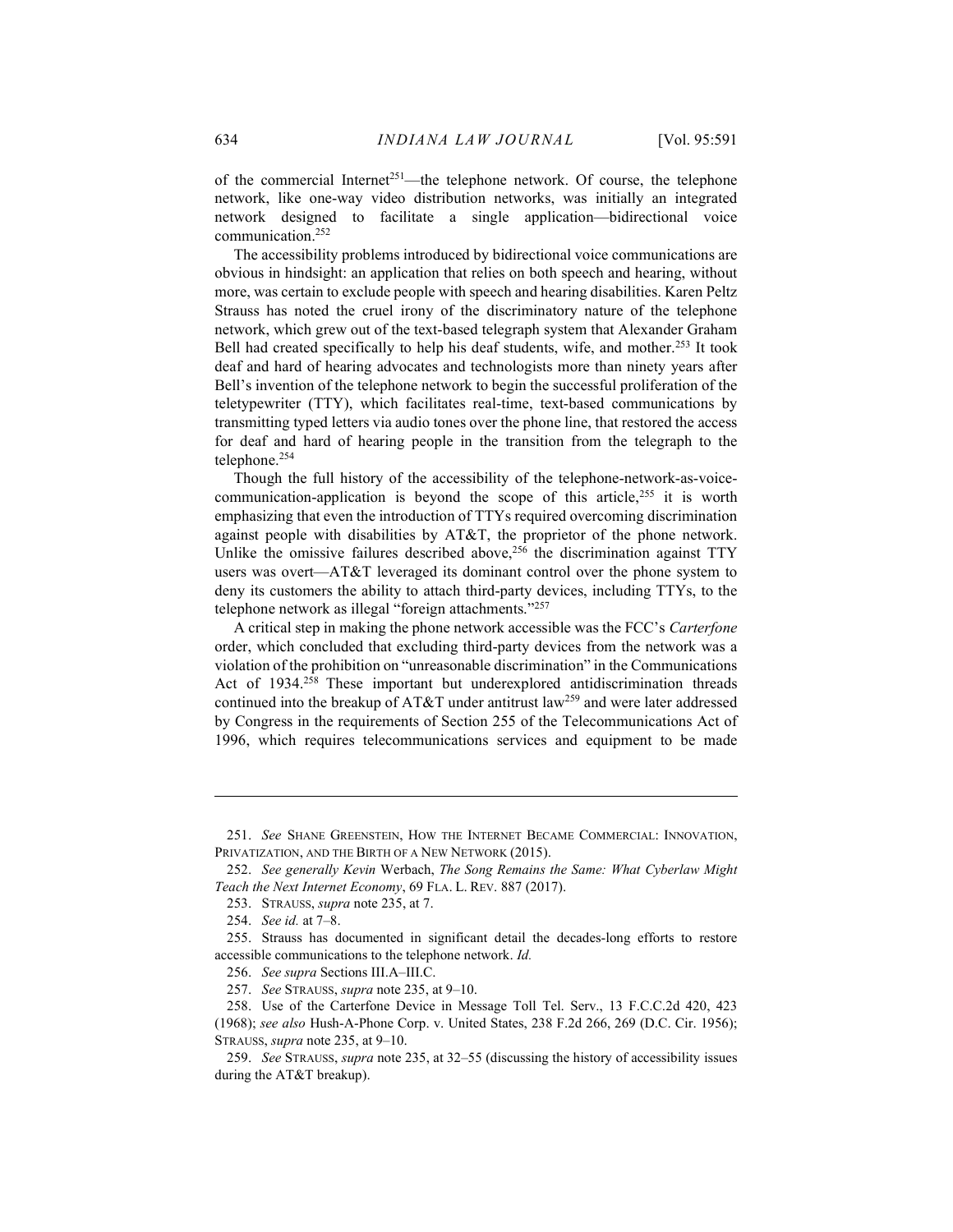accessible to people with disabilities.<sup>260</sup> And as voice telephony transitioned to the Internet, the FCC extended Section 255 to VoIP applications.<sup>261</sup> Congress eventually gave the FCC extensive authority to regulate the accessibility of VoIP services under the advanced communications services provisions of the Twenty-First Century Communications and Video Accessibility Act of 2010 (CVAA),<sup>262</sup> and the FCC has begun to facilitate the transition from TTY services to next-generation real-time text (RTT) services.<sup>263</sup>

The broader lesson from the evolution of the accessibility provisions governing telephony is that telecommunications law has long played an important role in overcoming discrimination against people with disabilities, since even before the introduction of the ADA. That is, telecommunications law rightfully should be considered a first-order disability law alongside the ADA, and its anti-discrimination provisions should be embraced and engaged by disability advocates and scholars.

The important role of telecommunications law as disability law is more important as the prominence of the telephone network has given way to the Internet. This is no surprise, as the telephone network has transitioned from effectively serving only as a voice application to one of the key technological bases of the commercial Internet. The telephone network facilitated the rise of the commercial Internet by affording Internet access via dial-up Internet services, which featured modems that modulated digital IP-based communications into analog audio tones, transmitted them over the phone line, and reconverted them to digital signals for transmission over the Internet.<sup>264</sup> It has continued to do so through the use of digital subscriber line (DSL) technology, which along with cable, satellite, cellular, and various other wired and wireless services, now connects hundreds of millions of Americans to the Internet.<sup>265</sup>

Early in the rise of the commercial Internet, Internet-law scholars recognized that discrimination was a critical threat to the future of the Internet. In 2003's Network

263. See supra Section III.C & nn.208–212.

 264. See Amos Joel, Telecommunications and the IEEE Communications Society, IEEE COMMS. MAG., May 2002, at 6, 164, https://ieeexplore.ieee.org/stamp/stamp.jsp ?arnumber=1006966 [https://perma.cc/KF3R-SUWB] ("Consumer access to data

communication began in the early 1980s, before availability of the commercial Internet, with dial-up to various information services.").

 <sup>260. 47</sup> U.S.C. § 255 (2012); see also STRAUSS, supra note 235, at 345–400 (discussing the enactment and implementation of Section 255).

 <sup>261.</sup> IP-Enabled Servs., Report and Order, 22 FCC Rcd. 11,275 (2007) (leveraging the FCC's "ancillary jurisdiction" under Title I of the Communications Act).

 <sup>262.</sup> Twenty-First Century Communications and Video Accessibility Act of 2010, Pub. L. No. 111-260, § 104, 124 Stat. 2751, 2755–61 (2010) (codified as amended at 47 U.S.C. §§ 617–618 (2012)).

 <sup>265.</sup> See CAMILLE RYAN & JAMIE M. LEWIS, U.S. CENSUS BUREAU, COMPUTER AND INTERNET USE IN THE UNITED STATES: 2015 (2017), https://www.census.gov/content/dam

<sup>/</sup>Census/library/publications/2017/acs/acs-37.pdf [https://perma.cc/FT6G-LPP9]; Giulia McHenry, Majority of Americans Use Multiple Internet-Connected Devices, Data Shows, NAT'L TELECOMM. & INFO. ADMIN.: NTIA BLOG (Dec. 7, 2015), https://www.ntia.doc.gov /blog/2015/majority-americans-use-multiple-Internet-connected-devices-data-shows

<sup>[</sup>https://perma.cc/Z3YQ-ZJQJ]; Internet/Broadband Fact Sheet, PEW RES. CTR. (June 12, 2019), https://www.pewInternet.org/fact-sheet/Internet-broadband/ [https://perma.cc/563X-H2UZ].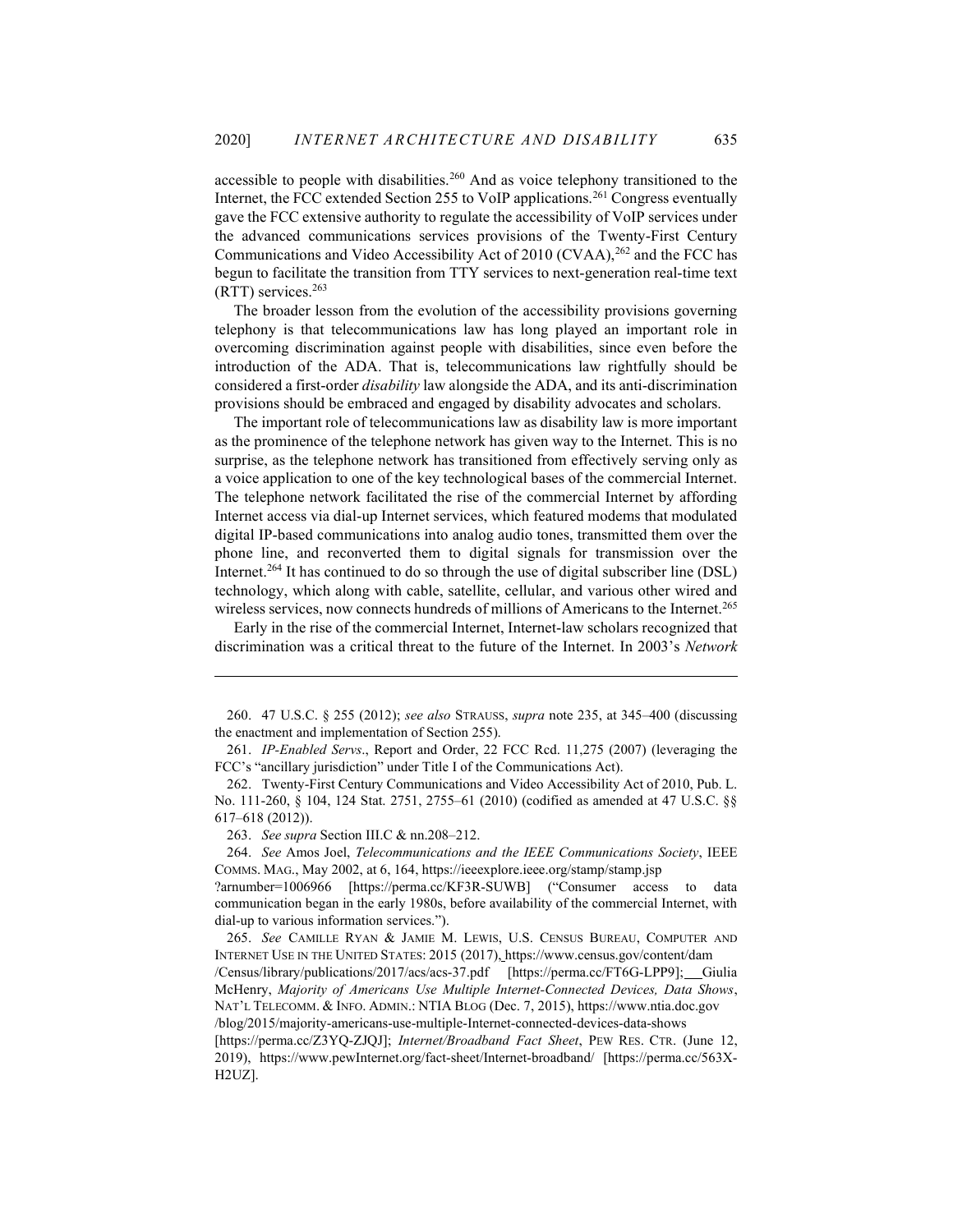Neutrality, Broadband Discrimination, Tim Wu called for "a direct scrutiny of broadband discrimination," famously coining the term "net neutrality"—the notion, broadly speaking, that ISPs should not be able to leverage their positions as gatekeepers of "terminating access monopolies" against their users to discriminate against users' access to the applications and content of their choice.<sup>266</sup> Considerable scholarly, regulatory, and popular attention has been devoted to the Network Neutrality half of Wu's title and its attendant implications for the economics and governance of—and innovation and free speech on—the Internet.<sup>267</sup>

However, some scholars have taken up the important but less explored focus of Wu's work: *Broadband Discrimination*—that is, the potential for noneconomic discrimination by ISPs and the possibility of antidiscrimination remedies.<sup>268</sup> Olivier

 268. E.g., Susan P. Crawford, Transporting Communications, 89 B.U. L. Rev. 871 (2009) (arguing for a noneconomic conception of net neutrality); Jerry Kang, Race.net Neutrality, 6

 <sup>266.</sup> Tim Wu, Network Neutrality, Broadband Discrimination, 2 J. ON TELECOMM. & HIGH TECH. L. 141, 142 (2003) (citing Hush-A-Phone Corp. v. United States, 238 F.2d 266, 269 (D.C. Cir. 1956)).

 <sup>267.</sup> E.g., BJ Ard, Beyond Neutrality: How Zero Rating Can (Sometimes) Advance User Choice, Innovation, and Democratic Participation, 75 MD. L. REV. 984 (2016); Derek E. Bambauer, Against Jawboning, 100 MINN. L. REV. 51, 79 (2015); Babette E.L. Boliek, FCC Regulation Versus Antitrust: How Net Neutrality Is Defining the Boundaries, 52 B.C. L. REV. 1627 (2011); Susan P. Crawford, Network Rules, 70 L. & CONTEMP. PROBS. 51 (2007); Daniel T. Deacon, Common Carrier Essentialism and the Emerging Common Law of Internet Regulation, 67 ADMIN. L. REV. 133 (2015); Rob Frieden, Freedom to Discriminate: Assessing the Lawfulness and Utility of Biased Broadband Networks, 20 VAND. J. ENT. & TECH. L. 655 (2018); Rob Frieden, What's New in the Network Neutrality Debate, 2015 MICH. ST. L. REV. 739 (2015); Justin (Gus) Hurwitz, Neighbor Billing and Network Neutrality, 11 VA. J.L. & TECH. 1 (2006); Justin (Gus) Hurwitz, Net Neutrality: Something Old; Something New, 2015 MICH. ST. L. REV. 665 (2015); Lawrence Lessig, In Support of Network Neutrality, 3 I/S: J.L. & POL'Y FOR INFO. SOC'Y 185 (2007); Daniel A. Lyons, Net Neutrality and Nondiscrimination Norms in Telecommunications, 54 ARIZ. L. REV. 1029, 1029 (2012); Lauren Moxley, E-Rulemaking and Democracy, 68 ADMIN. L. REV. 661, 672–90 (2016); Tejas N. Narechania, Agency Boundaries and Network Neutrality, 12 I/S: J.L. & POL'Y FOR INFO. SOC'Y 59 (2015); Jonathan E. Nuechterlein, Antitrust Oversight of an Antitrust Dispute: An Institutional Perspective on the Net Neutrality Debate, 7 J. ON TELECOMM. & HIGH TECH. L. 19 (2009); Howard A. Shelanski, Competition Policy for Mobile Broadband Networks, 3 J. ON TELECOMM. & HIGH TECH. L. 97 (2004); Deborah T. Tate, Net Neutrality 10 Years Later: A Still Unconvinced Commissioner, 66 FED. COMM. L.J. 509 (2014); Adam Thierer, Are "Dumb Pipe" Mandates Smart Public Policy? Vertical Integration, Net Neutrality, and the Network Layers Model, 3 J. ON TELECOMM. & HIGH TECH. L. 275 (2005); Philip J. Weiser, The Future of Internet Regulation, 43 U.C. DAVIS L. REV. 529 (2009); Christopher S. Yoo, Beyond Network Neutrality, 19 HARV. J.L. & TECH. 1 (2005); Christopher S. Yoo, Innovations in the Internet's Architecture that Challenge the Status Quo, 8 J. ON TELECOMM. & HIGH TECH. L. 79 (2010); Christopher S. Yoo, Network Neutrality and the Economics of Congestion, 94 GEO. L.J. 1847 (2006); Christopher S. Yoo, Would Mandating Broadband Network Neutrality Help or Hurt Competition? A Comment on the End-to-End Debate, 3 J. ON TELECOMM. & HIGH TECH. L. 23 (2004); Tim Wu, The Broadband Debate, a User's Guide, 3 J. ON TELECOMM. & HIGH TECH. L. 69 (2004); Vishal Misra, Net Neutrality Is All Good and Fine; the Real Problem Is Elsewhere, COLUMBIA.EDU (Nov. 2014), http://www.cs.columbia.edu/2014/net-neutrality/ [https://perma.cc/H7F8-HNE5].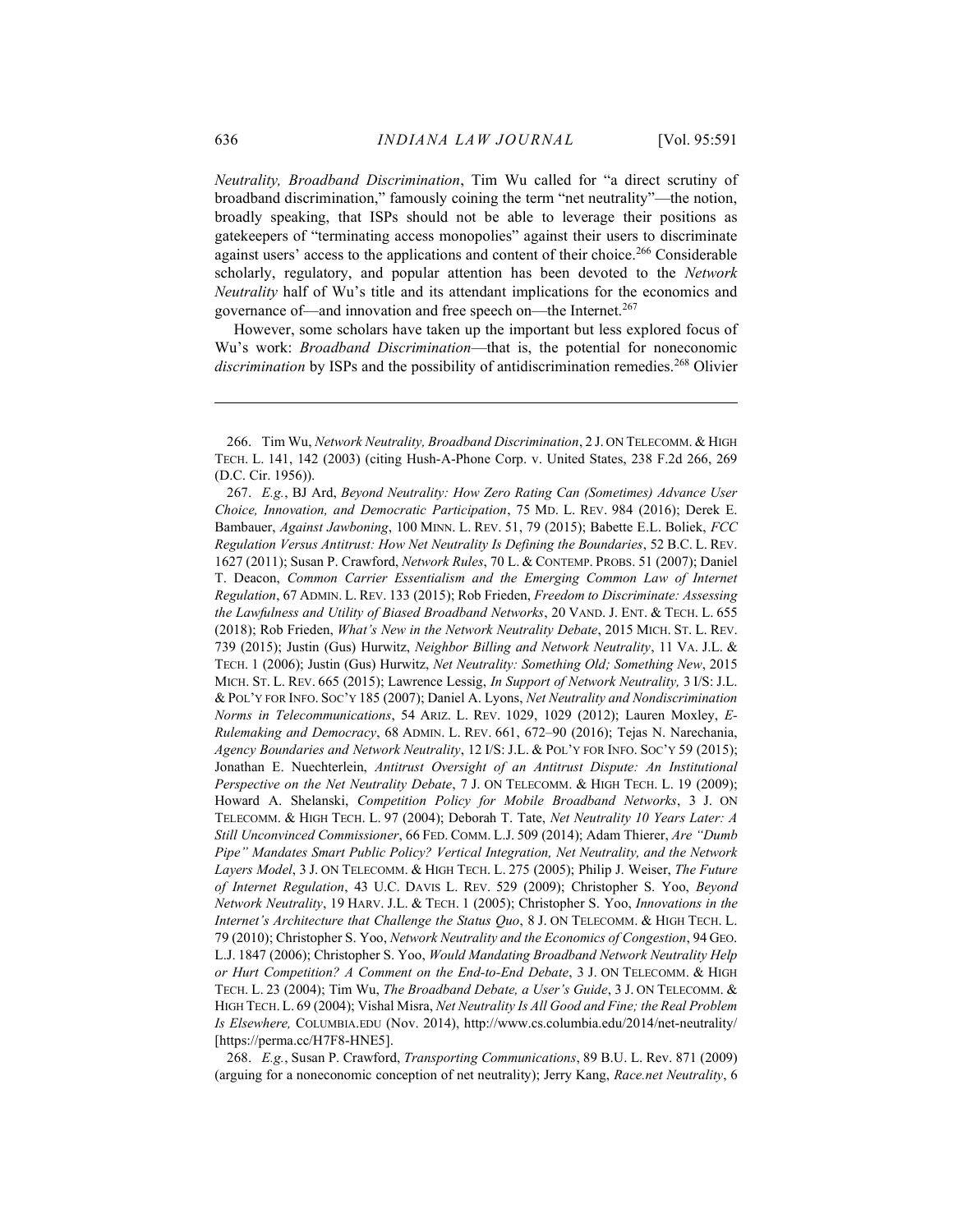Sylvain has conceptualized ISP discrimination along lines of race, ethnicity, and income in terms similar to those of disability scholars arguing for Internet accessibility, noting that the Internet "is the premier communications platform through which public life today is shaped" and that "[t]o be excluded from all of its affordances is either an act of defiance, ignorance, or the consequence of material misfortune and disadvantage."<sup>269</sup>

The potential for discrimination problems involving people with disabilities at the network and physical layers has come to bear in the context of debates over network neutrality. People with disabilities were unexpectedly thrust into the FCC's approach to network neutrality in 2014 when Mother Jones reported that Verizon lobbyists were urging members of Congress to spike then-pending FCC net neutrality rules on the grounds that they would hurt people with disabilities.<sup>270</sup> The vague argument insinuated that it was necessary to single out the Internet traffic of people with disabilities, creating special "fast lanes" for accessible communications, to ensure their ability to use the Internet on equal terms.<sup>271</sup> In effect, Verizon had argued for addressing one type of discrimination—the alleged performance shortcomings of a neutral Internet for accessible applications—with another, isolating applications used by people with disabilities for special treatment.

Verizon made the claims, however, without first consulting consumer organizations representing people with disabilities; the National Association of the Deaf (NAD), the National Federation of the Blind (NFB), and the American Association of People with Disabilities (AAPD) emphasized, on the record, that they had not been consulted.<sup>272</sup> A coalition of disability organizations and researchers-

J. ON TELECOMM. & HIGH TECH. L. 1 (2007) (highlighting the connection between racial discrimination and discrimination in the provision of Internet access); Lawrence Lessig, Re-Marking the Progress in Frischmann, 89 MINN. L. REV. 1031, 1042 (2005) ("The aim of those pursuing network neutrality, however, is not some imagined neutrality, but rather the elimination of certain kinds of discrimination.") (emphasis added); Tim Wu, Why Have a Telecommunications Law? Anti-Discrimination Norms in Communications, 5 J. ON TELECOMM. & HIGH TECH. L. 15 (2006) (unpacking the meaning of (anti-)discrimination on broadband networks); see also Adam Candeub, Networks, Neutrality & Discrimination, 69 ADMIN. L. REV. 125 (2017) (comparing broadband discrimination to more traditional legal conceptions of discrimination such as bans on interracial and same-sex marriage); Rob Frieden, Internet Protocol Television and the Challenge of "Mission Critical" Bits, 33 CARDOZO ARTS & ENT. L.J. 47, 50–53 (2015) (discussing the contours of discrimination for the purpose of quality of service); Barbara van Schewick, Network Neutrality and Quality of Service: What a Nondiscrimination Rule Should Look Like, 67 STAN. L. REV. 1, 16 (2015) (distinguishing between proponents of net neutrality as an antitrust concept and proponents of a broader conception that includes a "wider range of economic and noneconomic harms") (internal citations omitted)).

 <sup>269.</sup> Olivier Sylvain, Network Equality, 67 HASTINGS L.J. 443, 447 (2016).

 <sup>270.</sup> Erika Eichelberger, Verizon Says It Wants to Kill Net Neutrality to Help Blind, Deaf, and Disabled People, MOTHER JONES (June 13, 2014), https://www.motherjones.com/politics /2014/06/verizon-comcast-net-neutrality-blind-deaf-disabled/ [https://perma.cc/45ZF-G8X2].

 <sup>271.</sup> See Klint Finley, FCC Plans to Gut Net Neutrality, Allow Internet 'Fast Lanes', WIRED (Nov. 21, 2017, 3:36 PM), https://www.wired.com/story/fcc-prepares-to-unveil-plan-to -gut-net-neutrality/ [https://perma.cc/X63A-87TA].

 <sup>272.</sup> See Eirchelberger, supra note 270.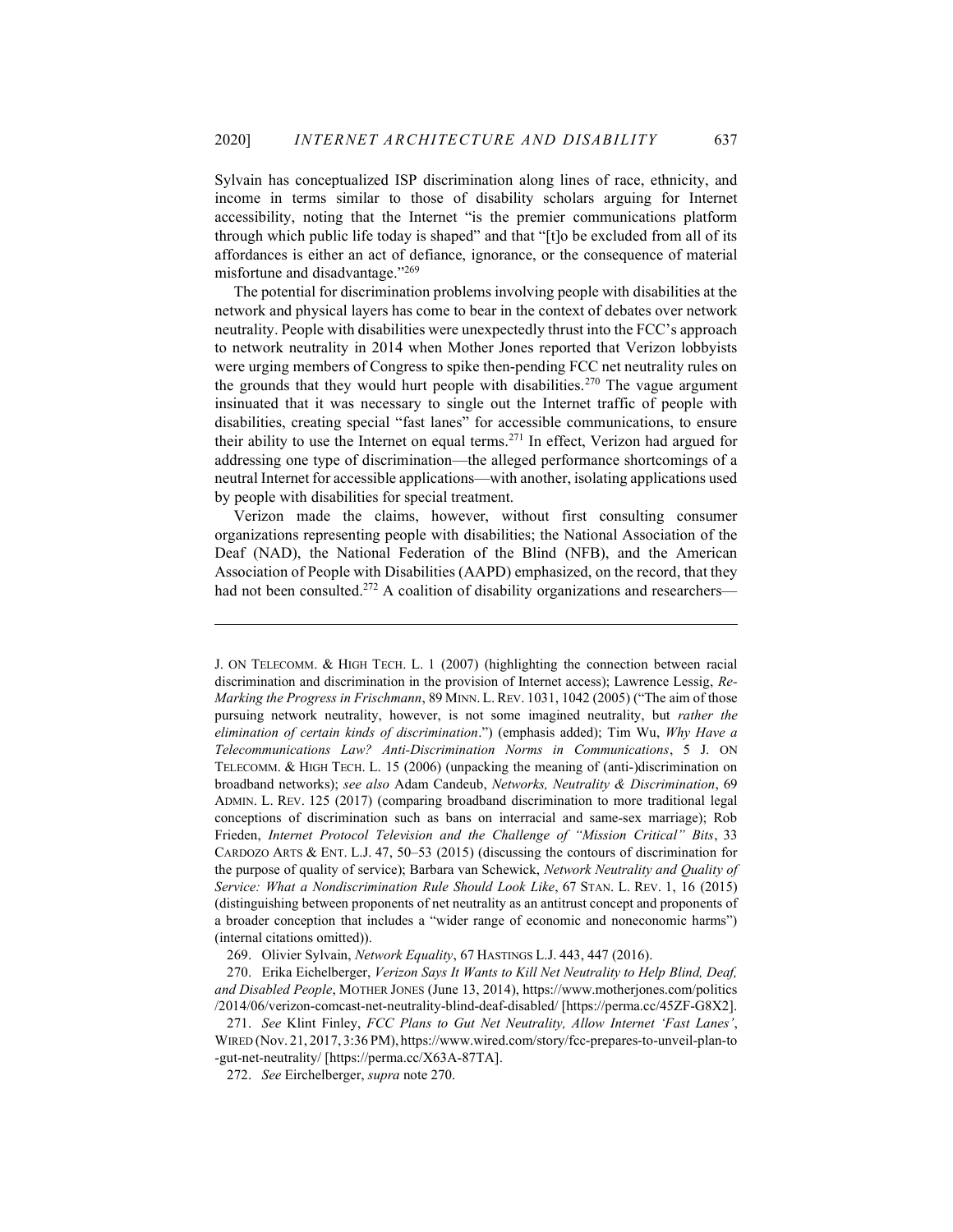which, in the interest of full disclosure, I represented at the FCC—quickly scrambled to investigate Verizon's claims.

The results of the coalition's investigations, reported in filings to the FCC, revealed that the need for disability-specific treatment of applications was, at a minimum, considerably overstated, a conclusion noted in a widely shared article entitled Deaf Advocacy Groups to Verizon: Don't Kill Net Neutrality on Our Behalf.<sup>273</sup> The coalition argued that making Internet-based applications accessible "is possible on an open network and without the need for broadband providers to specifically identify traffic from accessibility applications and separate it out for special treatment."<sup>274</sup> The coalition noted that accessibility concerns could be addressed, along with similar concerns that would apply to broad classes of applications through the FCC's allowance of non-discriminatory "reasonable network management" practices, and urged the Commission to reject using disability as a basis for allowing ISPs to discriminate among applications.<sup>275</sup>

The coalition argued not only that disability-specific fast lanes are unnecessary to achieve Internet accessibility, but also that affording ISPs the ability to discriminate could result in placing applications that people with disabilities relied upon in a slow lane—or blocking them altogether.<sup>276</sup> The coalition described how ISPs had blocked the use of video conferencing services, including Apple FaceTime and Google Hangouts, which are frequently relied upon by American Sign Language users to communicate with each other.<sup>277</sup> The coalition noted that ISP blocking and prioritization that hindered video communication by signers often occurred in places of employment and places of public accommodation, such as coffee shops and airports, arguably in violation of the ADA.<sup>278</sup> The coalition also noted the importance of nondiscrimination in the administration of Internet access plans, explaining that the data caps imposed on many plans, while sufficient for many users, hindered the ability for deaf and hard of hearing users to engage in basic communications over video while forcing them to pay extra for voice services that they could not use.<sup>279</sup>

 <sup>273.</sup> Jon Brodkin, Deaf Advocacy Groups to Verizon: Don't Kill Net Neutrality on Our Behalf, ARS TECHNICA (July 22, 2014, 1:06 PM), https://arstechnica.com/tech-policy /2014/07/deaf-advocacy-groups-to-verizon-dont-kill-net-neutrality-on-our-behalf/ [https://perma.cc/DZ7G-2FHY].

 <sup>274.</sup> Comments of Telecommunications for the Deaf and Hard of Hearing, Inc., National Association of the Deaf, Hearing Loss Association of America, Deaf and Hard of Hearing Consumer Advocacy Network, Rehabilitation Engineering Research Center on Telecommunications Access & Clayton H. Lewis, GN Docket No. 14-28, 7 (2014), https://ecfsapi.fcc.gov/file/7521707584.pdf [https://perma.cc/T5A4-AMKZ]; see also Ex Parte of TDI, et al., Re: Protecting and Promoting the Open Internet, GN Docket No. 14-28, 1–2 (2014), https://ecfsapi.fcc.gov/file/60000986040.pdf [https://perma.cc/HB42-P6YY]; American Association of People with Disabilities & National Council on Independent Living, In the Matter of Proposed Rulemaking to Protect Open Internet (2014), https://ecfsapi.fcc.gov /file/7521701850.pdf [https://perma.cc/X5CH-E5QR].

 <sup>275.</sup> See Comments of TDI et al., supra note 274, at 5 n.13.

 <sup>276.</sup> See id. at 4–7.

 <sup>277.</sup> Id.

 <sup>278.</sup> See id. at 13–15.

 <sup>279.</sup> See id. at 15–16.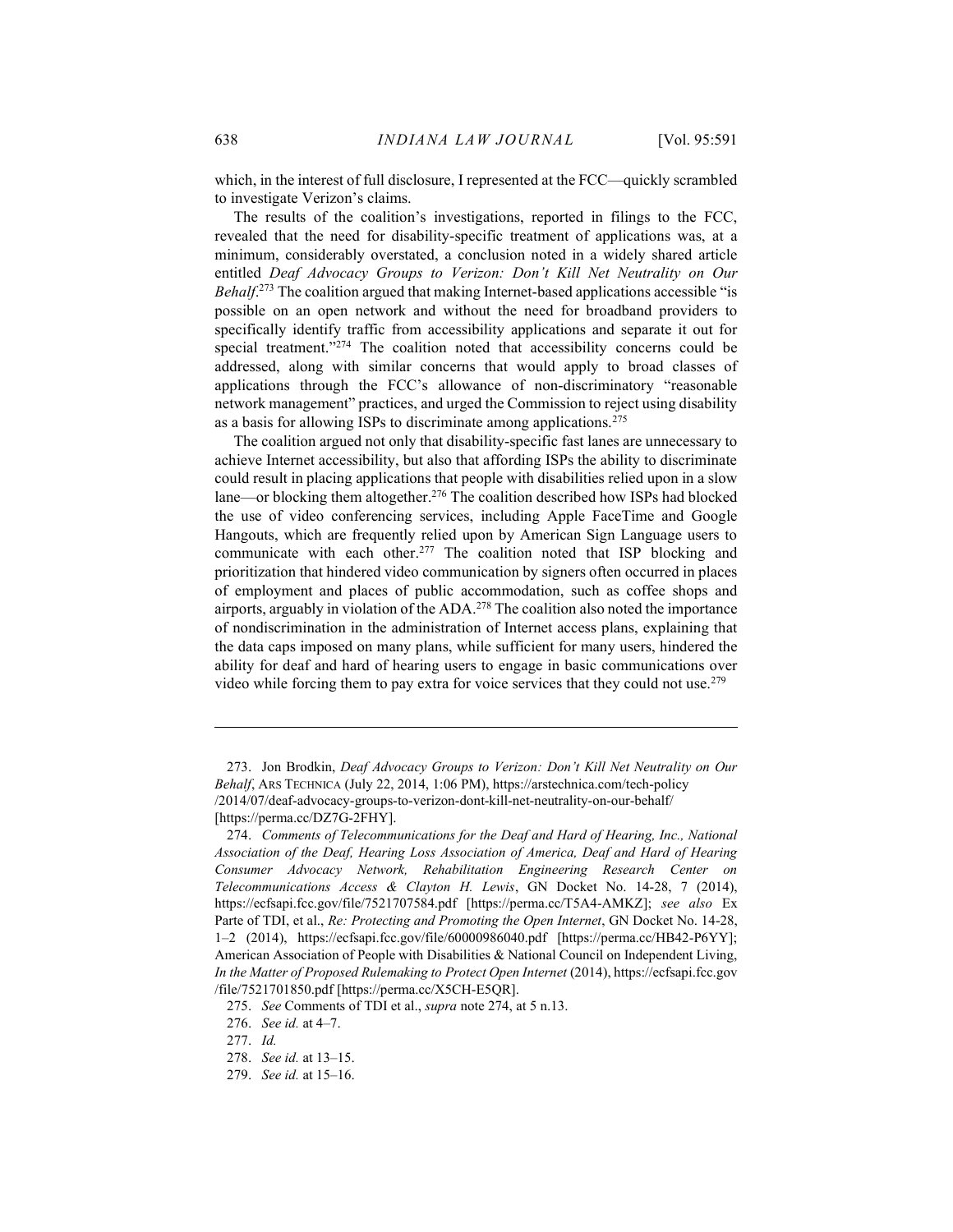In the landmark 2015 Open Internet Order, the FCC ignored Verizon's arguments and adopted bans on application-based blocking, throttling, and other rules,<sup>280</sup> as well as specific transparency requirements aimed at ensuring that people with disabilities could evaluate the suitability of broadband plans for use with accessible applications.<sup>281</sup> However, the rules were reopened following the election of Donald Trump and his appointment of Ajit Pai as the Chairman of the FCC. Chairman Pai, who dissented from the 2015 Order,<sup>282</sup> immediately opened a rulemaking aimed at abolishing the rules.<sup>283</sup>

Net neutrality opponents again raised the specter of disability-specific prioritization as a justification for abolishing the rules, $284$  but cited as evidence only a decade-old (and failed) experiment by the Welsh government to provide video calling to citizens with disabilities over prioritized connections.<sup>285</sup> The coalition of disability advocates and researchers urged the FCC to maintain the antidiscrimination rules, noting that there was no serious evidence of a need for disability-specific prioritization<sup>286</sup> and that the rules had effectively curtailed the discriminatory blocking of applications, yielding a slew of new high-bandwidth video conferencing and personal navigation applications<sup>287</sup> needed by people with disabilities.<sup>288</sup> The coalition again raised alarm bells over the increasing use of data caps by ISPs, which hindered the increasing usage of high-bandwidth applications

282. Id. at 5921 (dissenting statement of Commissioner Ajit Pai).

 283. Restoring Internet Freedom, Notice of Proposed Rulemaking, 32 FCC Rcd. 4434 (2017).

286. Id. at 2–4.

288. Id. at 4–7.

 <sup>280.</sup> Protecting and Promoting the Open Internet, Report and Order on Remand, Declaratory Ruling, and Order, 30 FCC Rcd. 5601, 5603 (Mar. 12, 2015) [hereinafter 2015 Open Internet Order].

<sup>281.</sup> Id. at 5672 ("[T]he need for enhanced transparency is bolstered by the needs of certain user groups who rely on broadband as their primary avenue for communications, such as people with disabilities.") (citing Comments of Telecommunications for the Deaf and Hard of Hearing, Inc. et al., GN Docket No. 14-28, 2–4 (2017)).

 <sup>284.</sup> See Comments of Comcast, WC Docket No. 17-108, 56 (2017), https://www.fcc.gov/ecfs/filing/107171777114654 [https://perma.cc/ZRV3-H2KM] (citing Brent Skorup, The FCC's Misguided Paid Priority Ban, TECH. LIBERATION FRONT (April 13, 2017), https://techliberation.com/2017/04/13/the-fccs-misguided-paid-priority-ban/ [https:// perma.cc/UGP8-H6B2]); see also Martin Geddes, Why You Should Demand #NetMorality Instead of #NetNeutrality, GEDDES (Apr. 15, 2016), http://www.martingeddes.com/why-youshould-demand-netmorality-instead-of-net-neutrality/ [https://perma.cc/XC9M-9GSS] (suggesting that net neutrality is a barrier to "a world where the deaf can access cheap and reliable video sign language, without any legal barriers to its delivery").

 <sup>285.</sup> See Reply Comments of Telecommunications for the Deaf and Hard of Hearing, Inc., National Association of the Deaf, GN Docket No. 14-28, 2-3 (Aug. 30, 2017), https://ecfsapi.fcc.gov/file/1083154418869/2017.08.30%20Consumer%20Groups%20%2B %20Researchers%20Open%20Internet%20Reply%20Comments%20Final.pdf [https://perma.cc/KQN5-6HZ5] (internal citations omitted).

 <sup>287.</sup> These navigation applications allow people who are blind or visually impaired to transmit the world around them via a wearable video camera back to a service that provides real-time audio description of what is in front of them. *Id.* at 3–4.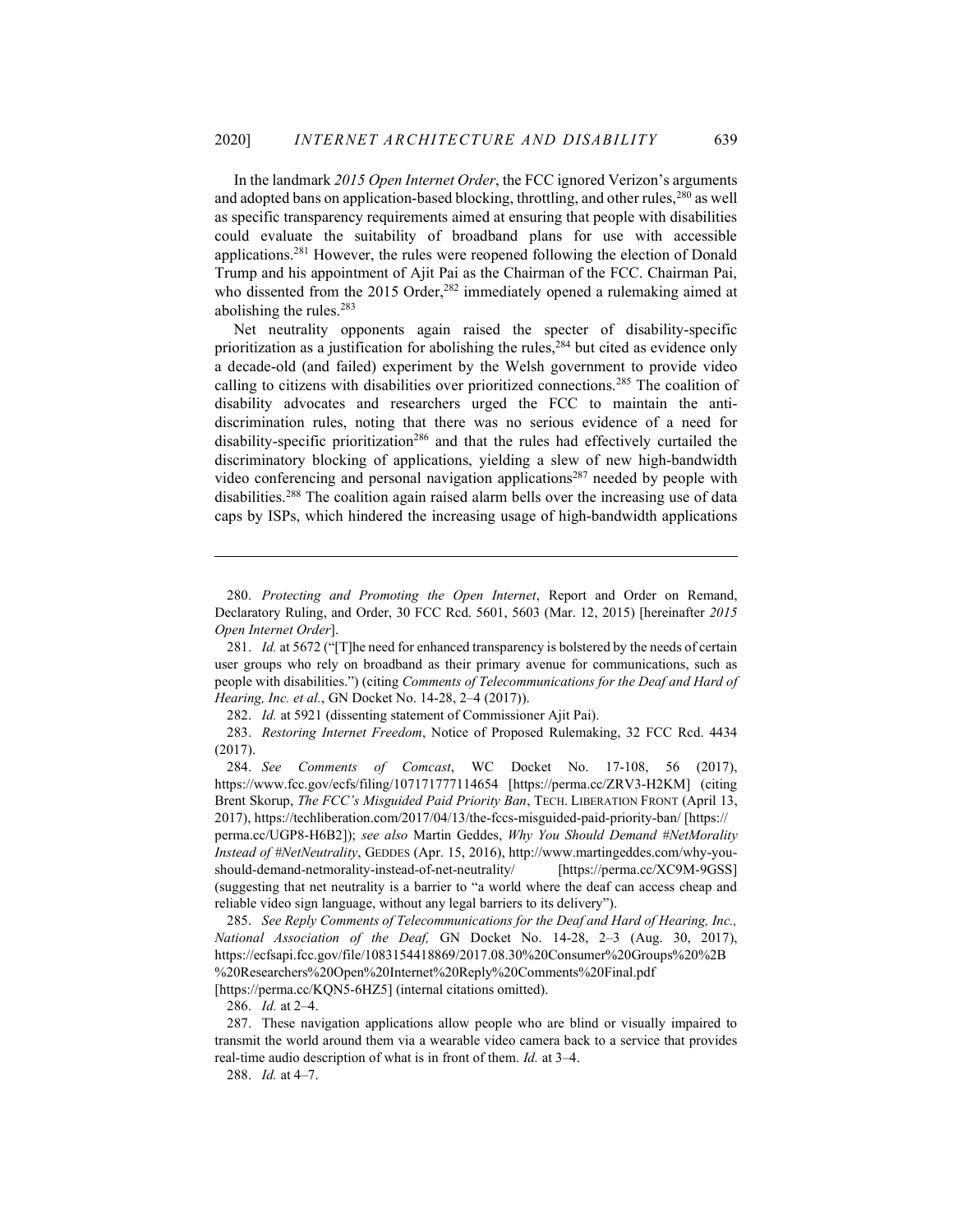by people with disabilities<sup>289</sup> and emphasized the danger of ISPs building their own proprietary video conferencing and navigation systems, tying people with disabilities who relied on those applications to specific network providers and increasing the incentives for discrimination against competing applications.<sup>290</sup> The FCC ignored these concerns, rescinding the blocking and throttling rules later in the 2017 Restoring Internet Freedom Order.<sup>291</sup>

A full exploration of the implications of network deployment and operation policy at the physical and network layers for accessibility is beyond the scope of this article, and this article leaves unexplored, for example, important issues of broadband deployment to people with disabilities<sup> $292$ </sup> and the impact of wireless spectrum policy on hearing aids.<sup>293</sup> But the net neutrality saga serves to underscore that Internet accessibility will require addressing issues of discrimination at the network and physical layers. Telecommunications law will continue to be an important complement to the ADA in the tangle of disability laws that must ultimately be applied to achieve Internet accessibility.

#### E. Accessible Devices and the Internet of Things

Finally, making the constituent layers of the Internet accessible will not suffice to make the whole Internet accessible if the devices that people with disabilities use to connect to the Internet and interact with Internet-enabled applications are not themselves accessible. As James Grimmelmann and Paul Ohm have explained, the value of applying non-discrimination principles to the Internet itself can be

 292. See 2015 Open Internet Order, supra note 280, at 5826–27 ("Adoption of Internet access services by persons with disabilities can enable these individuals to achieve greater productivity, independence, and integration into society in a variety of ways."); FCC, CONNECTING AMERICA: THE NATIONAL BROADBAND PLAN 23 (2010), https://transition.fcc.gov /national-broadband-plan/national-broadband-plan.pdf [https://perma.cc/88U4-Q5G6] (noting lower rates of broadband adoption "[a]mong people with disabilities, who face distinctive barriers to using broadband"); Elizabeth E. Lyle,  $\Lambda$  Giant Leap &  $\Lambda$  Big Deal: Delivering on the Promise of Equal Access to Broadband for People with Disabilities 15–18 (FCC Omnibus Broadband Initiative, Working Paper No. 2, 2010) (articulating a strategy for increasing broadband adoption among people with disabilities).

 293. E.g., Amendment of the Commission's Rules Governing Hearing Aid-Compatible Mobile Handsets, 32 FCC Rcd. 9063, para. 42 (Oct. 26, 2017) (discussing standards for radiofrequency interference in the context of the FCC's hearing-aid compatibility (HAC) rules). See generally STRAUSS, supra note 235, at 293–320 (describing the history of the HAC rules).

 <sup>289.</sup> Id.

 <sup>290.</sup> See id. at 12–14.

 <sup>291.</sup> Restoring Internet Freedom, Declaratory Ruling, Report and Order, and Order, 33 FCC Rcd. 311 (Jan. 4, 2018) [hereinafter 2017 Restoring Internet Freedom Order]. In 2019, the DC Circuit largely upheld the Restoring Internet Freedom Order but remanded to the FCC for further proceedings on several discrete issues where it concluded that the agency acted arbitrarily and capriciously. On Petition for Review of an Order of the Federal Communicaions Commission, Mozilla Corp. v. FCC, No. 18-1051 (D.C. Cir. Oct. 1, 2019), https://www.cadc .uscourts.gov/Internet/opinions.nsf/FA43C305E2B9A35485258486004F6D0F/\$file/18- 1051-1808766.pdf [https://perma.cc/MQ24-HSFZ].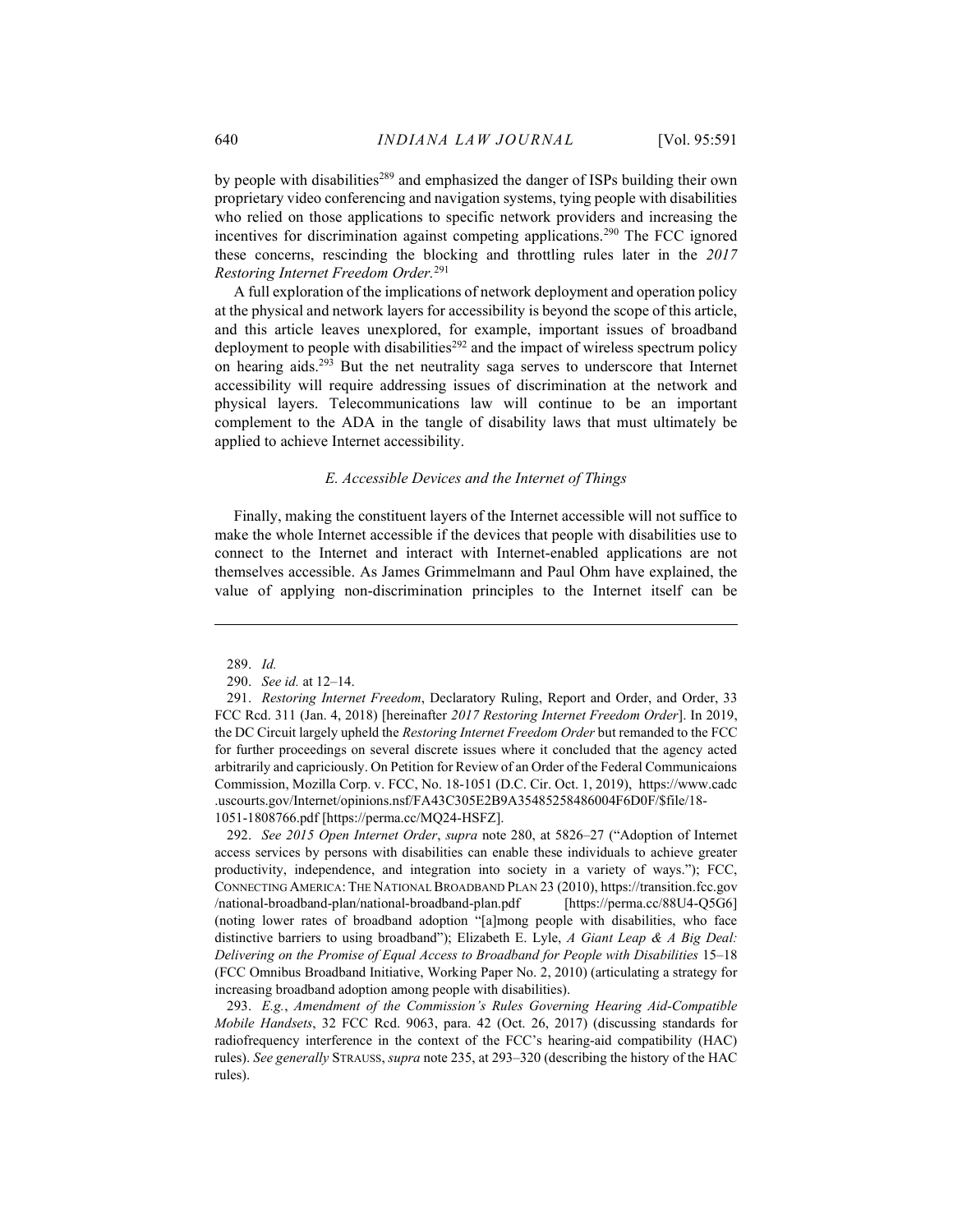significantly constrained by the failure to apply those same principles to the *devices* that connect to the Internet.<sup>294</sup>

The desire for accessible devices dates back to at least the early nineteenth century, when Pellegrino Turri invented a typing machine and carbon paper for Countess Carolina Fantoni da Fivizzano—his friend who was blind.<sup>295</sup> Thomas Edison likewise invented the phonograph for the express purpose of making books accessible in aural form to blind people.<sup>296</sup> But in the Internet age, the accessibility of personal devices is becoming increasingly important as the devices constituting the so-called "Internet of Things" (IoT)—i.e., devices that connect to the Internet proliferate at an increasing scale. The National Telecommunications and Information Administration (NTIA) has noted predictions that the number of Internet-connected devices in the United States will increase from 2.3 billion to 4.1 billion between 2015 and 2020, "portend[ing] significant and in some cases revolutionary changes[] [and] offer[ing] the potential for industry, government, and individuals to reap benefits in terms of increased efficiency, safety, and convenience that were previously impossible."297

Though IoT devices have been described in terms of numerous and varying characteristics,<sup>298</sup> the most salient category for the purpose of this article is the devices that people use to interact with applications on the Internet, which range from desktop and laptop computers to phones and tablets to digital televisions to devices in clothing, cars, airplanes, and household appliances.<sup>299</sup> IoT devices enable a variety of input and output modalities, including speech and pressure-sensitive touchscreens and screen less devices that communicate with aural and/or tactile feedback.

These input and output modalities create significant potential for accessibility problems. For example, virtual assistant applications, including Amazon's Echo, Google's Assistant, and Apple's Siri, are embedded into so-called "smart speaker" devices that listen for verbal instructions and questions and respond with aural feedback.<sup>300</sup> While these devices can be a significant boon for people who are blind

 298. E.g., Ohm & Reid, supra note 188, at 1676–77 (describing the proliferation of microprocessors in IoT devices). The NTIA noted in the IoT Green Paper that "[t]here was no consensus among commenters on a formal definition of IoT, or even on whether a common definition would be useful." See FOSTERING THE ADVANCEMENT OF THE INTERNET OF THINGS, supra note 298, at 5.

 299. See Mobile Accessibility at W3C, W3C, https://www.w3.org/WAI/standards -guidelines/mobile/ [https://perma.cc/T4F8-QRJ5] (cited with approval in Andrews v. Blick Art Materials, LLC, 268 F. Supp. 3d 381, 394 (E.D.N.Y. 2017)). Accessibility dimensions of smart cities, smart homes, and autonomous vehicles may also prove important.

300. See Micah Singleton, Nearly a Quarter of US Households Own a Smart Speaker,

 <sup>294.</sup> See Grimmelmann & Ohm, supra note, 107 at 926 (noting in the context of generativity and net neutrality that "[a] neutral network that connects only appliances isn't generative; an occasionally discriminatory network that connects PCs can be").

 <sup>295.</sup> See LAZAR ET AL., supra note 6, at 23.

 <sup>296.</sup> See generally id. at 23–25.

 <sup>297.</sup> THE DEPARTMENT OF COMMERCE INTERNET POLICY TASK FORCE & DIGITAL ECONOMY LEADERSHIP TEAM, FOSTERING THE ADVANCEMENT OF THE INTERNET OF THINGS 3–4 (2017) [hereinafter IoT Green Paper] (citing VNI Complete Forecast Highlights Tool, CIsco (2016), http://www.cisco.com/c/m/en\_us/solutions/service-provider/vni-forecast-highlights.html [https://perma.cc/M2RL-LKU7] ("Global" and "United States" selected)).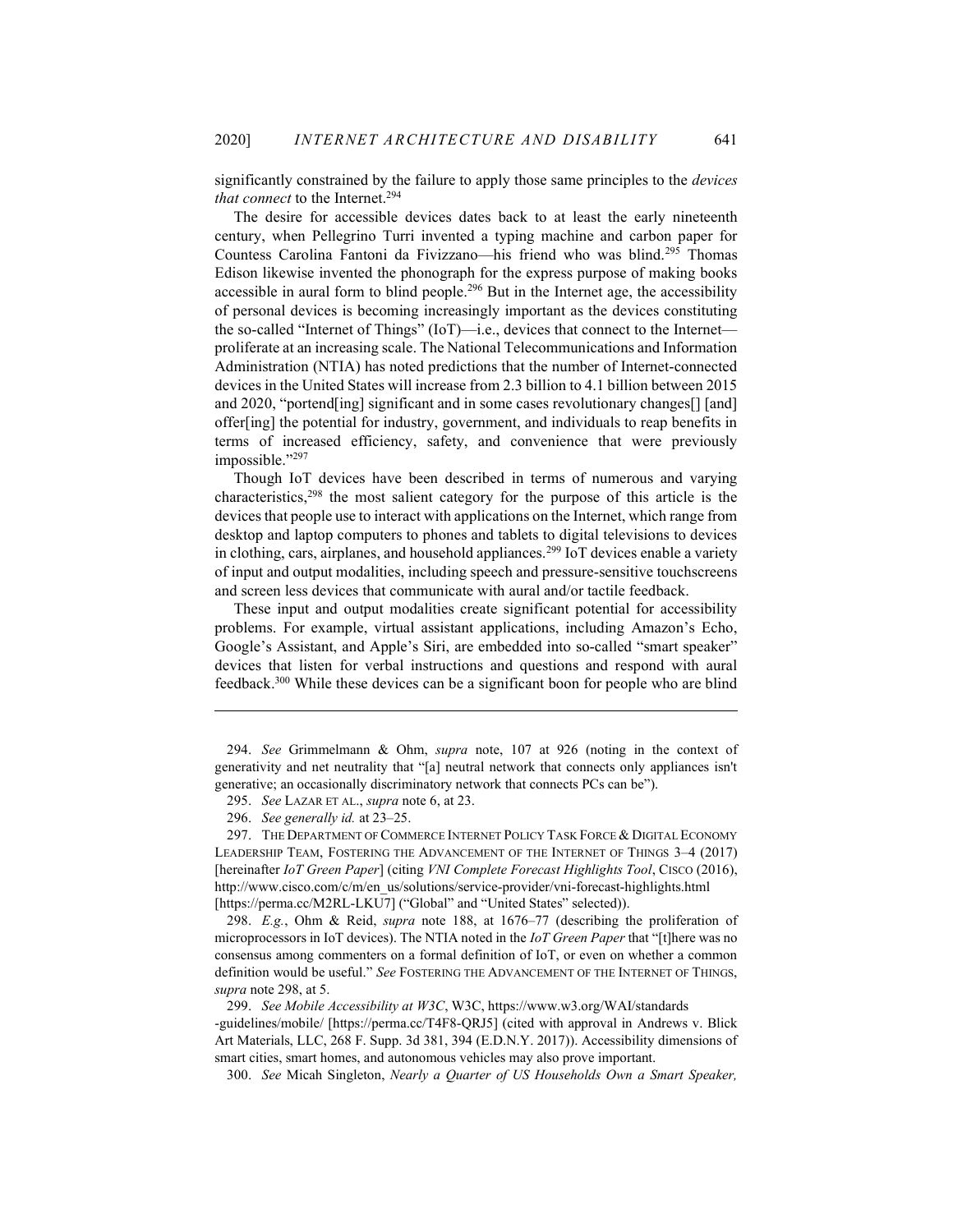or visually impaired,<sup>301</sup> they can remain effectively inaccessible to people with hearing or speech disabilities who are unable to use the devices' input and output modalities.<sup>302</sup>

Internet-law scholars have raised significant concerns about the potential for discrimination in IoT devices.<sup>303</sup> But few scholars have addressed the potential for IoT devices to yield discrimination against people with disabilities,<sup>304</sup> largely focusing instead on discrimination rooted in the widespread collection of personal data by IoT devices and the attendant privacy, security, and economic harms resulting from the use of artificial intelligence, machine learning, and other technologies to exploit the data.<sup>305</sup> That is, scholars have largely focused on the

 301. See Jacob Kleinman, Smart Speakers Are a Great Tool for the Visually Impaired, LIFEHACKER (Apr. 16, 2018, 1:45 PM), https://lifehacker.com/smart-speakers-are-a-great-tool -for-the-visually-impair-1825294036 [https://perma.cc/ALG8-ECKD].

 302. Of course, some later iterations of these systems have adapted to include screens, touch input, and other modalities that may make them accessible, though this raises questions about the level of abstraction at which an ecosystem of related devices can be described as accessible—must every device in the system be accessible, or most, or many, or even one? See Ry Crist, Amazon's Echo Show Makes Alexa More Accessible to the Deaf and Speech-Impaired, CNET (July 23, 2018, 8:00 AM), https://www.cnet.com/news/amazon-tap-to-alexa -accessibility-feature/ [https://perma.cc/WKM4-4868] (describing efforts to make smart speakers more accessible).

303. E.g., Peppet, supra note 119.

 304. Cf. Mary Madden, Michele Gilman, Karen Levy & Alice Marwick, Privacy, Poverty, and Big Data: A Matrix of Vulnerabilities for Poor Americans, 95 WASH. U. L. REV. 53, 93 & n.203 (2017) (raising the role of social network data in associational discrimination against people with disabilities in employment contexts).

 305. See, e.g., Julie Brill, The Internet of Things: Building Trust and Maximizing Benefits Through Consumer Control, 83 FORDHAM L. REV. 205 (2014); Stacy-Ann Elvy, Commodifying Consumer Data in the Era of the Internet of Things, 59B.C. L. REV. 423(2018); Margot E. Kaminski, Matthew Rueben, William D. Smart & Cindy M. Grimm, Averting Robot Eyes, 76 MD. L. REV. 983 (2017); Andrew Guthrie Ferguson, The Internet of Things and the Fourth Amendment of Effects, 104 CALIF. L. REV. 805 (2016); Steven I. Friedland, Of Clouds and Clocks: Police Location Tracking in the Digital Age, 48 TEX. TECH L. REV. 165 (2015); Meg Leta Jones, Privacy Without Screens & the Internet of Other People's Things, 51 IDAHO L. REV. 639 (2015); Madden, supra note 305; Margot E. Kaminski, Robots in the Home: What Will We Have Agreed To?, 51 IDAHO L. REV. 661 (2015); Irina D. Manta & David S. Olson, Hello Barbie: First They Will Monitor You, Then They Will Discriminate Against You. Perfectly., 67 ALA. L. REV. 135 (2015); Christina Mulligan, Personal Property Servitudes on the Internet of Things, 50 GA. L. REV. 1121 (2016); Scott J. Shackelford, Anjanette Raymond, Danuvasin Charoen, Rakshana Balakrishnan, Prakhar Dixit, Julianna Gjonaj & Rachith Kavi, When Toasters Attack: A Polycentric Approach to Enhancing the "Security of Things", 2017 U. ILL. L. REV. 415 (2017). Security concerns can intersect with accessibility when users with disabilities choose not to install security patches in operating system updates out of concern that doing so will break accessibility features. See, e.g., The Accessibility Bugs Introduced and Resolved in iOS 12 for Blind and Low Vision Users, APPLEVIS (Sept. 14, 2018), https://www.applevis.com/blog/apple-ios-news/accessibility-bugs-introduced-and-resolved

According to Nielsen, THE VERGE (Sept. 30, 2018, 10:00 AM), https://www.theverge.com /circuitbreaker/2018/9/30/17914022/smart-speaker-40-percent-us-households-nielsenamazon-echo-google-home-apple-homepod [https://perma.cc/9QDP-6JWU].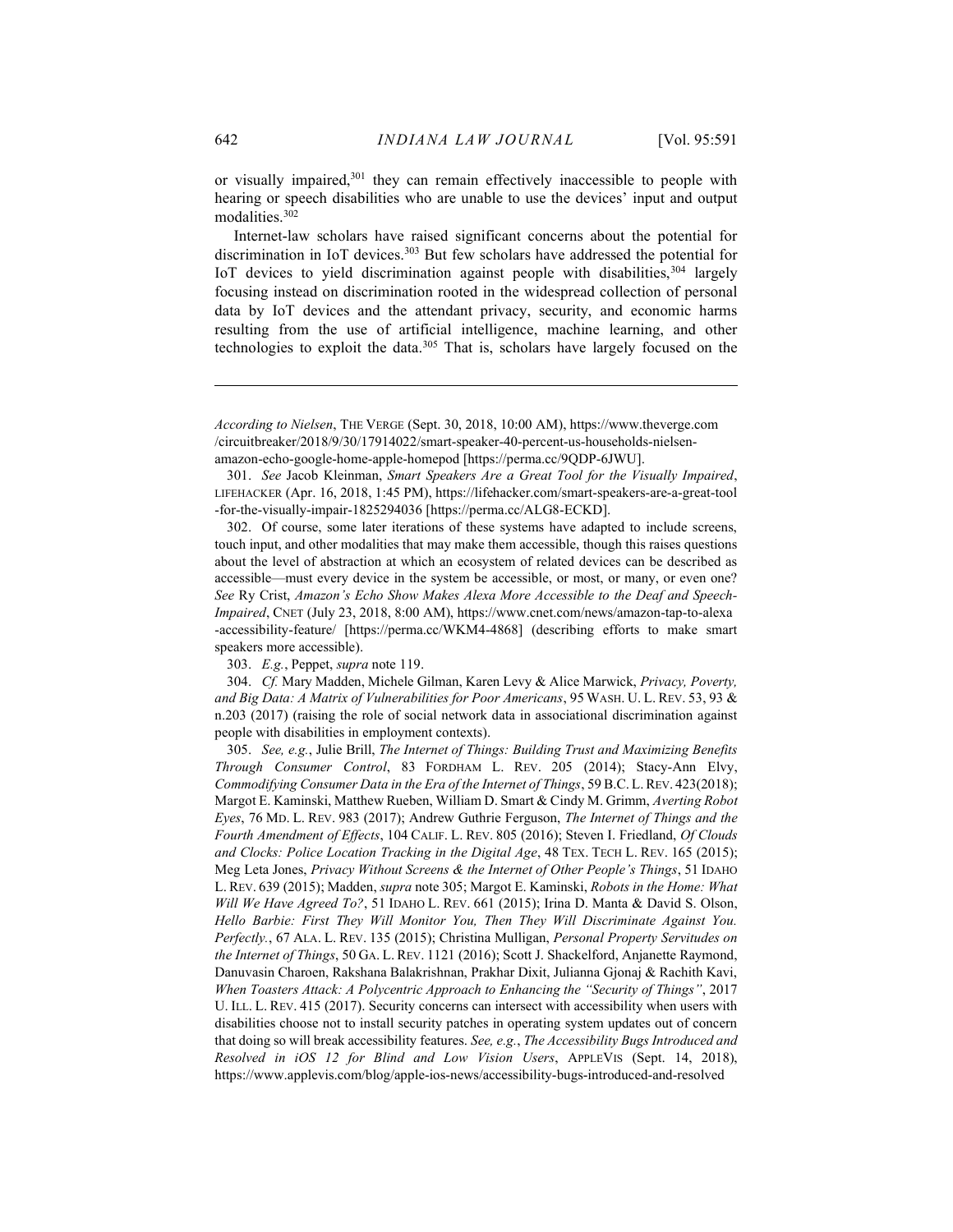extent to which IoT devices can indirectly result in discrimination, rather than the extent to which IoT devices can be inherently discriminatory by way of inaccessibility.<sup>306</sup>

Moreover, the accessibility of these personal devices has not been significantly addressed under Title III. Title III has been applied where devices bear a significant connection to a physical place of public accommodation, such as the accessibility of an ATM at a bank or other business, a computer at an Internet café, a registration kiosk at a hotel, or a point-of-sale device at a retail store.<sup>307</sup> Most recently, these types of cases have been brought against or contemplated in the context of so-called "sharing economy" companies such as Uber,  $308$  Bird, and Lime<sup>309</sup> that fail to make transportation services like cars and scooters accessible to people with disabilities.<sup>310</sup> Title III can also apply where a device is itself contemplated as an means of accessibility for an inaccessible place of public accommodation—in Title III's terminology, an "auxiliary aid"—such as an assistive listening device, a closed caption decoder, a telephone handset amplifier, or a screen reader or magnification software used to make the services of a place of public accommodation accessible.<sup>311</sup>

 306. However, design scholars have analyzed some of the technical and social dimensions of IoT accessibility in the context of the Universal Design literature. See, e.g., Vladimir Tomberg, Trenton Schulz, and Sebastian Kelle, Applying Universal Design Principles to Themes for Wearables, in UNIVERSAL ACCESS IN HUMAN-COMPUTER INTERATION 550, 554–55 (2015).

 307. See Nondiscrimination on the Basis of Disability by Public Accommodations and in Commercial Facilities, Final Rule, 75 Fed. Reg. 56,236, 56,315 (Sept. 15, 2010) (to be codified at 28 C.F.R. pt. 35); see also Areheart & Stein, supra note 8, at 451 ("The ADA has played a central role in compelling the accessibility of a host of software applications, cell phones, ATMs, and e-book reading devices.").

 308. E.g., Crawford v. Uber, No. 17-CV-02664-RS, 2018 WL 1116725, at \*1 (N.D. Cal. Mar. 1, 2018) (allowing Title III claims to proceed against Uber's Internet-enabled ridesharing service for failure to provide vehicles accessible to wheelchair users).

 309. E.g., Montoya et al. v. Bird Rides Inc. et al., DISABILITY RIGHTS CAL. (Jan. 9, 2019), https://www.disabilityrightsca.org/cases/montoya-et-al-v-bird-rides-inc-et-al [https://perma. cc/Z8CV-SW9R] (alleging a violation of Title III stemming from the abandonment of electric scooters in public places that impedes the ability of people in wheelchairs to navigate sidewalks and other thoroughfares). See generally Cyrus Farivar, Bird, Lime Sued By Disability Rights Activists Who Claim Obstructed Sidewalks, ARS TECHNICA (Jan. 22, 2019, 7:36 AM), https://arstechnica.com/tech-policy/2019/01/e-scooter-startups-city-of-san-diego -sued-by-local-disabled-plaintiffs/ [https://perma.cc/RCH2-PVP4].

 310. Similar concerns have arisen in the context of room-sharing services such as Airbnb. Niraj Chokshi and Katie Benner, Airbnb Hosts More Likely to Reject the Disabled, a Study Finds, N.Y. TIMES (June 2, 2017), https://www.nytimes.com/2017/06/02/technology/airbnb -disability-study.html [https://perma.cc/U86S-MHQC].

 311. See 28 C.F.R. § 36.303(b) (2018); see also Ekstrand, supra note 64, at 430 ("While the question of . . . *assistive devices* is also important . . . .") (emphasis added).

<sup>-</sup>ios-12-blind-and-low-vision-users [https://perma.cc/WL6Y-7N7A]. Likewise, security bugs can disable functionality relied upon by people with disabilities. E.g., Nicole Perlroth, Apple Was Slow to Act on FaceTime Bug That Allows Spying on iPhones, N.Y. TIMES (Jan. 29, 2019), https://www.nytimes.com/2019/01/29/technology/facetime-glitch-apple.html

<sup>[</sup>https://perma.cc/Y356-XMEH] (describing Apple's temporary shutdown of the FaceTime video-conferencing application, often relied upon by sign language users).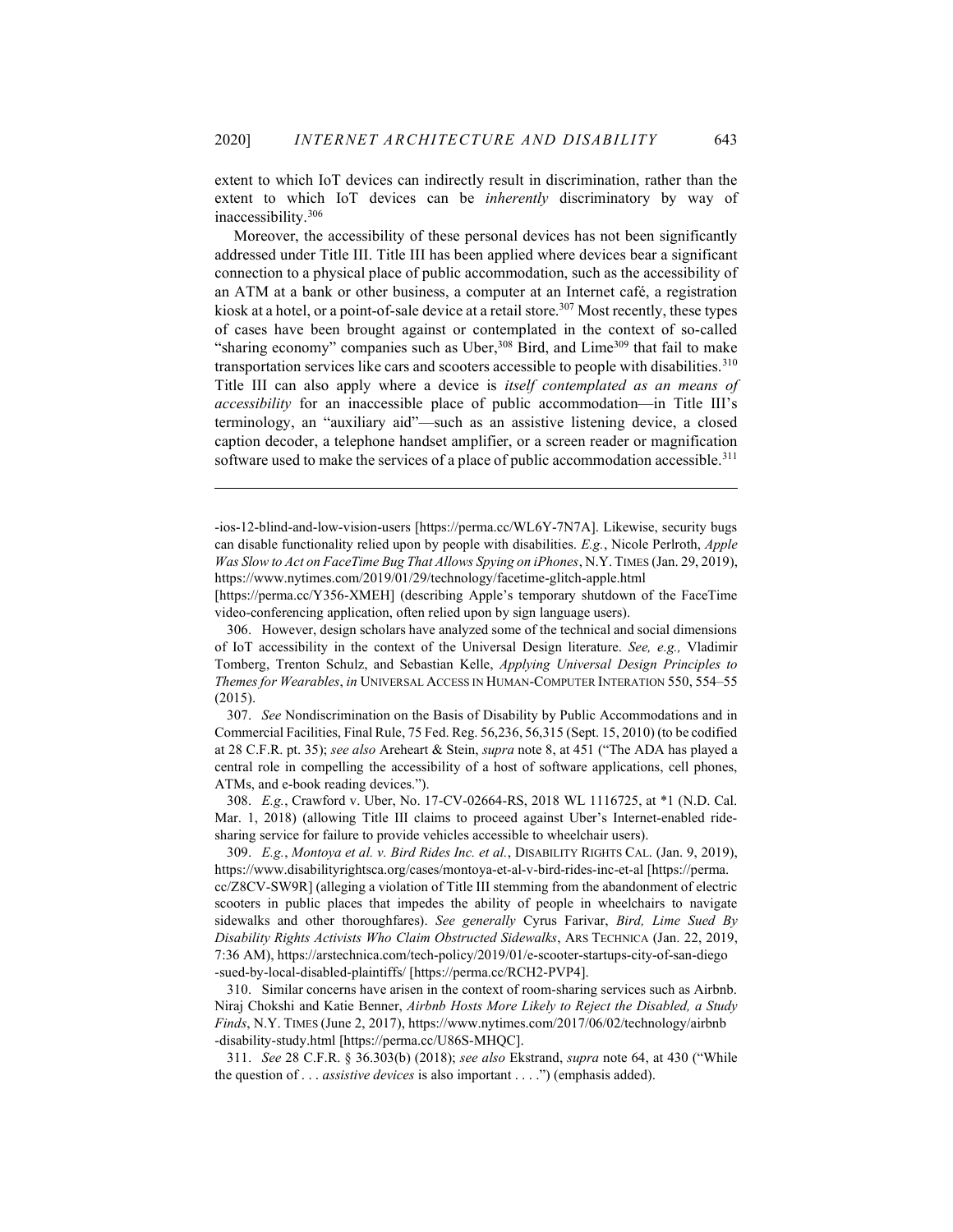But Title III has not been significantly or directly applied to the accessibility of personal devices purchased by consumers. Indeed, the Department of Justice has declared that "the ADA does not apply directly to the manufacture of products," and that it "lacks the authority to issue design requirements for equipment designed exclusively for use in private homes."<sup>312</sup> And what, precisely, might be required to make devices accessible raises significant technical questions about the nature of accessible product design.

Non-ADA legal regimes have, to some degree, compensated for Title III's perceived inability to require device accessibility. Legal mandates for the accessibility of devices and software used for person-to-person communications date back to the pre-Internet Telecommunications for the Disabled Act of 1982, which mandated rudimentary accessibility for the telephone system, including compatibility between phones and hearing aids.<sup>313</sup> In the Internet era, Section 255 of the Communications  $Act^{314}$  and the corresponding guidelines developed by the U.S. Access Board<sup>315</sup> and the FCC $316$  directly mandated the accessibility of equipment used for telecommunications services, such as telephones, routers, switches, set-top boxes, and home networking equipment used to connect telephone and VoIP services.<sup>317</sup> Likewise, Sections 102 and 104 of the CVAA<sup>318</sup> and the corresponding regulations developed by the FCC extended Section 255 to new advanced communications services equipment used to facilitate electronic messaging, VoIP, and video conferencing services, $319$  as well as to web browsers built into mobile phones.<sup>320</sup>

Likewise, non-ADA regimes have augmented Title III by requiring the accessibility of devices used to view video programming. These mandates date back to the Television Decoder Circuitry Act of 1990 (TDCA), which required televisions thirteen inches or larger to include closed-captioning decoders.<sup>321</sup> The TDCA's

319. See supra Section III.C & nn.206–10 (detailing the ACS rules).

321. To Require New Televisions to Have Built in Decoder Circuitry., Pub. L. No. 101–

 <sup>312.</sup> Nondiscrimination on the Basis of Disability by Public Accommodations and in Commercial Facilities, 75 Fed. Reg. at 56,315.

 <sup>313.</sup> To Amend the Communications Act of 1934 to Provide Reasonable Access to Telephone Service for Persons with Impaired Hearing and to Enable Telephone Companies to Accommodate Persons with Other Physical Disabilities., Pub. L. No. 97–410, 96 Stat. 2043 (1983); see also STRAUSS, supra note 235, at 34–35.

 <sup>314. 47</sup> U.S.C. § 255(b) (2012); see also STRAUSS, supra note 235, at 345–84.

 <sup>315.</sup> The Access Board is an independent agency of the U.S. government created in 1973 to help oversee the development of standards for the Architectural Barriers Act, a predecessor to the ADA that required making federal government facilities accessible. See generally History of the Access Board, U.S. ACCESS BOARD, https://www.access-board.gov/the-board /board-history [https://perma.cc/NFX5-YPW5].

 <sup>316. 36</sup> C.F.R. §§ 1194.2 & App'x B.

 <sup>317.</sup> Id. §§ 1194.2 & App'x B (C103.4) (defining "customer premises equipment").

 <sup>318.</sup> Twenty-First Century Communications and Video Accessibility Act of 2010, P.L. 111-260, § 104, 124 Stat. 2751 (2010).

 <sup>320. 47</sup> U.S.C. § 619(a) (2012); 47 C.F.R. § 14.60(b) (2018) (extending the ACS equipment accessibility rules and certain compatibility rules to web browsers on mobile phones). See generally Implementation of Section 718 of the Communications Act of 1934, Report and Order, 28 FCC Rcd. 5957 (2013) (implementing the web browser regulations).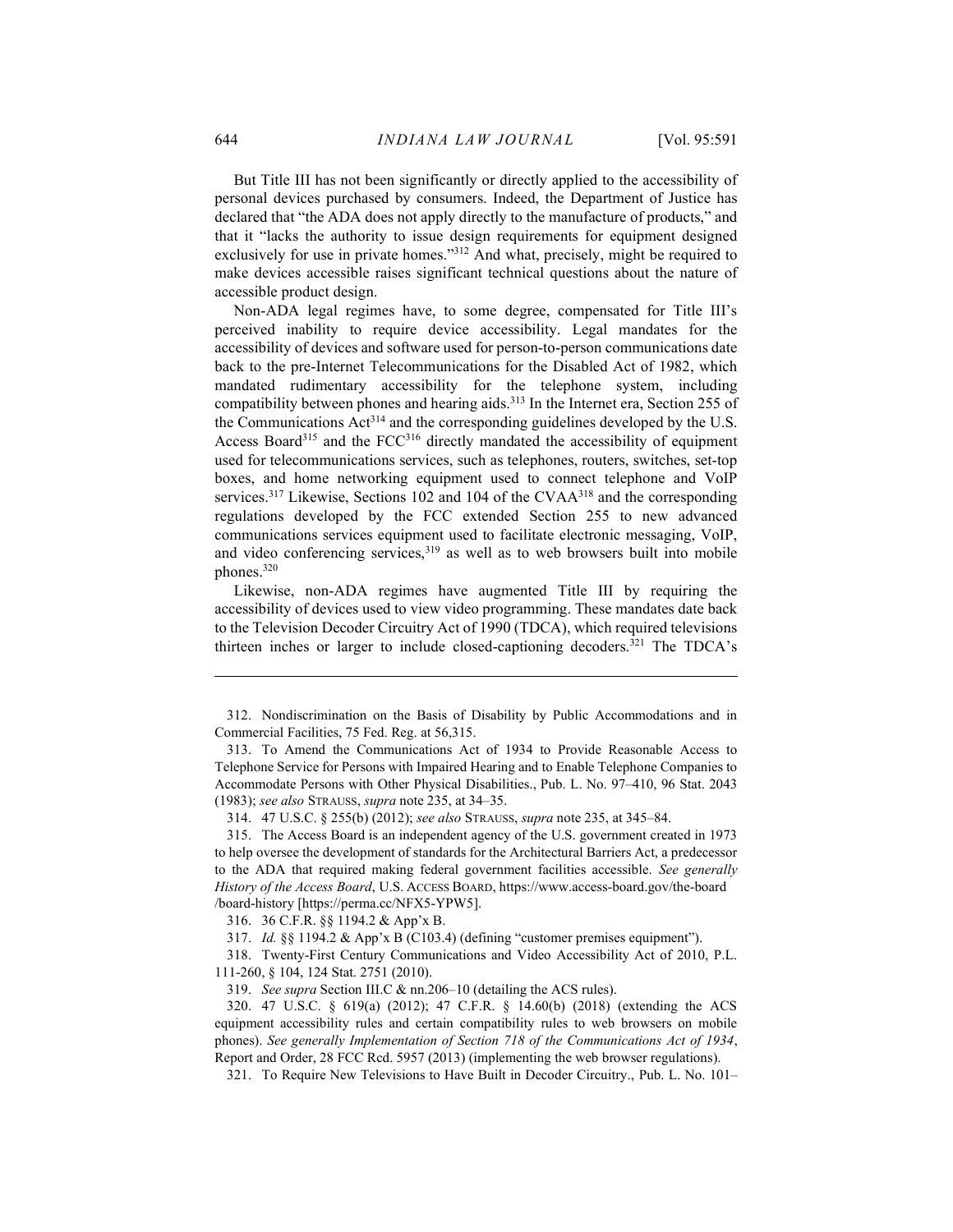provisions, updated by Sections 203 and 204 of the CVAA<sup>322</sup> and elaborated upon in the FCC's corresponding rules,  $323$  now require video playback devices of all sorts, including Internet-enabled video devices, to enable closed captions and video descriptions and to have accessible user interfaces.<sup>324</sup>

But the Section 255 guidelines, ACS rules, and video programming rules are not universally applicable and cover only limited classes of networking equipment, communications devices and software, certain web browsers, and video playback hardware and software, and do not fully cover a significant proportion of IoT devices with functionality that goes beyond these contours.<sup>325</sup> While the FCC contemplated extending its Section 255 and ACS rules further in its 2015 Open Internet Order by applying Section 255 to ostensibly all equipment connected to the Internet, $326$  the 2017 Restoring Internet Freedom Order rescinded this broad application of Section 255.<sup>327</sup> The FCC has also routinely granted exemptions to its ACS and user interface rules for advanced communications services embedded in television sets and video players,<sup>328</sup> video game systems,<sup>329</sup> e-book readers,<sup>330</sup> and cars.<sup>331</sup>

431, 104 Stat. 960 (1990); see also STRAUSS, supra note 235, at 226–45 (describing the history of the TDCA's development).

322. §§ 203–04, 124 Stat. at 2772–74.

323. See supra note 205.

324. §§ 203–04, 124 Stat. at 2772–74; 47 C.F.R. pt. 79, subpt. B.

 325. Implementation of Sections 716 and 717 of the Communications Act of 1934, as Enacted by the Twenty-First Century Communications and Video Accessibility Act of 2010, Report and Order and Further Notice of Proposed Rulemaking, 26 FCC Rcd. 14,557 (2011) (ACS Report and Order); see also 47 U.S.C. §§ 618–19 (2012); 47 CFR §§ 14.1–14.52 (2018).

326. See 2015 Open Internet Order, 30 FCC Rcd. at 5826-5831, ¶¶ 472–476.

327. 2017 Restoring Internet Freedom Order, 33 FCC Rcd. at 409, ¶ 164 & n.600.

 328. Consumer Electronics Association and National Cable & Telecommunications Association Peititons for Class Waivers, Order, 27 FCC Rcd. 12,970, 12,975–76, 12,979–81 (2012) (granting waivers from the ACS rules for IP-based video players, televisions, and cable boxes that expired in 2015).

 329. Entertainment Software Association Petition for Class Waiver, Order, 32 FCC Rcd. 10,448, 10,448–50 (2017) (granting a final one-year class waiver from the ACS rules for communication functionality in video game software, which the FCC had initially granted in 2012 for video game consoles, distributions, and software, and which was narrowed to video game software in 2015) (preceding history omitted).

 330. Coalition of E-Reader Manufacturers' Petition for Class Waiver, Order, 31 FCC Rcd. 858, 861–62 (2016) (extending indefinitely a waiver of the ACS rules for communication functionality in certain e-book readers, which the Commission initially granted in 2014) (preceding history omitted). E-reader manufacturers provided a report on progress in making e-readers accessible in 2019. See Coalition of E-Reader Manufacturers Report, In re Implementations of Sections 716 and 717 of the Communications Act of 1934, No. 10-213 (Mar. 5, 2019).

 331. Accessibility of User Interfaces, and Video Programming Guides and Menus, Memorandum Opinion and Order, 33 FCC Rcd. 4450 (2018) (granting a waiver to Honda for user interfaces on entertainment systems in cars); Accessibility of User Interfaces, and Video Programming Guides and Menus, Order, 32 FCC Rcd. 7275 (2017) (same for Chrysler). The FCC is presently in the process of considering a waiver request for the communications system in General Motors's autonomous vehicle ride-hailing service. FCC, Consumer and Governmental Affairs Bureau Invites Comment on a Petition Filed by General Motors Holding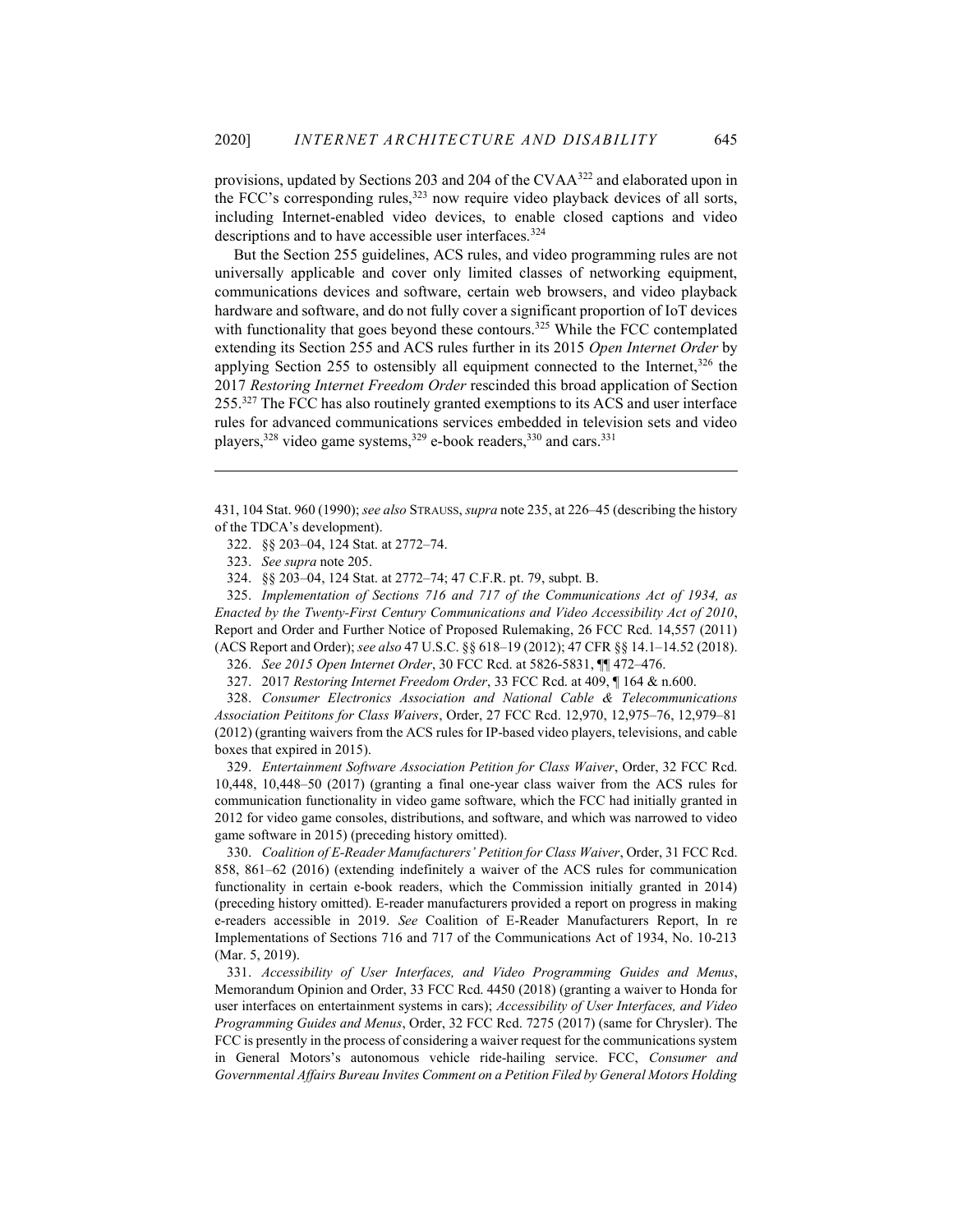Somewhat more promising in their scope are the Access Board's guidelines<sup>332</sup> implementing Section 508 of the Rehabilitation Act.<sup>333</sup> The guidelines contain relatively comprehensive accessibility guidelines that cover all "[i]nformation and [c]ommunication[s] [t]echnology (ICT)," including devices, broadly defined—and even software, applications, websites, and content.<sup>334</sup> However, Section 508's coverage is severely limited to ICT procured by federal government agencies, 335 meaning that it requires accessibility of devices only indirectly where vendors sell devices to the government.<sup>336</sup>

In short, there exists no legal regime that comprehensively mandates accessibility for IoT devices. While industry and disability organization representatives on the FCC's Disability Advisory Committee (of which I am a member) acknowledged the serious shortcomings of accessibility on IoT devices and recommended that the FCC conduct a sweeping study on IoT accessibility,<sup>337</sup> little action has been taken toward this end, and it remains to be seen what legal regimes will develop to address IoT accessibility—a critical component of a comprehensive approach to Internet accessibility.

#### **CONCLUSION**

At this point, some readers may expect a Part IV that lays out a series of solutions for how to navigate the accessibility challenges across the layers of the Internet stack. But I hope that this article has established, if nothing else, that these challenges are dramatically broader and deeper than a single article might address. While this article has sketched a framework for addressing the sufficiency of existing legal rudiments at the content, application, network, and physical layers, among devices that connect to the Internet, concerted future research, advocacy, policymaking, and technological development will be needed to apply, extend, and augment these rudiments to ensure the civil and human rights of people with disabilities to access the Internet on equal terms.

Disability scholars have already laid an important foundation for Internet accessibility, and Title III of the ADA, the disability provisions of telecommunications law, and other statutes and regulatory regimes provide helpful doctrinal bases for achieving it. But to fully understand what making the Internet accessible will entail, disability scholars and advocates will have to navigate the

LLC for Partial Waiver of Real-Time Text Minimum Functionality Requirements, Public Notice (Jan. 25, 2018), https://docs.fcc.gov/public/attachments/DA-18-1301A1.pdf [https://perma.cc/YP5N-YZQ7].

 <sup>332.</sup> See 36 C.F.R. § 1194.1, App'x A, B, D (2018).

 <sup>333. 29</sup> U.S.C. § 794d (2012).

 <sup>334. 36</sup> C.F.R. pt. 1194, App'x A (E103).

 <sup>335. § 794</sup>d(a)(1)(A).

 <sup>336.</sup> See LAZAR ET AL., supra note 6, at 93–95. This approach of accessibility via procurement has also been utilized in cases under Title II of the ADA and Section 504 of the Rehabilitation Act against universities. See id. at 85–88.

<sup>337</sup>. FCC Disability Advisory Committee, Recommendation of the FCC Disability Advisory Committee (Dec. 6, 2016), https://docs.fcc.gov/public/attachments/DOC -342526A1.pdf [https://perma.cc/9NVN-DVD6].